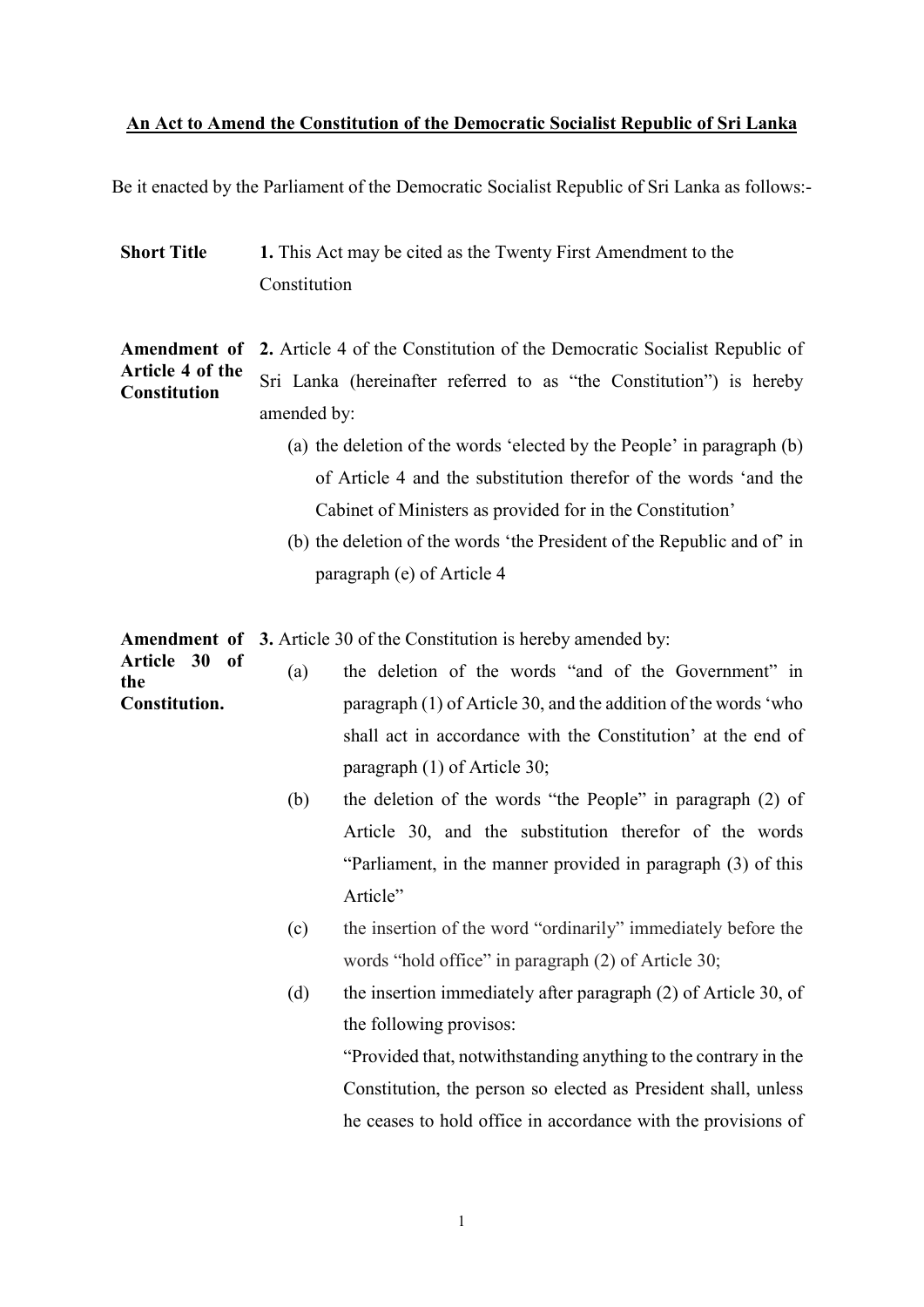the Constitution, continue to hold office until a President is elected by the next Parliament.

Provided further that such person shall cease to hold office upon the election of a President by the next Parliament, notwithstanding the fact that a period of five years has not lapsed from the date of his appointment."

(e) the insertion immediately after paragraph (2) of Article 30, of the following new paragraphs, which shall have effect as paragraphs  $(3)$ ,  $(4)$ ,  $(5)$  and  $(6)$  of Article 30:

> "(3) A citizen qualified under Article 88 and not disqualified under Articles 89 or 92 shall be elected by a simple majority of the Members of Parliament, within four weeks of its first sitting, by secret ballot, in accordance with such procedure as Parliament may by law provide.

> Provided that until such time as Parliament shall enact such law, the provisions of Presidential Elections (Special Provisions) Act, No. 2 of 1981 shall mutatis mutandis apply.

> (4) If the office of President shall become vacant by death, resignation or removal, an election shall be held not later than four weeks from the occurrence of the vacancy, in terms of paragraph (3) of this Article, to fill such vacancy. The person elected to fill such vacancy shall hold office for the remainder of the term of office.

> Provided that if the office of President shall become vacant as aforesaid, the Speaker shall act in the office of President until Parliament shall elect a person to fill such vacancy.

> Provided further that if the office of President shall become vacant after the dissolution of Parliament, the new Parliament shall elect a President at the earliest opportunity, and the person who held office of Speaker shall, notwithstanding the election of a new Speaker of Parliament, continue to act in the office of President until a new President is elected.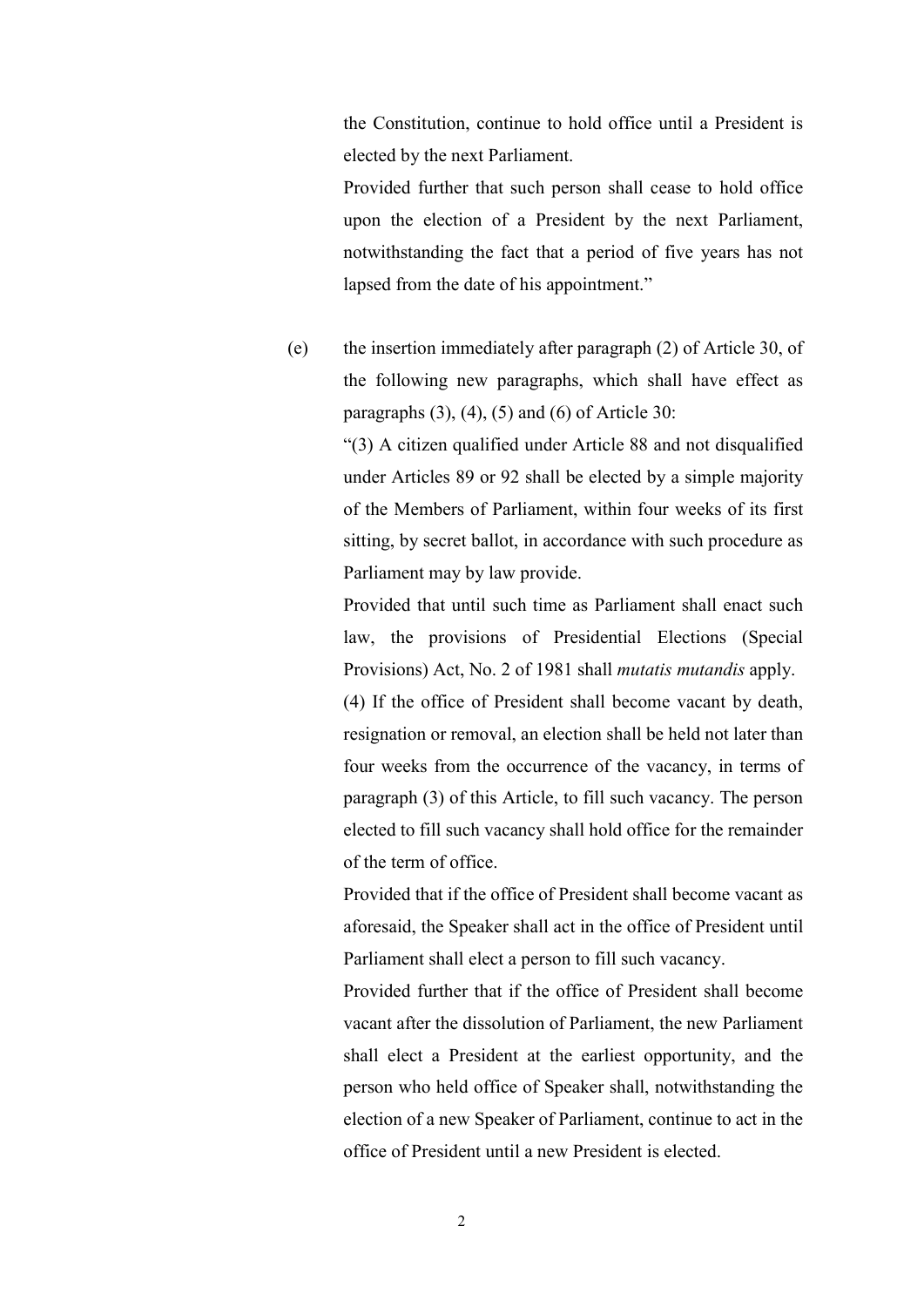Provided that if the Speaker is unable to act, the Deputy Speaker shall act in the office of the President during such period.

(5) A person elected as President shall not, as long as he holds office as President, hold office in, or be a member of, any political party.

(6) A person who has been twice elected to the office of President by the People and / or Parliament, the duration of each term notwithstanding, shall be disqualified from being elected to such office by Parliament."

**Repeal** Article 31 of the Constitution. 4. Article 31 of the Constitution is hereby repealed.

Replacement of 5. Article 33 of the Constitution is hereby repealed and the following Article 33 of the Constitution. Article substituted therefor:

> Duties, powers 33. (1) It shall be the duty of the President to:

and functions of the President

- (a) ensure that the Constitution is respected and upheld;
- (b) promote national reconciliation and integration; and
- (c) ensure and facilitate the proper functioning of the Constitutional Council and the institutions referred to in Chapter VIIA;

(2) In addition to the powers, duties and functions expressly conferred or imposed on, or assigned to the President by the Constitution or other written law, the President shall have the power–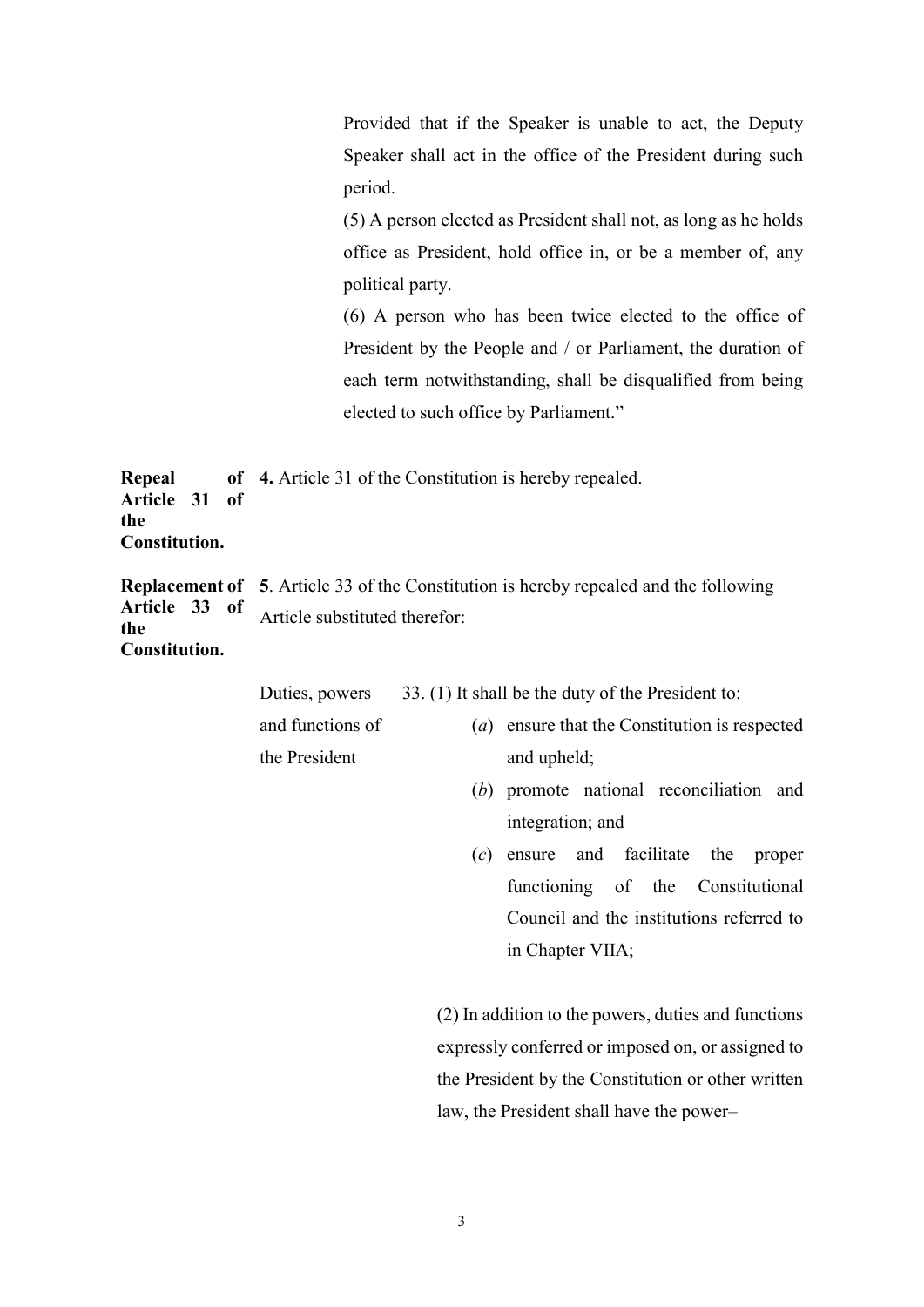- (a) to preside at ceremonial sittings of Parliament;
- (b) to receive and recognize, and to appoint and accredit, Ambassadors, High Commissioners, Plenipotentiaries and other diplomatic agents. Provided that in appointing and accrediting Ambassadors, High Commissioners, Plenipotentiaries and other diplomatic agents, the President shall act on the advice of the Prime Minister;
- (c) to appoint as President's Counsel, attorneys- at- law who have reached eminence in the profession and have maintained high standards of conduct and professional rectitude. Every President's Counsel appointed under this paragraph shall be entitled to all such privileges as were hitherto enjoyed by Queen's Counsel;
- (d) to keep the Public Seal of the Republic, and to make and execute under the Public Seal, the acts of appointment of the Prime Minister and other Ministers of the Cabinet of Ministers, the Chief Justice and other judges of the Supreme Court, the President of the Court of Appeal and other judges of the Court of Appeal, and such grants and dispositions of lands and other immovable property vested in the Republic as the President is by law required or empowered to do, and to use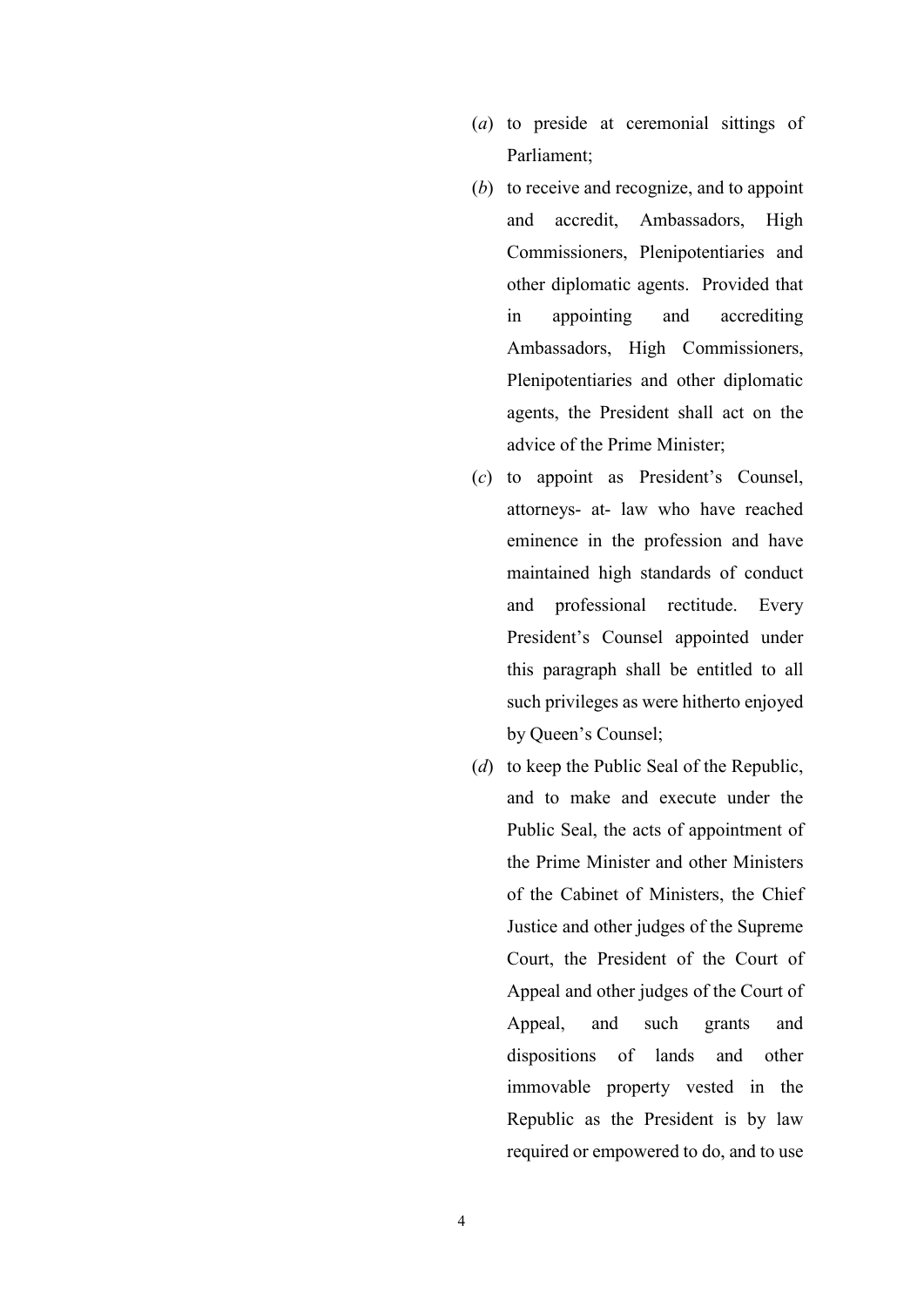the Public Seal for sealing all things whatsoever that shall pass that Seal;

- (e) to declare war and peace; and
- (f) to do all such acts and things, not inconsistent with the provisions of the Constitution or written law, as by international law, custom or usage the President is authorized or required to do."

**Inclusion** Articles 33A and 33B of the **Constitution** 6. The following new Articles are hereby inserted immediately after Article 33 and shall have effect as Article 33A and 33B of the Constitution:-

| President to be | 33A. The President shall be responsible to Parliament  |  |
|-----------------|--------------------------------------------------------|--|
| responsible to  | for the due exercise, performance and discharge of his |  |
| Parliament      | powers, duties and functions under the Constitution    |  |
|                 | and any written law, including the law for the time    |  |
|                 | being relating to public security.                     |  |

President to act on the advice of the Prime Minister 33B. The President shall always, except as otherwise provided by the Constitution, act on the advice of the Prime Minister."

Amendment of 7. Article 34 of the Constitution is amended by the addition of the Article 34 of the Constitution. following new paragraph which shall take effect as paragraph (4) of Article 34:

> "Notwithstanding anything to the contrary in this Article, the President shall not exercise any of the powers specified in paragraphs (1), (2) and (3) of this Article, save and except with the concurrence of both the Prime Minister and the Leader of the Opposition."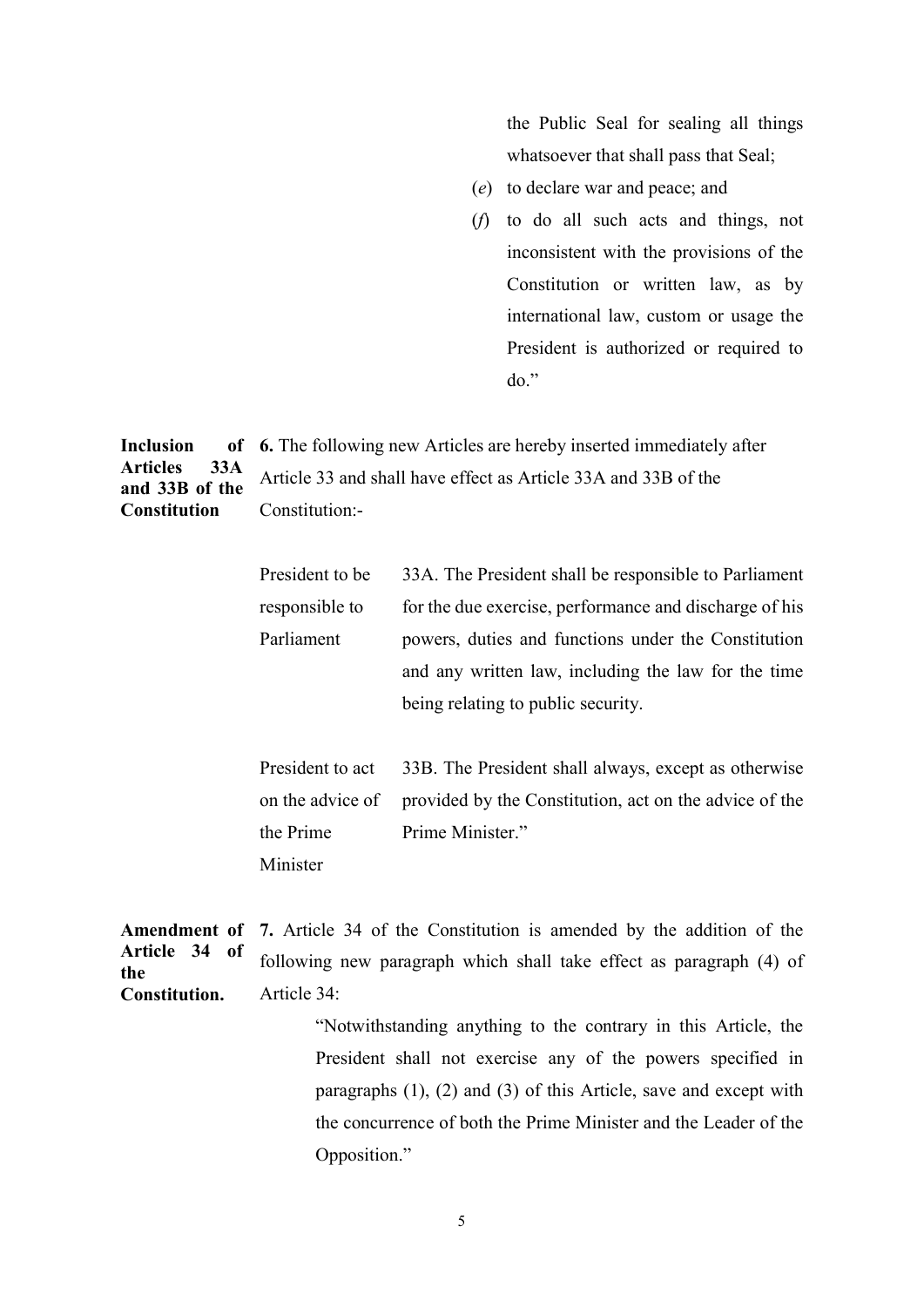Amendment of 8. Article 35 of the Constitution is hereby amended by:

Article 35 of the Constitution. (a) the deletion in the second proviso to paragraph (1) of the words 'paragraph (g)' and substitution therefor of the words 'subparagraph (e) of paragraph (2);

- (b) the deletion of the words "proceedings in any court in relation to the exercise of any power pertaining to any subject or function assigned to the President or remaining in his charge under paragraph (2) of Article 44 or to" in paragraph (3) of that Article;
- (c) by the deletion of the proviso to paragraph (3)

Amendment of 9. Article 37 of the Constitution is hereby amended by:

Article 37 of the Constitution. (a) the deletion of paragraph (1), and the substitution of the following new paragraph which shall take effect as paragraph (1):

> "(1) If the President by reason of illness, absence from Sri Lanka or any other cause will be unable to exercise, perform and discharge the powers, duties and functions of his office, he shall appoint the Speaker to act in the office of President and to exercise, perform and discharge the powers, duties and functions of the office of President during such period.

> Provided that if the Speaker is unable to act, the President shall, appoint the Deputy Speaker to exercise, perform and discharge the powers, duties and functions of the office of President during such period."

- (b) the deletion in paragraph (2) of the words 'in consultation with the Speaker' and substitution therefor of the words 'in consultation with the Prime Minister';
- (c) the deletion in paragraph (2) of the words 'his opinion to the Speaker and thereupon the Prime Minister' and substitution therefor of the words 'his opinion to the Prime Minister and thereupon the Speaker'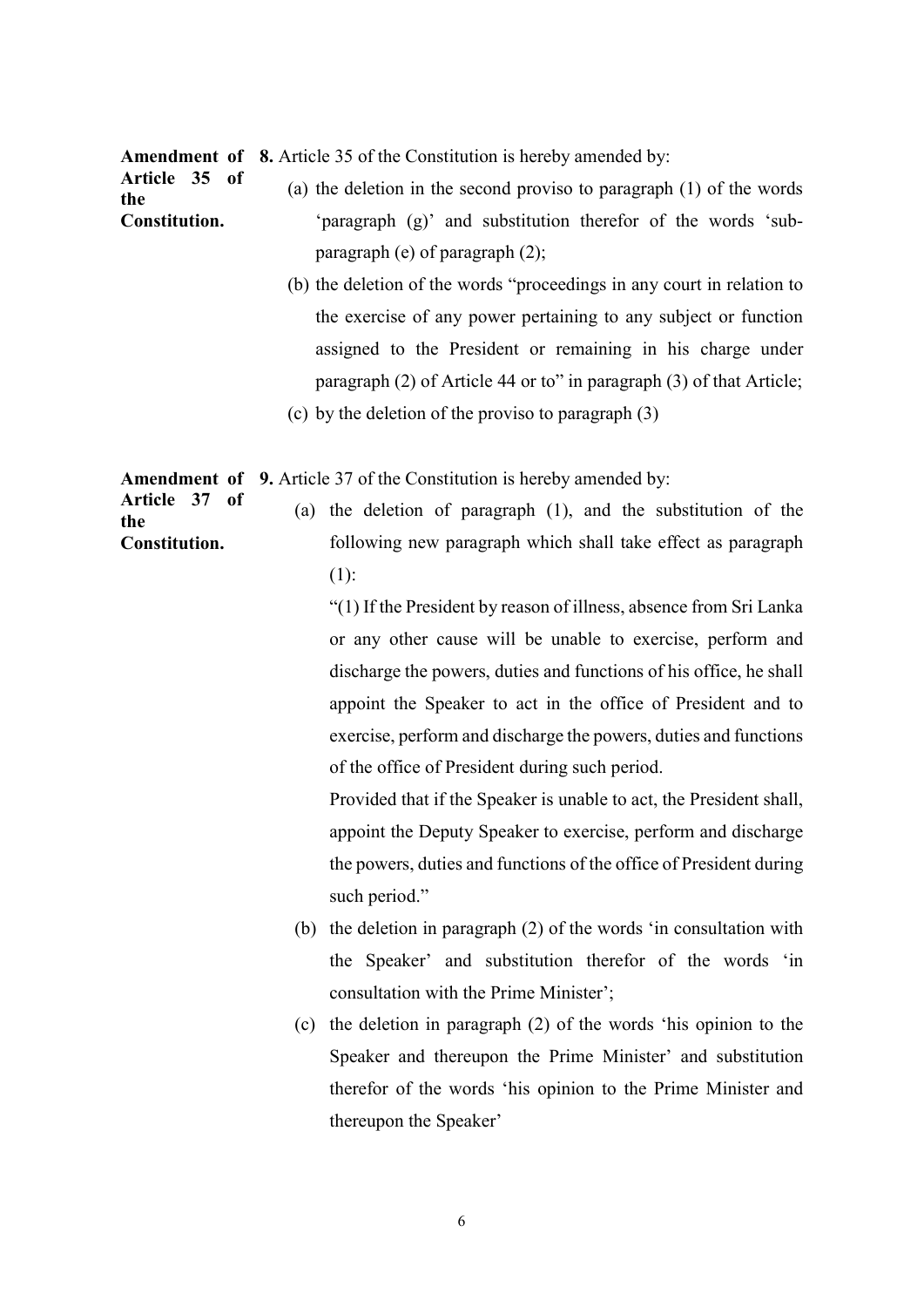- (d) the deletion in paragraph (2) of the words 'and shall also appoint one of the other Ministers of the Cabinet to act in the office of Prime Minister during such period, notwithstanding the absence of such appointment as is provided for in paragraph (1) of this Article';
- (e) the deletion of the proviso to paragraph (2) and the substitution therefor of the following new proviso. "Provided that if the Speaker is unable to act, the Deputy Speaker shall exercise, perform and discharge the powers, duties and functions of the office of President during such period."

Amendment of 10. Article 38 is hereby amended by the repeal and replacement of Article 38 of the paragraph (2) of that Article as follows:-:

Constitution. "(2) The office of President shall become vacant upon Parliament passing, by not less than one half of the whole number of Members of Parliament (including those not present), voting in its favour, a resolution of noconfidence against the President, which resolution may be introduced by a written notice addressed to the Speaker, signed by not less than one third of the whole number of Members of Parliament."

Amendment of 11. Article 39 of the Constitution is hereby amended as follows:

- Article 39 of the Constitution. (a) By the deletion of the words "Prime Minister" and the substitution therefor of the words "Speaker" in paragraph (2) thereof;
	- (b) By the deletion of the words "and shall appoint one of the other Ministers of the Cabinet to act in the office of the Prime Minister" in paragraph (2) thereof;
	- (c) By the deletion of the proviso to paragraph (2), and the substitution therefor of the following new proviso:

"Provided that if the Speaker is unable to act, the Deputy Speaker shall exercise, perform and discharge the powers, duties and functions of the office of President during such period."

7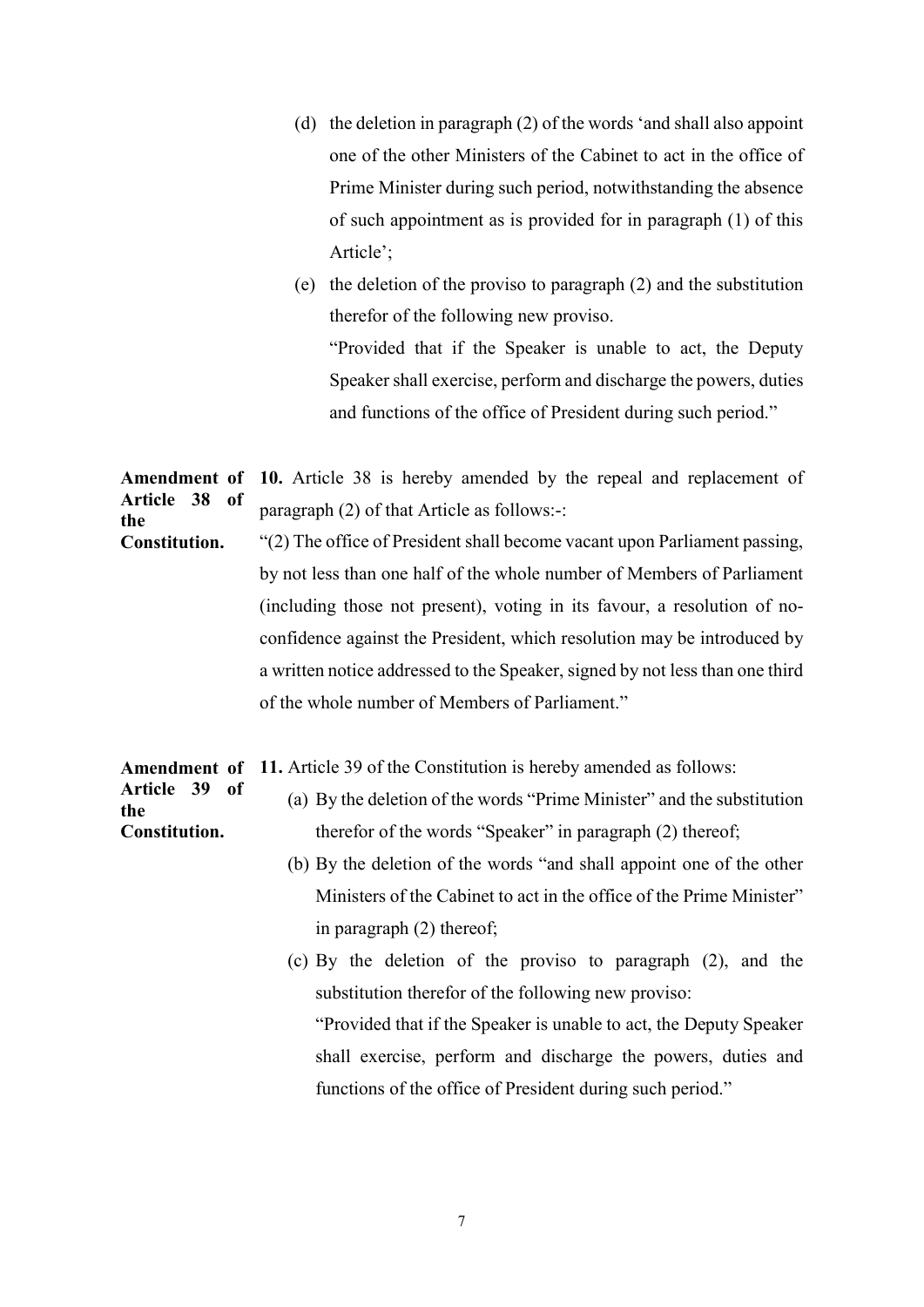**Repeal** Article 40 of the Constitution. of 12. Article 40 of the Constitution is hereby repealed.

Amendment of Article 41 of the Constitution. 13. Article 41 of the Constitution is hereby amended by the addition of the following paragraph which shall have effect as the proviso to paragraph (1) of Article 41:

> "Provided that the Cabinet of Ministers shall determine the maximum number of secretaries, officers and staff which may be so appointed."

Replacement of 14. Chapter VIIA of the Constitution is hereby repealed and the following Chapter VIIA of the Chapter substituted therefor:-

**Constitution** 

## "CHAPTER VIIA

## THE CONSTITUTIONAL COUNCIL

| Constitution of | 41A. (1) There shall be a Constitutional    |
|-----------------|---------------------------------------------|
| the             | Council (in this Chapter referred to as the |
| Constitutional  | "Council") which shall consist of the       |
| Council         | following members:-                         |

- (a) the Speaker;
- (b) the Prime Minister;
- (c) the Leader of the Opposition in Parliament;
- (d) five persons appointed by the President, on the nomination of both the Prime Minister and the Leader of the Opposition; and
- (e) one person nominated by agreement of the majority of the Members of Parliament belonging to political parties or independent groups, other than the respective political parties or independent groups to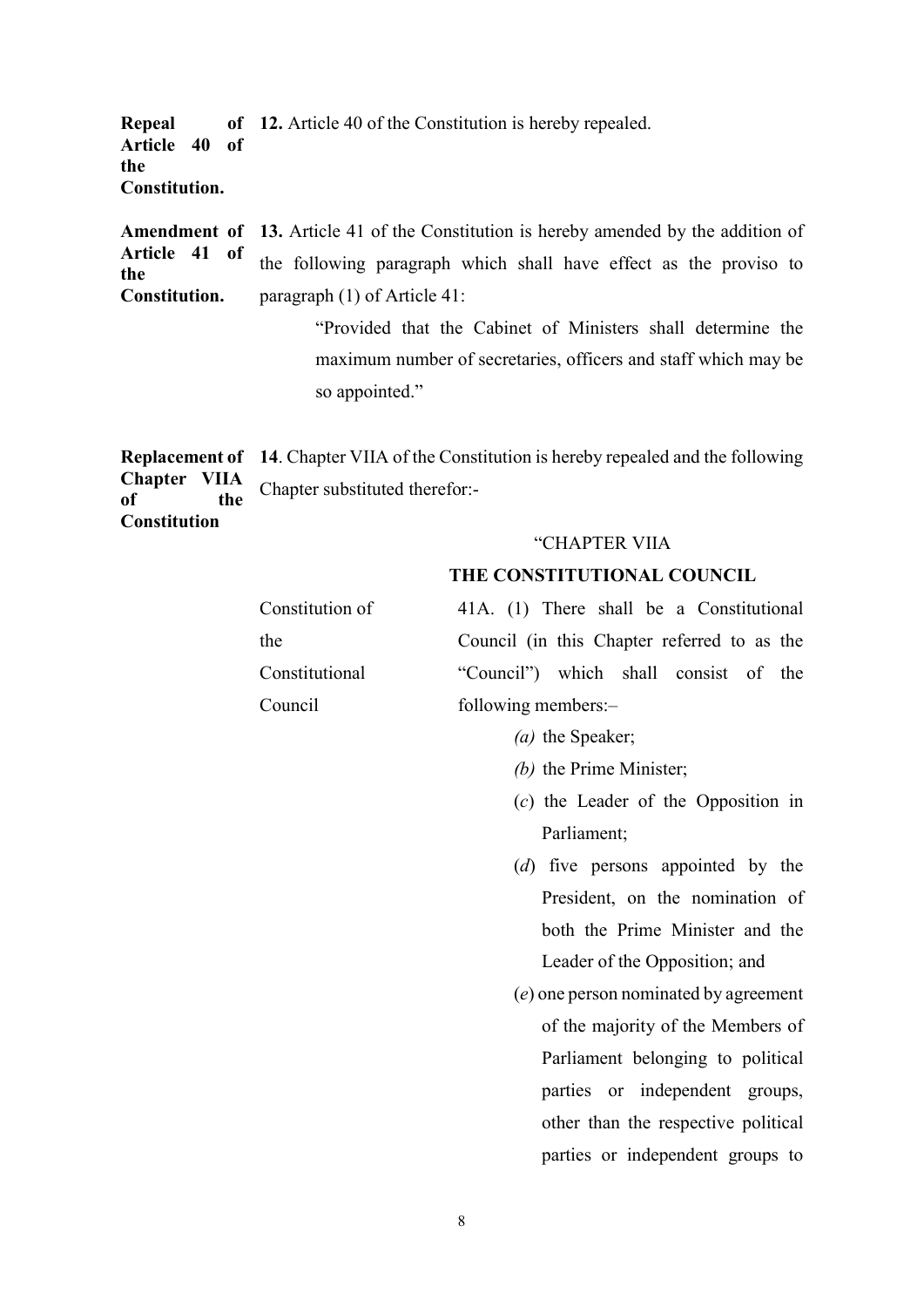which the Prime Minister and the Leader of the Opposition belong, and appointed by the President.

(2) The Speaker shall be the Chairman of the Council.

(3) It shall be the duty of the Speaker to ensure that nominations for appointments under subparagraph (d) or sub-paragraph (e) of paragraph (1) are made, whenever an occasion for such nominations arises.

(4) In nominating the five persons referred to in sub-paragraph  $(d)$  of paragraph  $(1)$ , the Prime Minister and the Leader of the Opposition shall consult the leaders of political parties and independent groups represented in Parliament so as to ensure that the Constitutional Council reflects the pluralistic character of Sri Lankan society, including professional and social diversity.

(5) The persons to be appointed under subparagraph  $(d)$  of paragraph  $(1)$  shall be persons of eminence and integrity who have distinguished themselves in public or professional life and who are not members of any political party, and whose nomination shall be approved by Parliament.

(6) The President shall, within fourteen days of the receipt of a written communication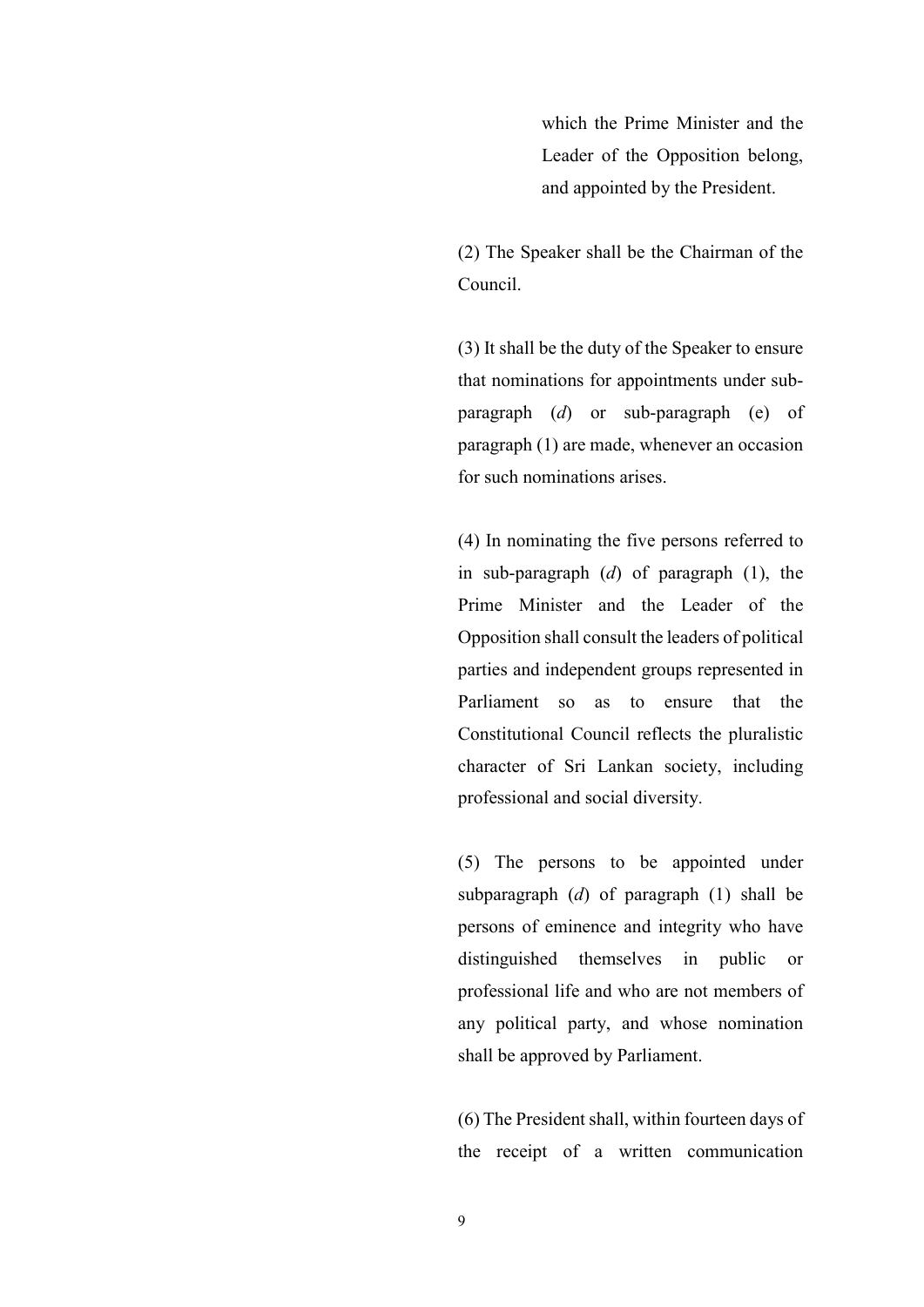specifying the nominations made under subparagraphs  $(d)$  and  $(e)$  of paragraph  $(1)$ , make the necessary appointments. In the event of the President failing to make the necessary appointments within such period of fourteen days, the persons nominated shall be deemed to have been appointed as members of the Council, with effect from the date of expiry of such period.

(7) Notwithstanding the dissolution of Parliament, the Speaker, the Prime Minister, the Leader of the Opposition and the Members of Parliament who are members of the Constitutional Council, shall continue to hold office as Members of such Council, until such time after a General Election following such dissolution, a Member of Parliament is appointed as the Speaker, Prime Minister or recognized as the Leader of the Opposition.

(8) Every member of the Council appointed under sub-paragraphs  $(d)$  and  $(e)$  of paragraph (1), shall hold office for a period of three years from the date of appointment unless the member earlier resigns his office by writing addressed to the President, is removed from office by the President on both the Prime Minister and the Leader of the Opposition forming an opinion that such member is physically or mentally incapacitated and is unable to function further in office or is convicted by a court of law for any offence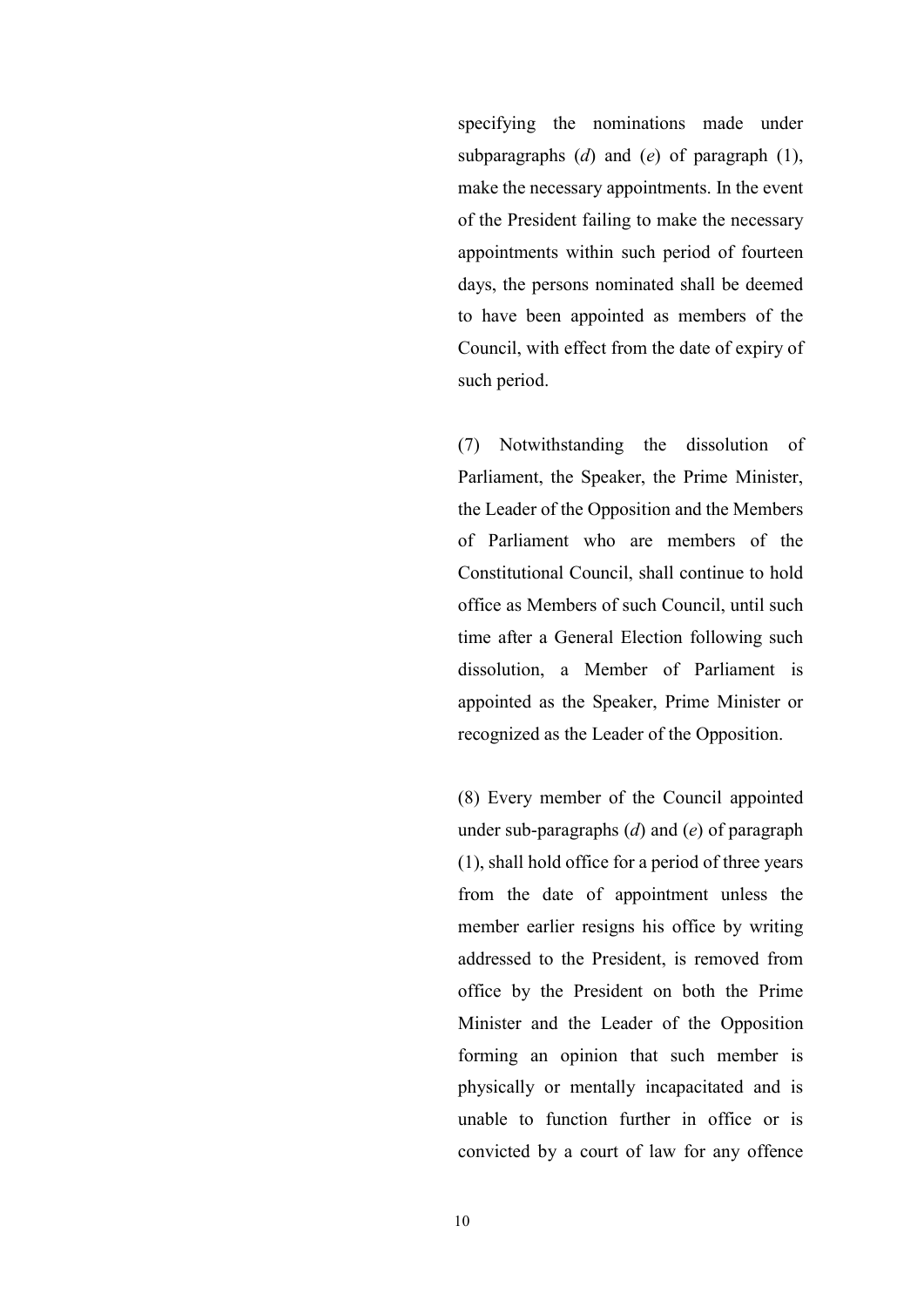involving moral turpitude or if a resolution for the imposition of civic disability upon him has been passed in terms of Article 81 of the Constitution or is deemed to have vacated his office under paragraph (7) of Article 41E.

(9) In the event of there being a vacancy among the members appointed under subparagraphs  $(d)$  or  $(e)$  of paragraph  $(1)$ , the President shall, within fourteen days of the occurrence of such vacancy and having regard to the provisions of the aforementioned subparagraphs, appoint another person to succeed such member. Any person so appointed, shall hold office during the unexpired part of the period of office of the member whom he succeeds.

(10) A member appointed under subparagraphs  $(d)$  and  $(e)$  of paragraph  $(1)$ , shall not be eligible for re-appointment for a successive term.

(11) The appointments made by the President under sub-paragraphs  $(d)$  and  $(e)$  of paragraph (1), shall be communicated to the Speaker.

Council to recommend appointments. 41B. (1) No person shall be appointed by the President as the Chairman or a member of any of the Commissions specified in the Schedule to this Article, except on a recommendation of the Council.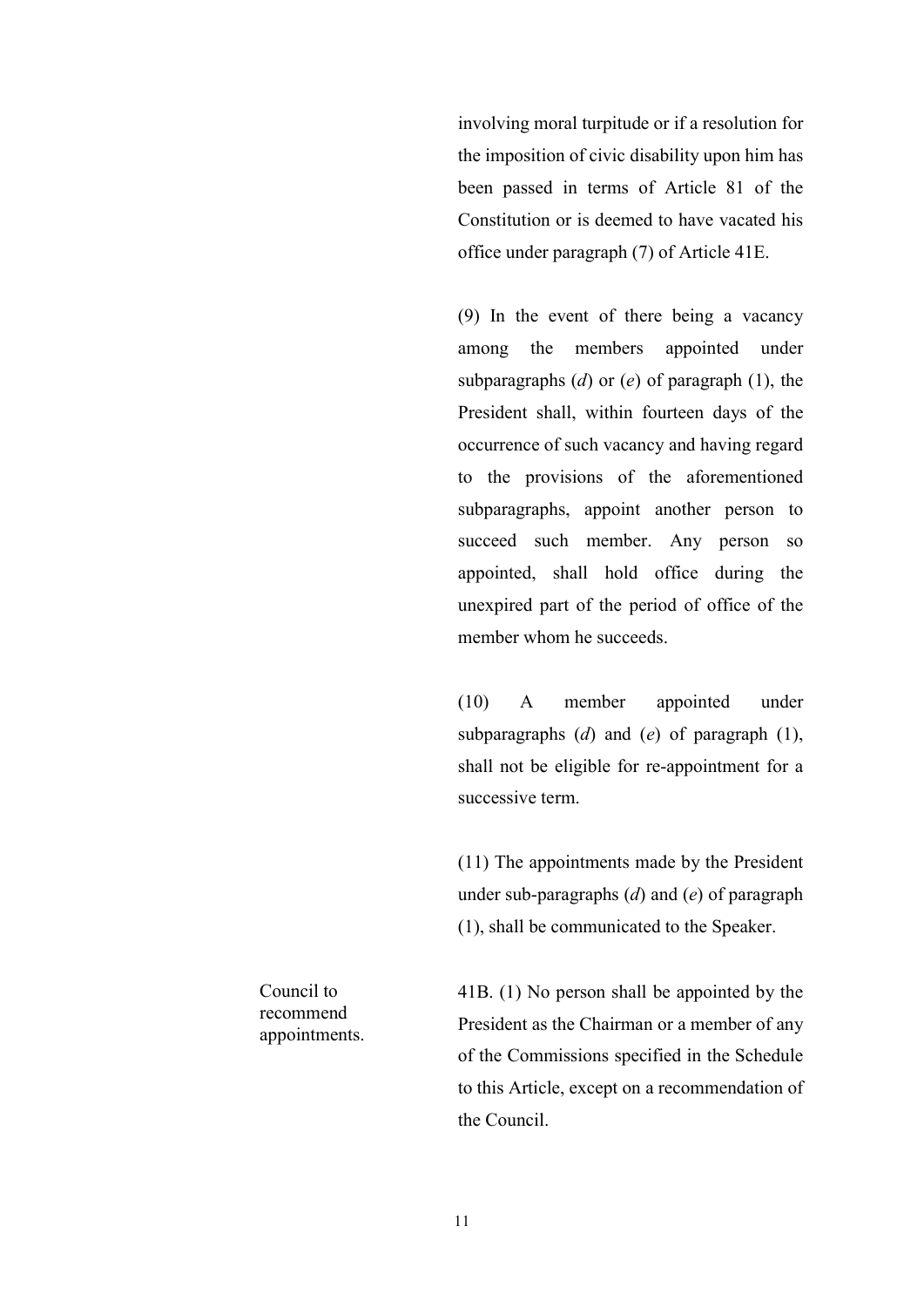(2) The provisions of paragraph (1) of this Article shall apply in respect of any person appointed to act as the Chairman or as a member of any such Commission.

(3) It shall be the duty of the Council to recommend to the President fit and proper persons for appointment as Chairmen or members of the Commissions specified in the Schedule to this Article, whenever the occasion for such appointments arises, and such recommendations shall endeavour to ensure that such recommendations reflect the pluralistic character of Sri Lankan society, including gender. In the case of the Chairmen of such Commissions, the Council shall recommend three persons for appointment, and the President shall appoint one of the persons recommended as Chairman.

(4) The President shall appoint the Chairman and the members of the Commissions specified in the Schedule to this Article, within fourteen days of receiving the recommendations of the Council for such appointments. In the event of the President failing to make the necessary appointments within such period of fourteen days–

> (a) the persons recommended under paragraph (3), to be appointed as members of a Commission, shall be deemed to have been appointed as the members of the Commissions; and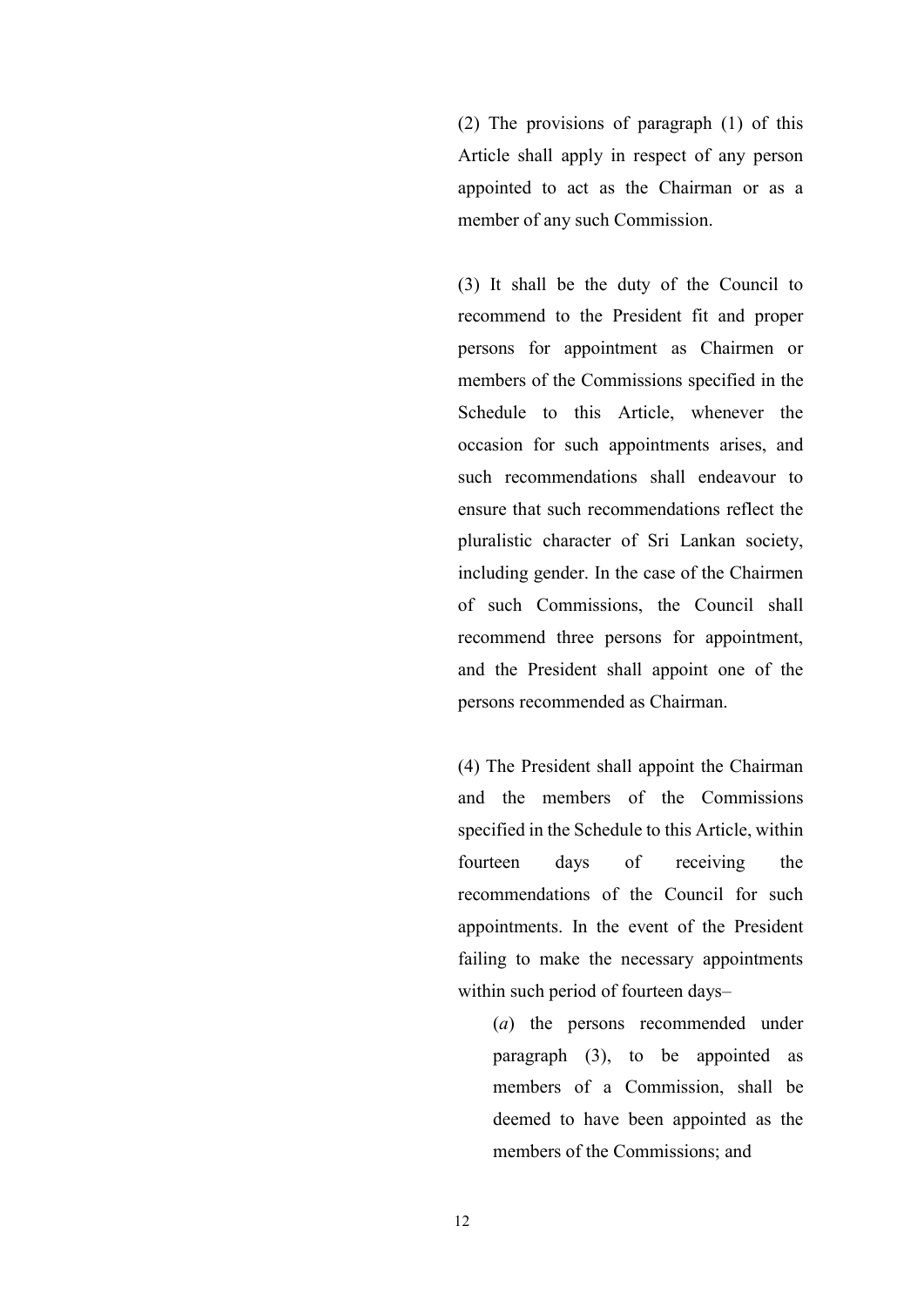(b) the person whose name appears first in the list of names recommended under paragraph (3), to be appointed as the Chairman of a Commission, shall be deemed to have been appointed the Chairman of the respective Commission, with effect from the date of expiry of such period.

(5) No person appointed under paragraph (1) or a person appointed to act as the Chairman or a member of any such Commission, shall be removed except as provided for in the Constitution or in any written law, and where there is no such provision, such person shall be removed by the President only with the prior approval of the Council.

(6) All the Commissions referred to in the Schedule to this Article, other than the Election Commission, shall be responsible and answerable to Parliament.

#### **SCHEDULE**

- (a) The Election Commission.
- (b) The Public Service Commission.
- (c) The National Police Commission.
- (d) The Audit Service Commission.

(e) The Human Rights Commission of Sri Lanka.

(f) The Commission to Investigate Allegations of Bribery or Corruption.

(g) The Finance Commission.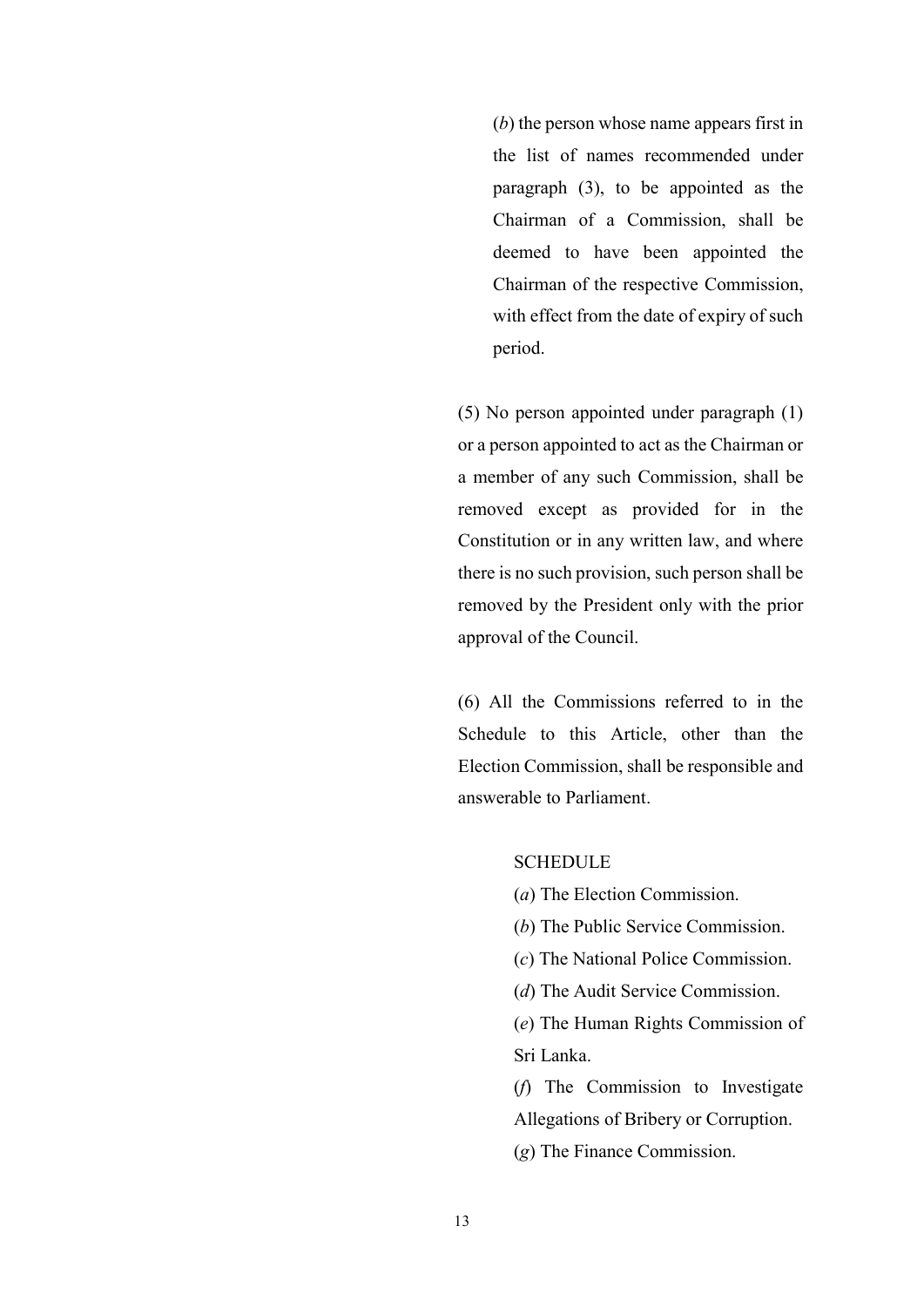(h) The Delimitation Commission.

(i) The National Procurement Commission.

(j) The Right to Information Commission.

(k) The Colombo Port City Economic Commission.

Council to approve appointments. 41C. (1) No person shall be appointed by the President to any of the Offices specified in the Schedule to this Article, unless such appointment has been approved by the Council

by the President.

(2) The provisions of paragraph (1) of this Article shall apply in respect of any person appointed to act for a period exceeding fourteen days, in any Office specified in the Schedule to this Article:

upon a recommendation made to the Council

Provided that no person shall be appointed to act in any such office for successive periods which cumulatively exceed fourteen days, unless such acting appointment has been approved by the Council on a recommendation by the President.

(3) No person appointed to any Office specified in the Schedule to this Article or to act in any such Office, shall be removed from such Office except as provided for in the Constitution or in any law.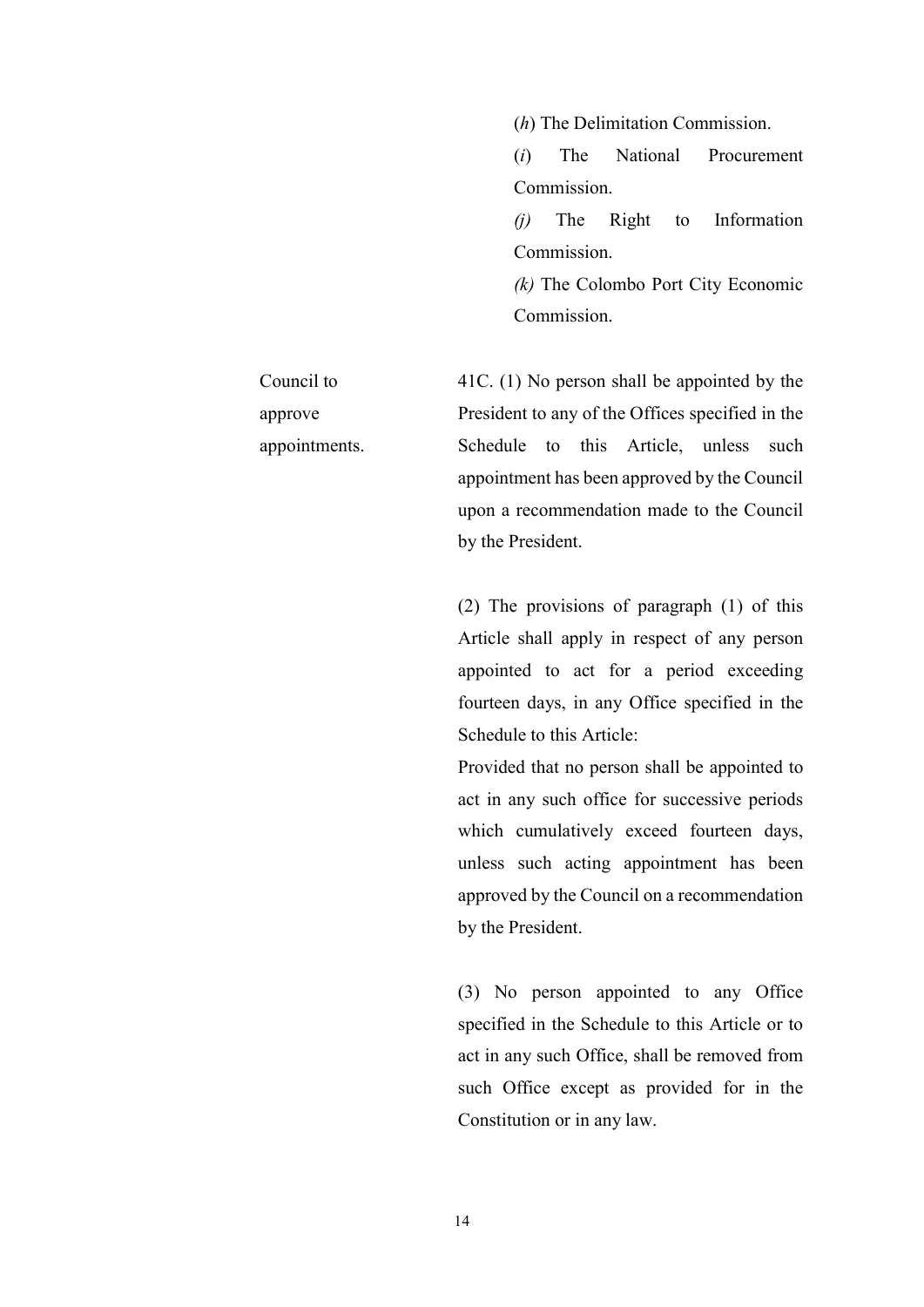(4) In the discharge of its function relating to the appointment of Judges of the Supreme Court and the President and Judges of the Court of Appeal, the Council shall obtain the views of the Chief Justice.

## **SCHEDULE**

### PART I

(a) The Chief Justice and the Judges of the Supreme Court.

(b) The President and the Judges of the Court of Appeal.

(c) The Members of the Judicial Service Commission, other than the Chairman.

## PART II

(a) The Attorney-General.

(b) The Auditor-General.

(c) The Inspector-General of Police.

(d) The Parliamentary Commissioner for Administration (Ombudsman).

(e) The Secretary-General of Parliament.

(f) The Governor of the Central Bank of Sri Lanka

(l) Members of the Monetary Board of the Central Bank of Sri Lanka, other than the chairperson and the Secretary to the Ministry of the Minister in charge of the subject of Finance

Secretary - General and other officers of the Council.

41D. (1) There shall be a Secretary-General to the Council who shall be appointed by the Council for a term of five years. Upon the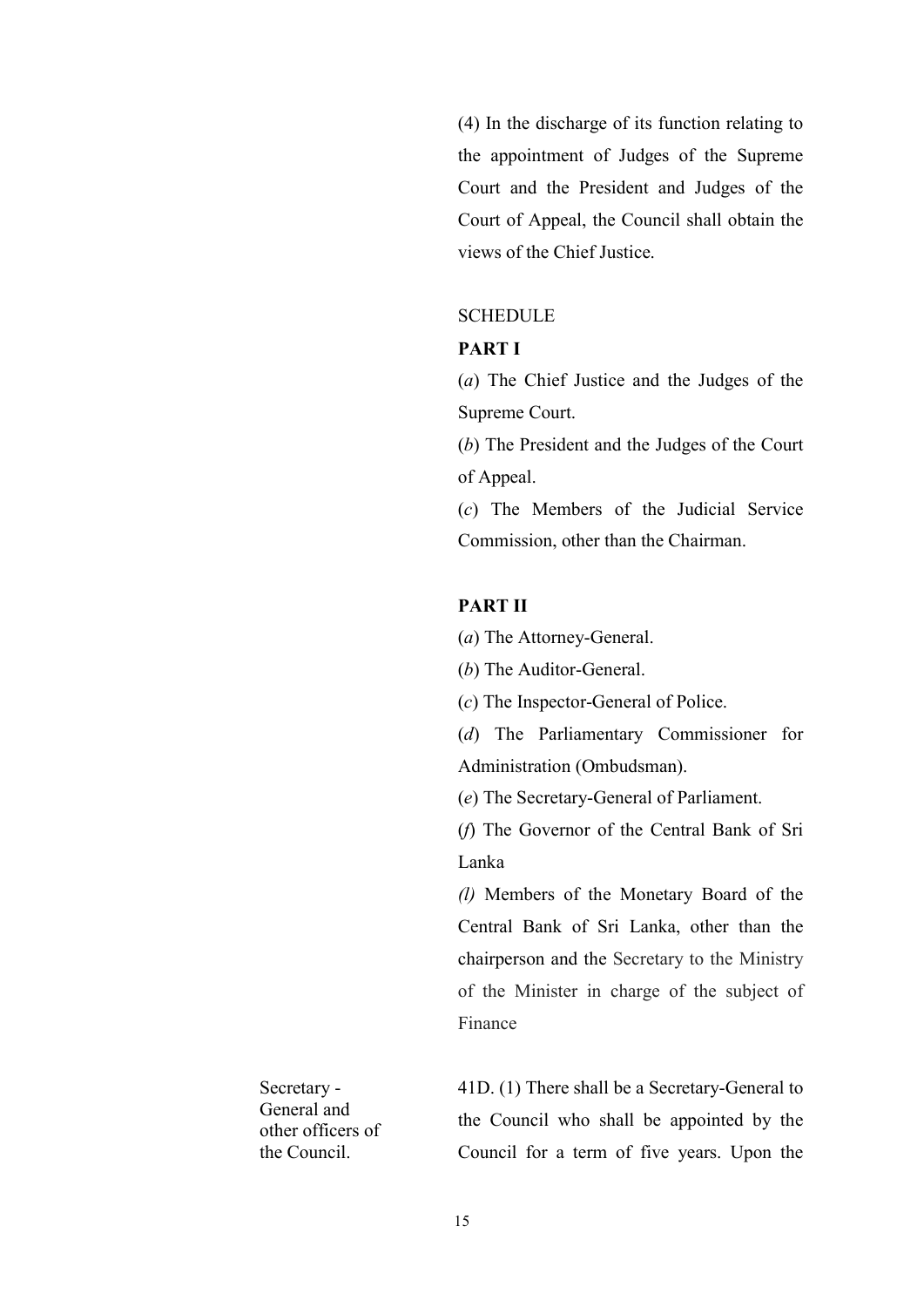expiration of his term of office, the Secretary-General shall be eligible for reappointment.

(2) The Council may appoint such officers as it considers necessary for the discharge of its functions, on such terms and conditions as shall be determined by the Council.

41E. (1) The Council shall meet at least twice every month, and as often as may be necessary to discharge the functions assigned to the Council by the provisions of this Chapter or by any law, and such meetings shall be summoned by the Secretary- General to the Council on the direction of the Chairman of the Council.

(2) The Chairman shall preside at all meetings of the Council and in the absence of the Chairman, the Prime Minister, and in the absence of the Prime Minister, the Leader of the Opposition shall preside at the meetings of the Council.

(3) The quorum for any meeting of the Council shall be five members.

(4) The Council shall endeavour to make every recommendation, approval or decision it is required to make by unanimous decision and in the absence of a unanimous decision, no recommendation, approval or decision made by the Council shall be valid, unless supported

Meetings of the

Council.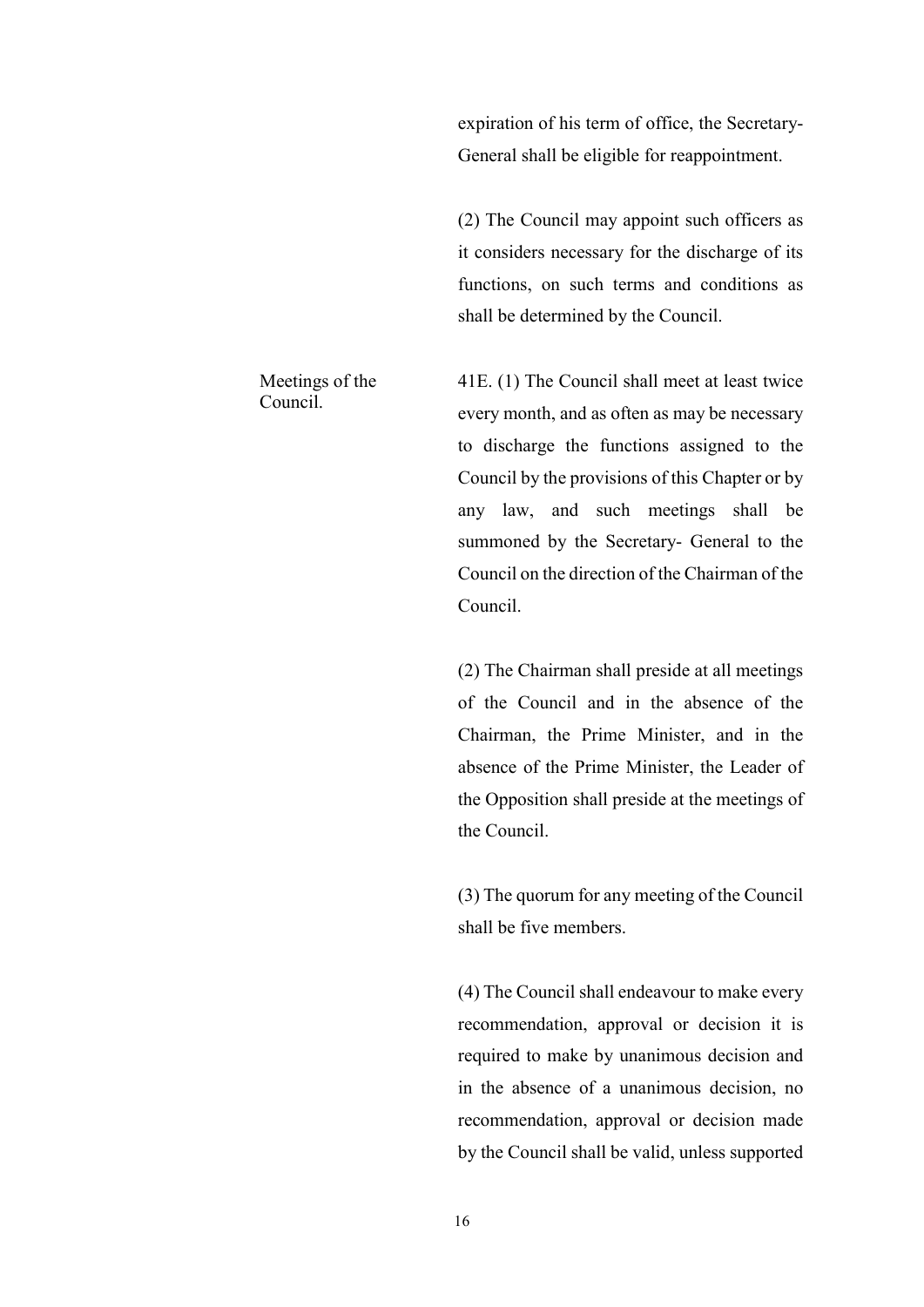by not less than five members of the Council present at such meeting.

(5) The Chairman or the other member presiding shall not have an original vote, but in the event of an equality of votes on any question for decision at any meeting of the Council, the Chairman or other member presiding at such meeting, shall have a casting vote.

(6) The procedure in regard to meetings of the Council and the transaction of business at such meetings shall be determined by the Council, including procedures to be followed in regard to the recommendation or approval of persons suitable for any appointment under Article 41B or Article 41C.

(7) Any member of the Council appointed under sub-paragraphs  $(d)$  or  $(e)$  of paragraph (1) of Article 41A, who without obtaining prior leave of the Council absents himself from three consecutive meetings of the Council, shall be deemed to have vacated office with effect from the date of the third of such meetings.

(8) The Council shall have the power to act notwithstanding the fact that it has not been fully constituted or that there is a vacancy in its membership, and no act, proceeding or decision of the Council shall be or deemed to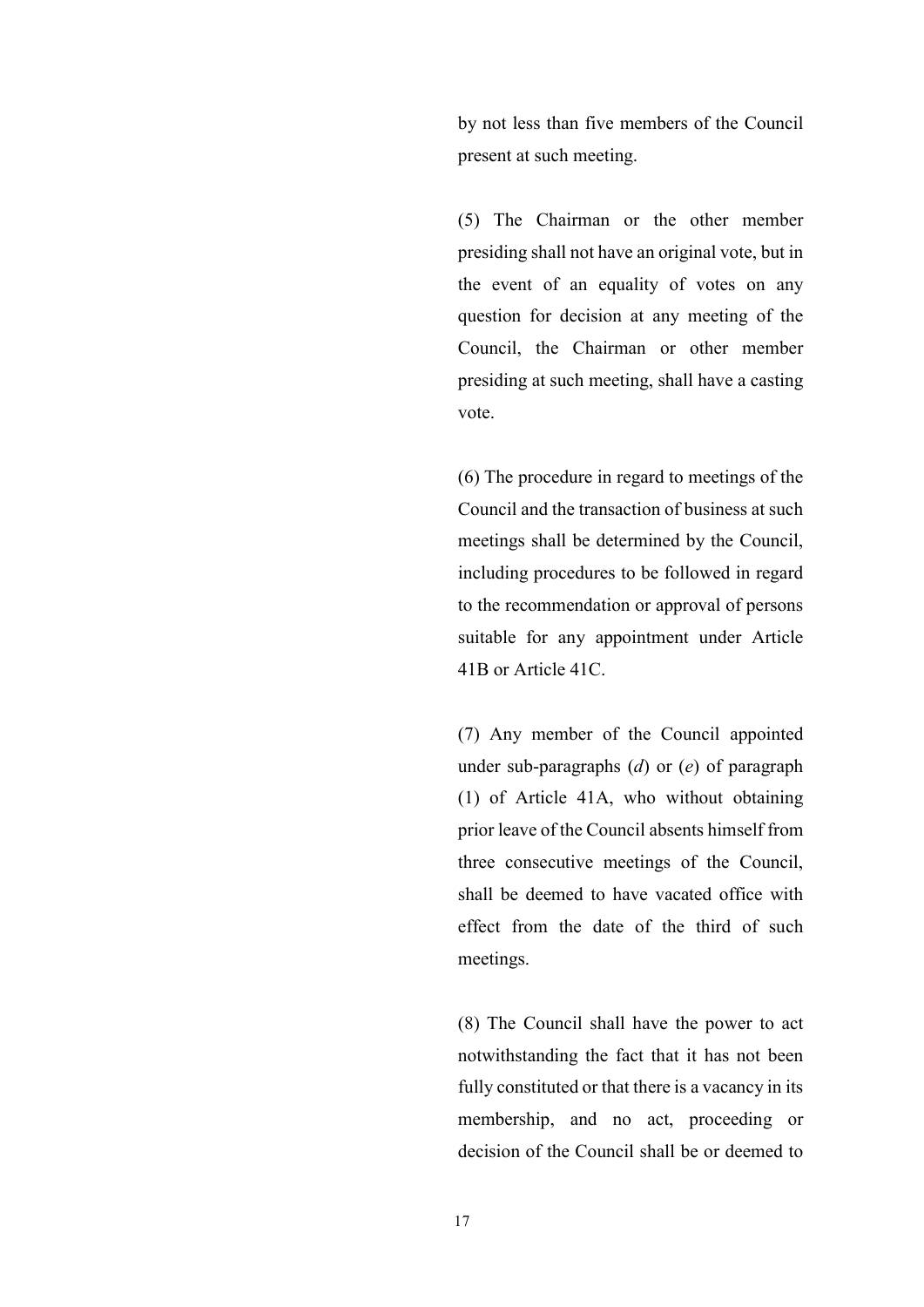be invalid by reason only of the fact that the Council has not been fully constituted or that there has been a vacancy in its membership or that there has been any defect in the appointment of a member.

41F. Notwithstanding the expiration of the term of office of the members of the Council or of the members of any Commission specified in the Schedule to Article 41B, the members of the Council or of such other Commission shall continue in office until the assumption of office by the new members of the Council or of such other Commission.

Powers and duties of the Council.

Continuation in

members of the

office of the

Council.

41G. (1) The Council shall, once in every three months, submit to the President a report of its activities during the preceding three months.

(2) The Council shall perform and discharge such other duties and functions as may be imposed or assigned to the Council by the Constitution, or by any other written law.

(3) The Council shall have the power to make rules relating to the performance and discharge of its duties and functions, including procedures to be followed in regard to the recommendation or approval of persons suitable for any appointment under Article 41B or Article 41C. All such rules shall be published in the Gazette and be placed before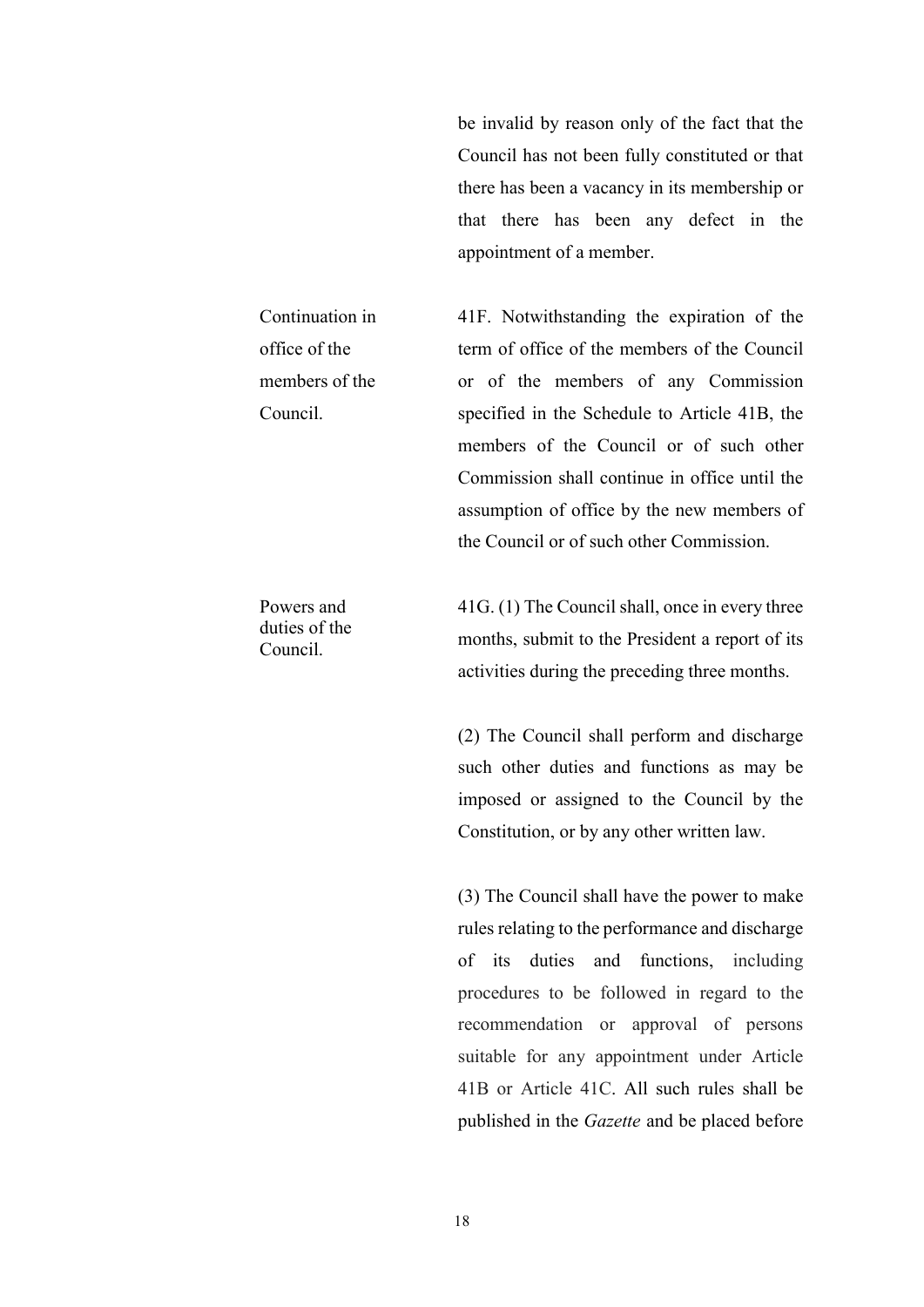Parliament within three months of such publication.

Expenses to be charged on the Consolidated Fund.

Finality of decisions of the Council.

41H. The expenses incurred by the Council shall be charged on the Consolidated Fund.

41I. Subject to the provisions of Article 126, no court shall have the power or jurisdiction to entertain, hear or decide or call in question, on any ground whatsoever, or in any manner whatsoever, any decision of the Council or any approval or recommendation made by the Council, which decision, approval or recommendation shall be final and conclusive for all purposes.".

Replacement of the Chapter 15. Chapter VIII of the Constitution is hereby repealed and the following Chapter substituted therefor:-

> "CHAPTER VIII THE EXECUTIVE THE CABINET OF MINISTERS

42. (1) There shall be a Cabinet of Ministers charged with the direction and control of the Government of the Republic.

(2) The Cabinet of Ministers shall be collectively responsible and answerable to Parliament.

(3) The Prime Minister shall be the Head of the Cabinet of Ministers.

Prime Minister and Cabinet of Ministers.

VIII of the **Constitution**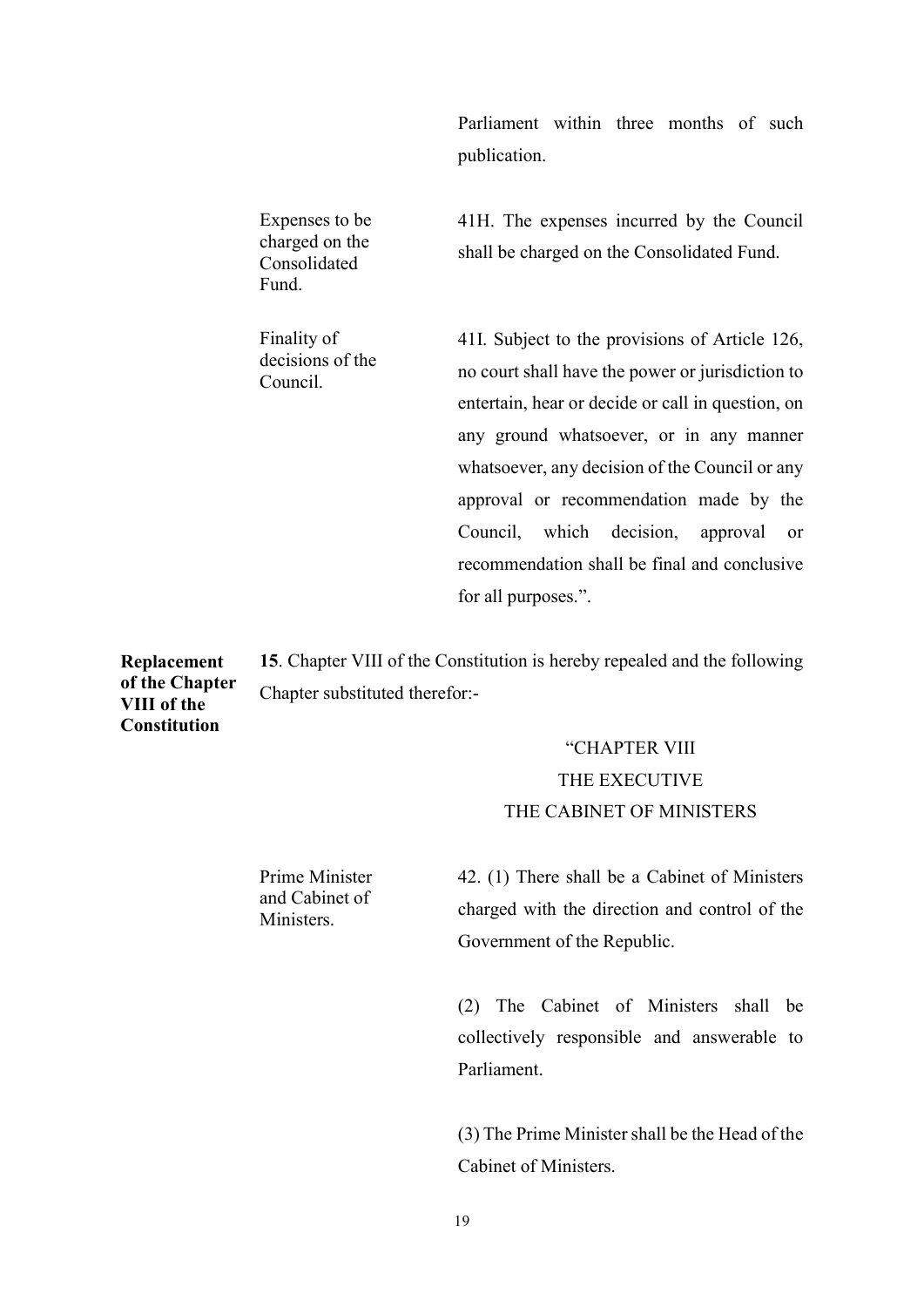(4) The President shall appoint as Prime Minister, the Member of Parliament, who commands the confidence of Parliament.

(5) A vote of confidence in the Member appointed as Prime Minister shall be moved in Parliament, at its first sitting, immediately after the election of the Speaker, in accordance with such procedure as Parliament may by law or Standing Orders provide.

Provided that, if the vote of confidence shall not be passed by a majority of the Members of Parliament present and voting, the Member already appointed as Prime Minister shall cease to hold office, and Parliament shall elect one of its Members to be Prime Minister, in accordance with such procedure as Parliament may by law or Standing Orders provide.

(6) In the event of a Member being elected as Prime Minister in terms of the proviso to paragraph (5) of this Article, such Member shall be sworn in by the President forthwith, and in the event of his not been sworn in within two days of such election, shall be deemed to have been sworn in as Prime Minister, at the end of such period of two days.

(7) The Prime Minister appointed by the President or deemed to have been sworn in as Prime Minister, shall, unless he ceases to hold office in accordance with the provisions of the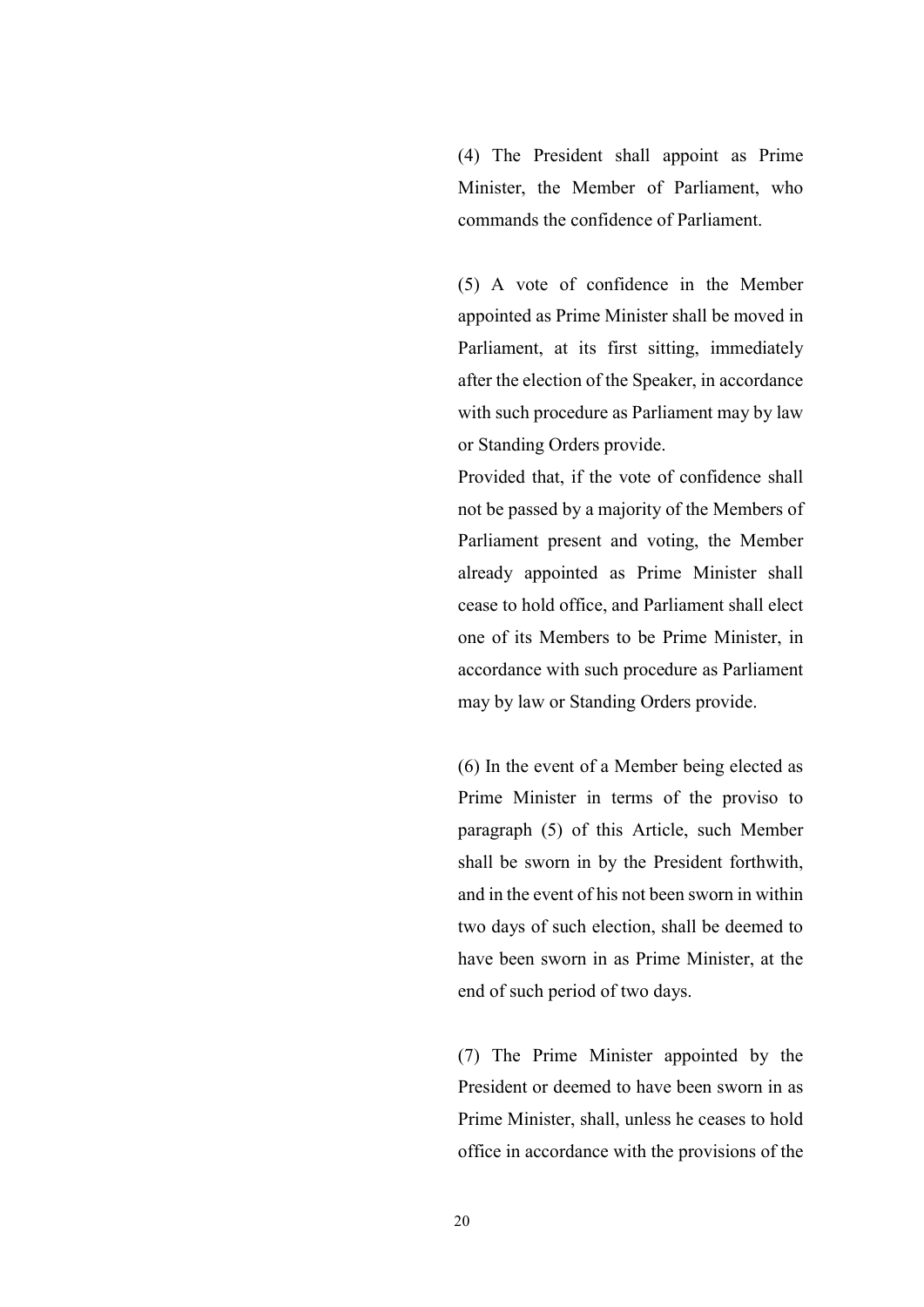Constitution, hold office until a Prime Minister is appointed after the conclusion of the next Parliamentary General Election.

43. (1) The President shall, on the advice of the Prime Minister, specify the number of Ministers of the Cabinet of Ministers and the Ministries and the assignment of subjects and functions to such Ministers.

(2) The President shall, on the advice of the Prime Minister, appoint from among Members of Parliament, Ministers, to be in charge of the Ministries so determined.

(3) The President shall, on the advice of the Prime Minister, change the assignment of subjects and functions of the Ministers of the Cabinet of Ministers. Such changes shall not affect the continuity of the Cabinet of Ministers and the continuity of its responsibility to Parliament.

Ministers who are not members of the Cabinet of Ministers.

Ministers and their subjects and functions.

> 44. (1) The President shall, on the advice of the Prime Minister, appoint from among Members of Parliament, Ministers who shall not be members of the Cabinet of Ministers.

> (2) The President shall, on the advice of the Prime Minister, determine the assignment of subjects and functions to Ministers appointed under paragraph (1) of this Article and the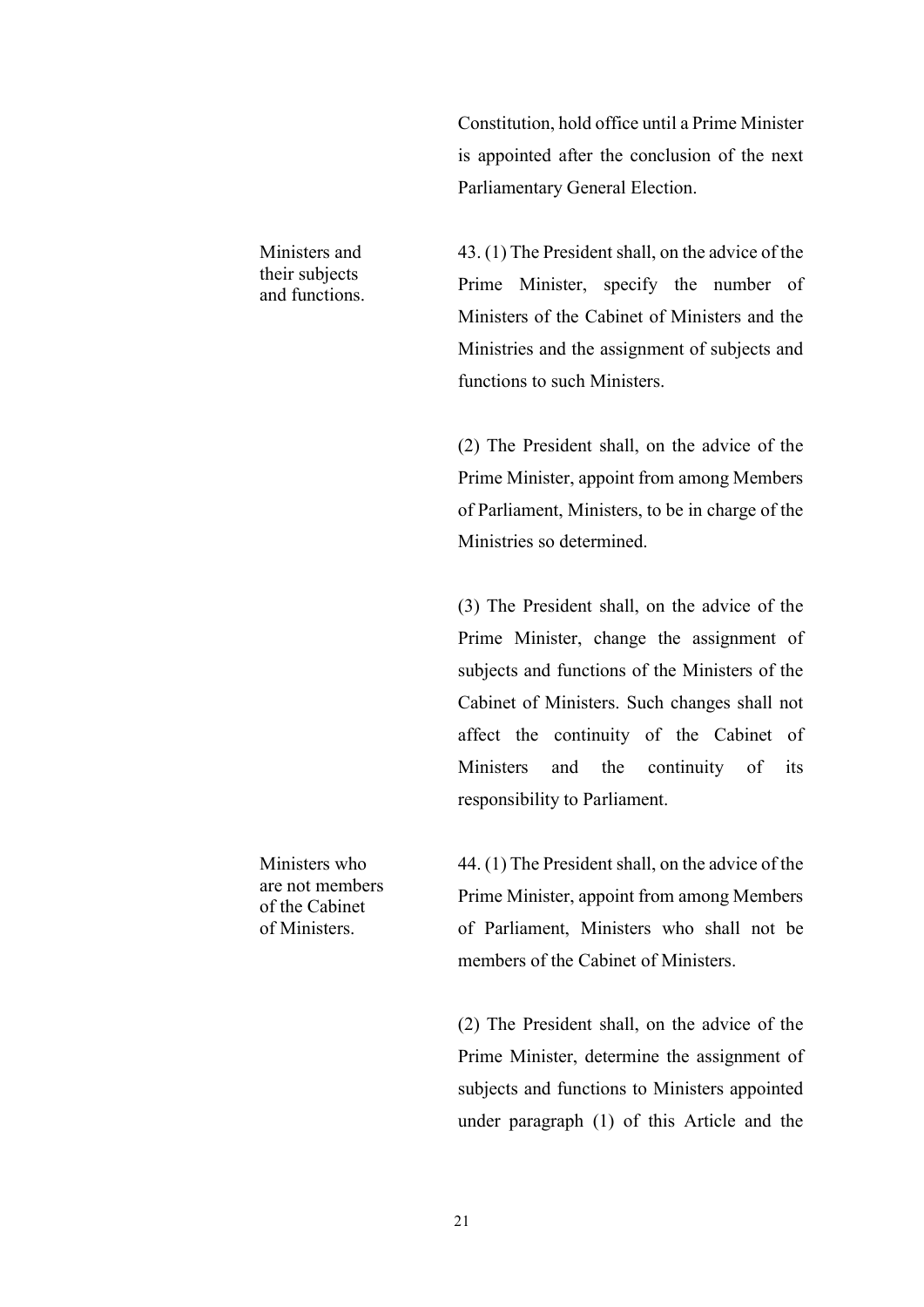Ministries, if any, which are to be in charge of, such Ministers.

(3) The President shall, on the advice of the Prime Minister, change any assignment made under paragraph (2).

(4) Every Minister appointed under paragraph (1) shall be responsible to the Cabinet of Ministers and to Parliament.

(5) Any Minister of the Cabinet of Ministers may, by Notification published in the Gazette, delegate to any Minister who is not a member of the Cabinet of Ministers, any power or duty pertaining to any subject or function assigned to such cabinet Minister, or any power or duty conferred or imposed on him by any written law, and it shall be lawful for such other Minister to exercise and perform any power or duty delegated notwithstanding anything to the contrary in the written law by which that power or duty is conferred or imposed on such Minister of the Cabinet of Ministers.

Deputy **Ministers**  45. (1) The President shall, on the advice of the Prime Minister, appoint from among Members of Parliament, Deputy Ministers to assist Ministers of the Cabinet of Ministers in the performance of their duties.

(2) Any Minister of the Cabinet of Ministers may by Notification published in the Gazette,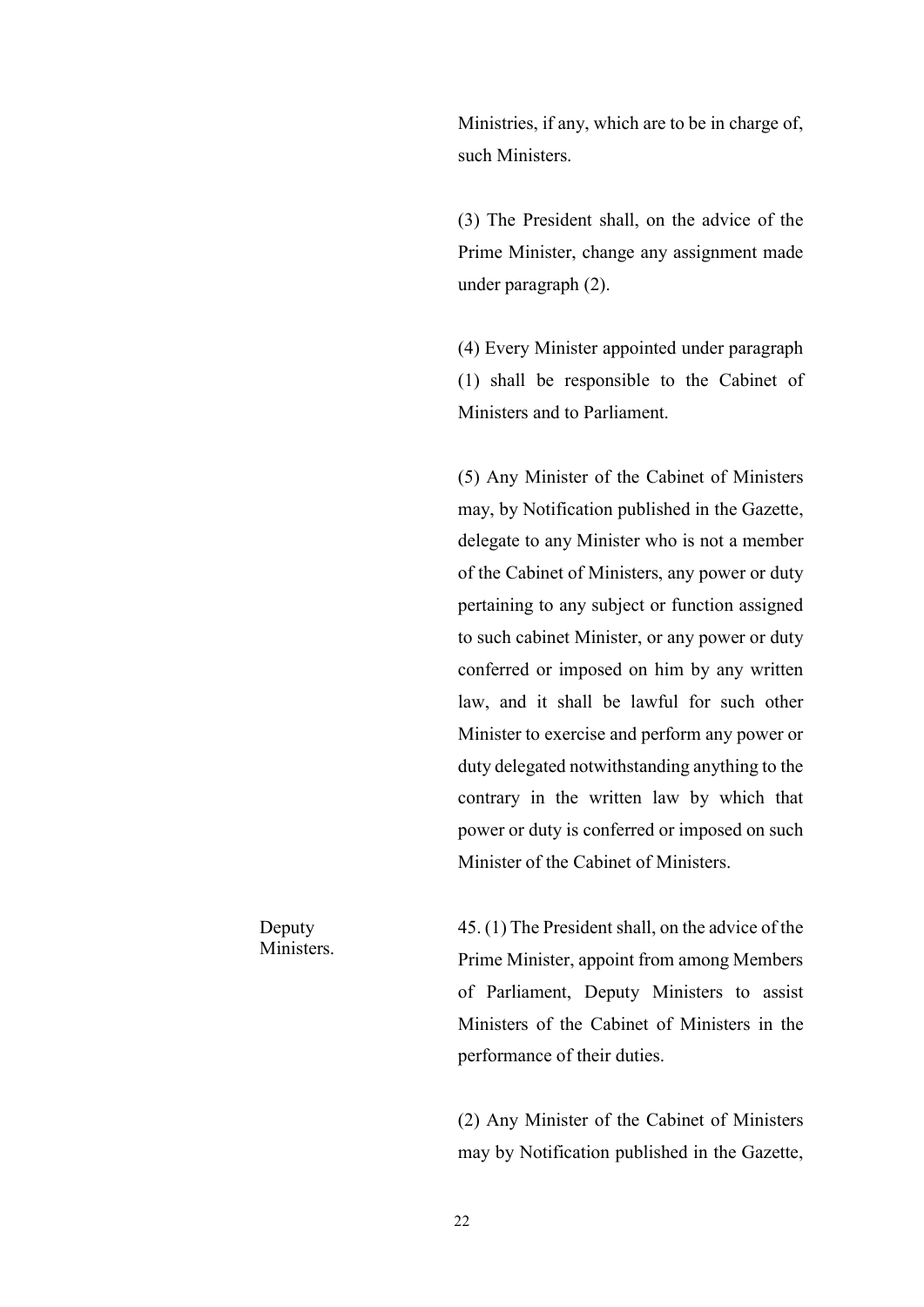delegate to his Deputy Minister, any power or duty pertaining to any subject or function assigned to him or any power or duty conferred or imposed on him by any written law, and it shall be lawful for such Deputy Minister to exercise and perform any power or duty delegated notwithstanding anything to the contrary in the written law by which that power or duty is conferred or imposed on such Minister.

Limitation of numbers and tenure of office of Ministers and Deputy Ministers.

46. (1) The total number of–

(a) Ministers of the Cabinet of Ministers shall not exceed twenty five; and

(b) Ministers who are not members of the Cabinet of Ministers and Deputy Ministers shall not, in the aggregate, exceed twenty five.

(2) The Prime Minister shall continue to hold office throughout the period during which the Cabinet of Ministers continues to function under the provisions of the Constitution unless

> (a) he resigns his office by a writing under his hand addressed to the President; or

> (b) he ceases to be a Member of Parliament

(3) A Minister of the Cabinet of Ministers, a Minister who is not a member of the Cabinet

23

–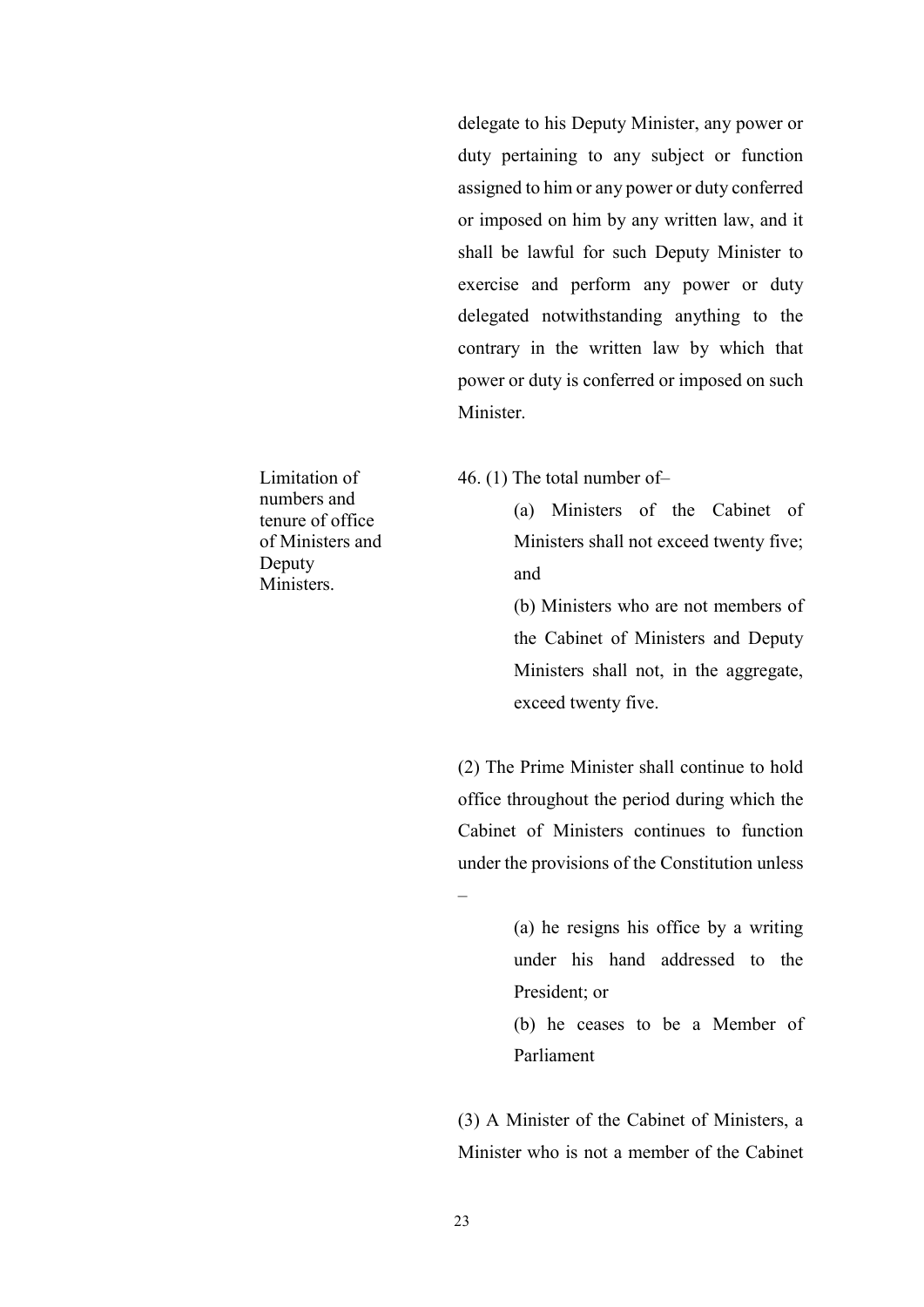of Ministers and a Deputy Minister, shall continue to hold office throughout the period during which the Cabinet of Ministers continues to function under the provisions of the Constitution unless he–

> (a) is removed from office under the hand of the President on the advice of the Prime Minister;

> (b) resigns from office by a writing under his hand addressed to the President;

> (c) ceases to be a Member of Parliament; or

> (d) is removed in terms of paragraph (4) of this Article.

(4) If Parliament passes a vote of noconfidence against any Minister of the Cabinet of Ministers, a Minister who is not a member of the Cabinet of Ministers, or a Deputy Minister, such Minister shall stand removed from such office upon the passing of such vote of no-confidence.

47. (1) The Cabinet of Ministers functioning immediately prior to the dissolution of Parliament shall, notwithstanding such dissolution, continue to function and shall cease to function upon the conclusion of the General Election and accordingly, the Prime Minister and the Ministers of the Cabinet of Ministers, shall continue to function unless they cease to hold office as provided in sub-

Cabinet of Ministers after dissolution of Parliament.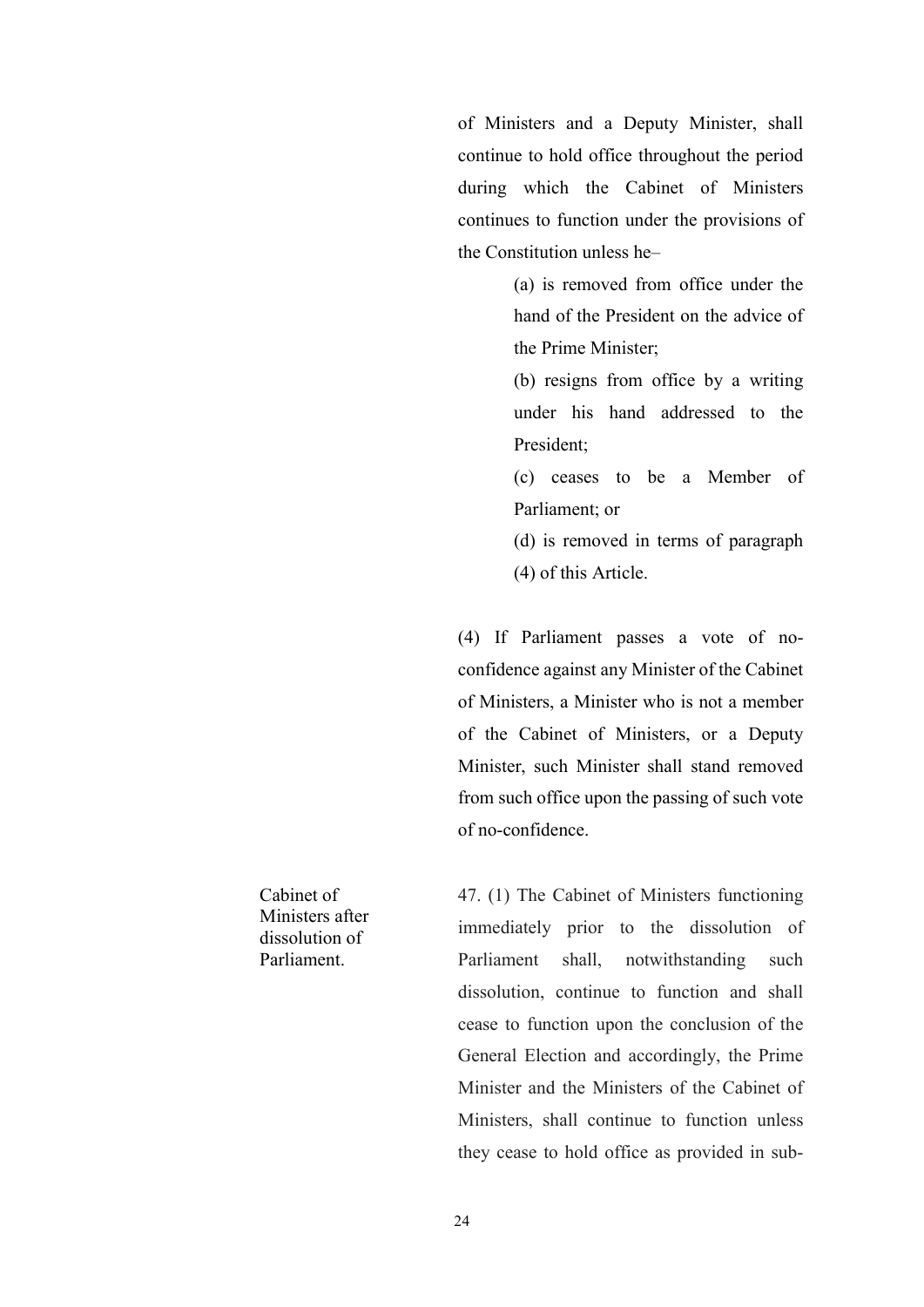paragraph (a) of paragraph (2) or sub paragraph (a) or (b) of paragraph (3) of Article 46 and shall comply with the criteria set out by the Commissioner of Elections and shall not cause any undue influence on the General Election.

(2) Notwithstanding the death, or resignation of the Prime Minister, during the period intervening between the dissolution of Parliament and the conclusion of the General Election, the Cabinet of Ministers shall continue to function with the other Ministers of the Cabinet of Ministers as its members, until the conclusion of the General Election. The President may appoint one such Minister to exercise, perform and discharge the powers, duties and functions of the Prime Minister.

(3) On the death, removal from office or resignation, during the period intervening between the dissolution of Parliament and the conclusion of the General Election, of a Minister of the Cabinet of Ministers, the President may, on the advice of the Prime Minister, appoint any other Minister to be the Minister in charge of the Ministry of such Minister or to exercise, perform and discharge the powers, duties and functions of such Minister.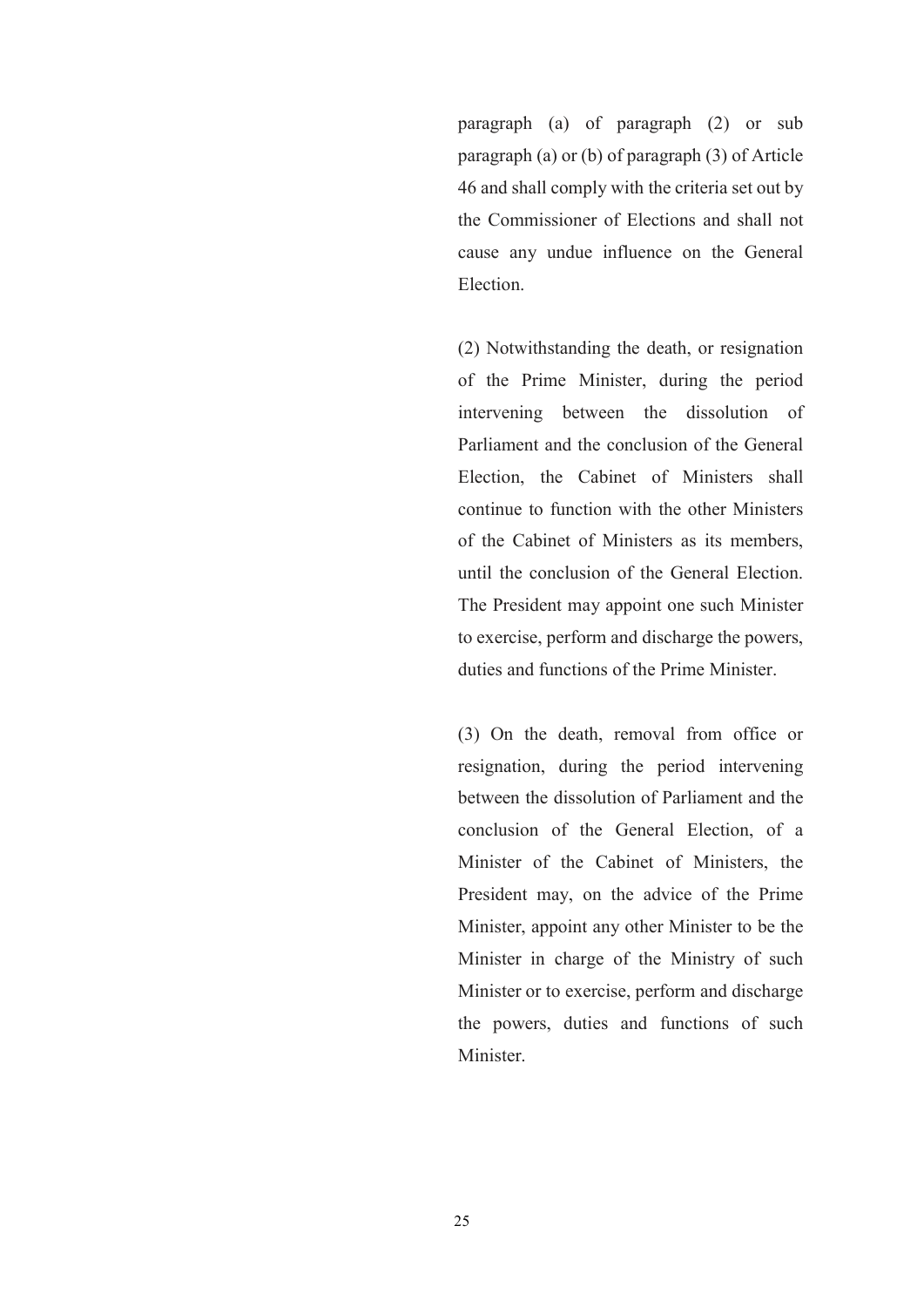Dissolution of the Cabinet of Ministers.

48. (1) On the Prime Minister ceasing to hold office by death, resignation or due to the dissolution of the Cabinet of Ministers, except during the period intervening between the dissolution of Parliament and the conclusion of the General Election, the Cabinet of Ministers shall stand dissolved and the President shall appoint a Prime Minister, Ministers of the Cabinet of Ministers, Ministers who are not members of the Cabinet of Ministers and Deputy Ministers in terms of Articles 42, 43, 44 and 45:

Provided that if after the Prime Minister so ceases to hold office, Parliament is dissolved, the Cabinet of Ministers shall continue to function with the other Ministers of the Cabinet as its members, until the conclusion of the General Election. The President may appoint one such Minister to exercise, perform and discharge the powers, duties and functions of the Prime Minister, and the provisions of Article 47 shall, mutatis mutandis, apply.

Provided further that in the event of such dissolution, the President shall forthwith summon Parliament, notwithstanding such dissolution, to enable the provisions of paragraphs (4)-(7) of Article 42 of the Constitution to be given effect.

(2) If Parliament rejects the Appropriation Bill or passes a vote of no-confidence in the Government, the Prime Minister shall be deemed to have resigned and the Cabinet of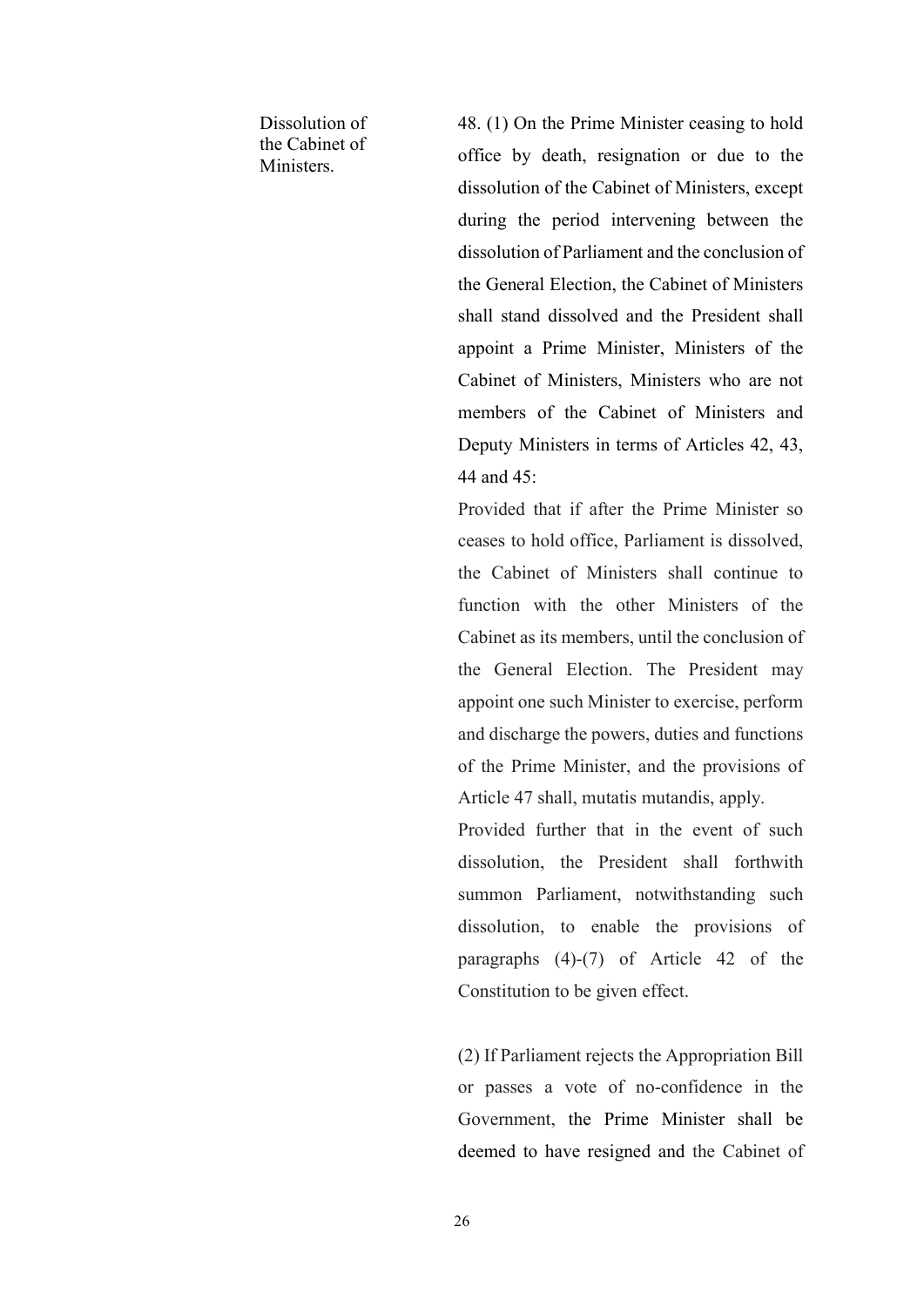Ministers shall stand dissolved, and the President shall, unless he has in the exercise of his powers under Article 70, dissolved Parliament, appoint a Prime Minister, Ministers of the Cabinet of Ministers, Ministers who are not members of the Cabinet of Ministers and Deputy Ministers in terms of Articles 42, 43, 44 and 45.

Provided that for the purpose of this Article, during the first two years from the first sitting of Parliament, the Appropriation Bill shall only be deemed to be rejected if it is defeated in Parliament on two occasions."

Provided further that if the President has in the exercise of his powers under Article 70, dissolved Parliament, he shall forthwith summon Parliament, notwithstanding such dissolution, to enable the provisions of paragraphs (4)-(7) of Article 42 of the Constitution to be given effect, and shall accordingly appoint a Prime Minister, Ministers of the Cabinet of Ministers, Ministers who are not members of the Cabinet of Ministers and Deputy Ministers in terms of Articles 42, 43, 44 and 45.

Acting Ministers and Deputy Ministers.

49. Whenever a Minister of the Cabinet of Ministers, a Minister who is not a member of the Cabinet of Ministers or a Deputy Minister is unable to discharge the functions of his office, the President may, on the advice of the Prime Minister, appoint any Member of Parliament to act in the place of such Minister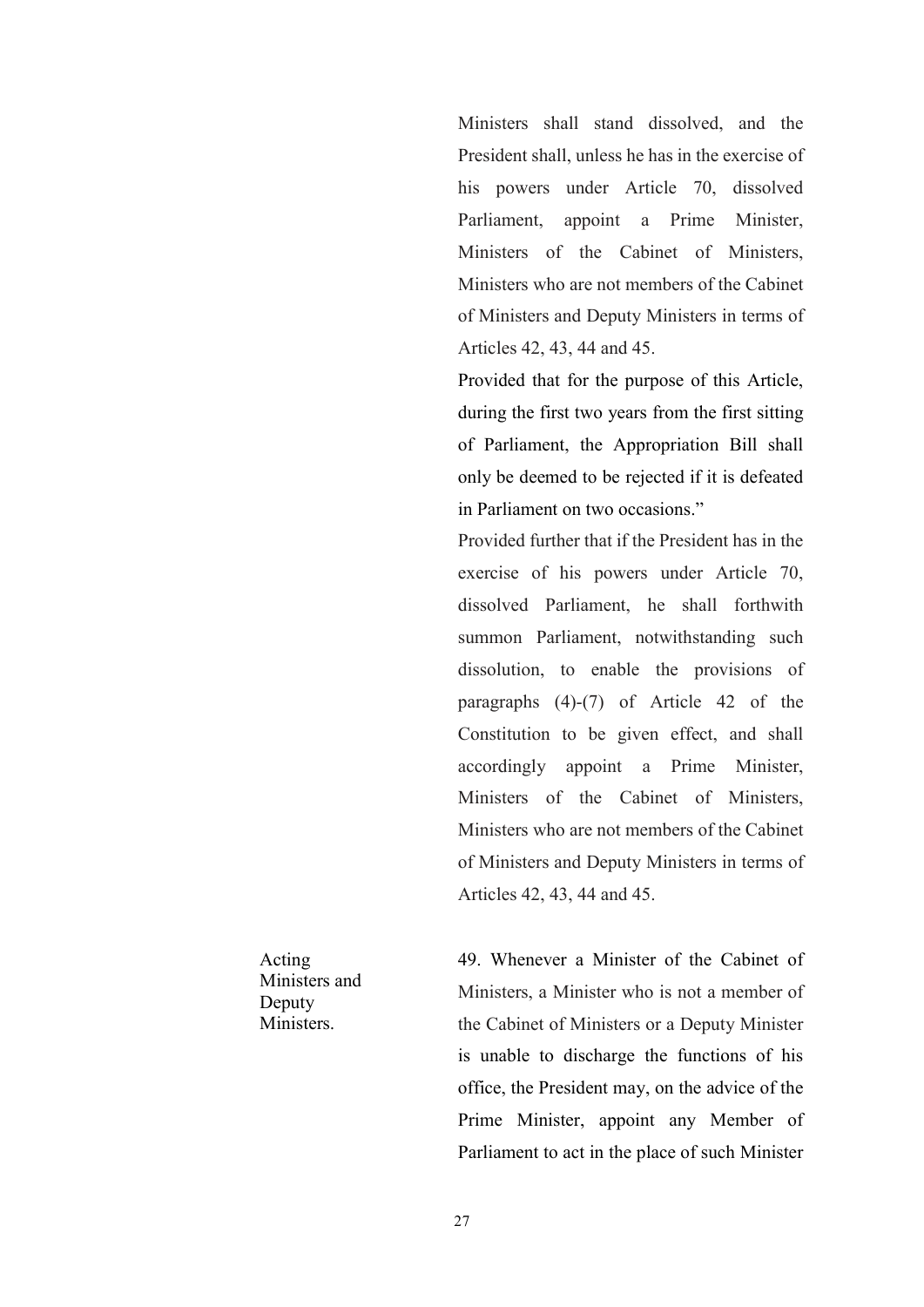of the Cabinet of Ministers, Minister who is not a member of the Cabinet of Ministers or a Deputy Minister.

50. (1) There shall be a Secretary to the Cabinet of Ministers who shall be appointed by the President, on the advice of the Prime Minister.

(2) The Secretary shall, subject to the direction of the Prime Minister, have charge of the office of the Cabinet of Ministers, and shall discharge and perform such other functions and duties as may be assigned to him by the Prime Minister or the Cabinet of Ministers.

Secretary to the Prime Minister. 51. (1) There shall be a Secretary to the Prime Minister who shall be appointed by the President on the advice the Prime Minister.

> (2) The Secretary shall have charge of the office of the Prime Minister and shall perform and discharge the duties and functions of his office, subject to the directions of the Prime Minister.

52. (1) There shall be a Secretary for every Ministry of a Minister of the Cabinet of Ministers, who shall be appointed by the President, on the advice of the Prime Minister.

(2) The Secretary to a Ministry shall, subject to the direction and control of his Minister,

Secretary to the Cabinet of Ministers.

Secretaries to **Ministries**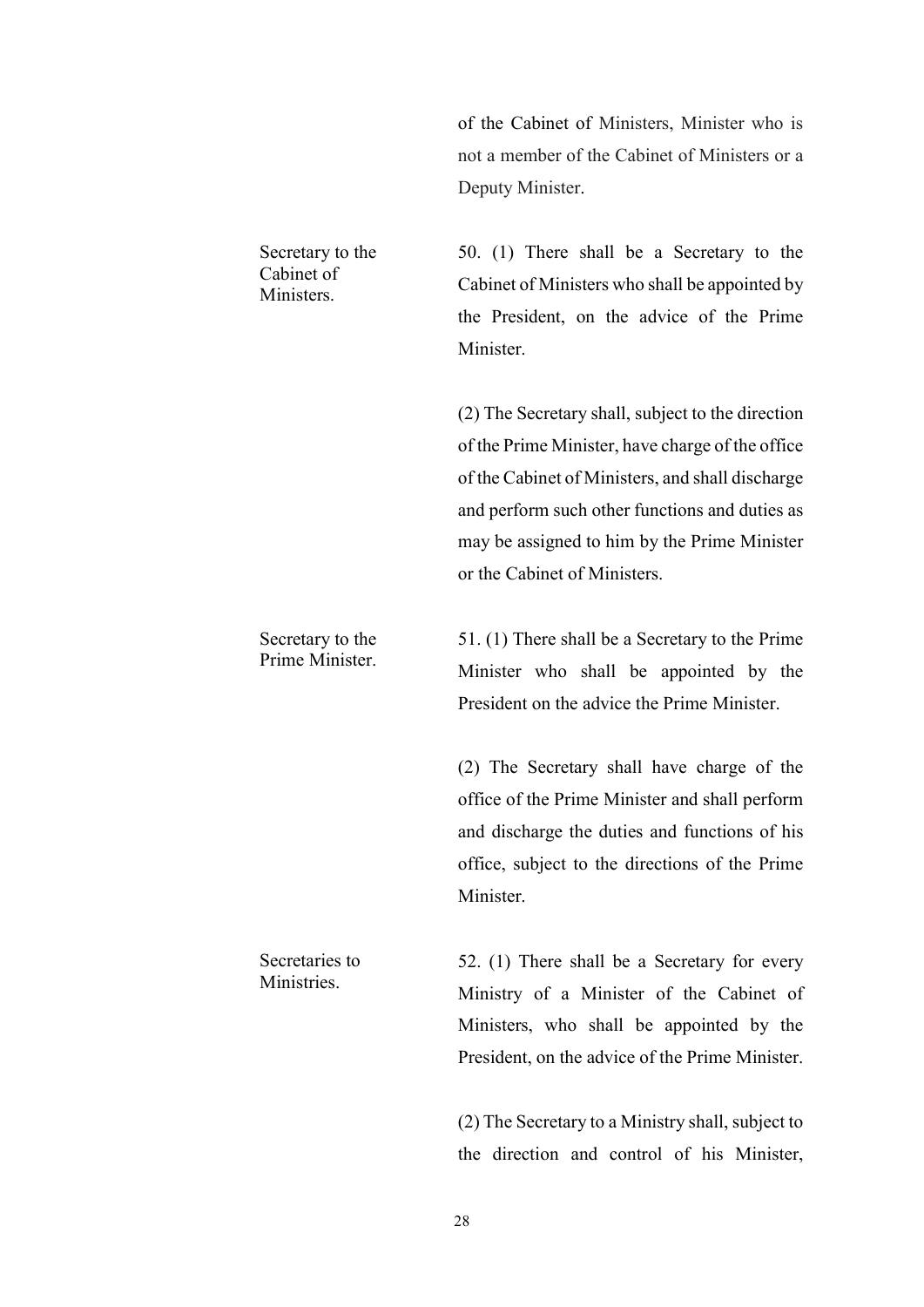exercise supervision over the departments of government and other institutions in charge of the Minister.

(3) The Secretary to a Ministry shall cease to hold office upon the dissolution of the Cabinet of Ministers under the provisions of the Constitution or upon a determination by the President under Article 43 or 44 which results in the Ministry ceasing to exist.

(4) For the purposes of this Article, the office of the Secretary to the President, the office of the Secretary to the Cabinet of Ministers, the office of the Auditor-General, the office of the Parliamentary Commissioner for Administration (Ombudsman), the office of the Secretary-General of Parliament, the Constitutional Council, and the Commissions referred to in the Schedule to Article 41B shall be deemed not to be departments of Government.

53. Every person appointed to any office referred to in this Chapter shall not enter upon the duties of his office until he takes and subscribes the oath, or makes and subscribes the affirmation, set out in the Fourth Schedule and Seventh Schedule.".

Official oath and affirmation.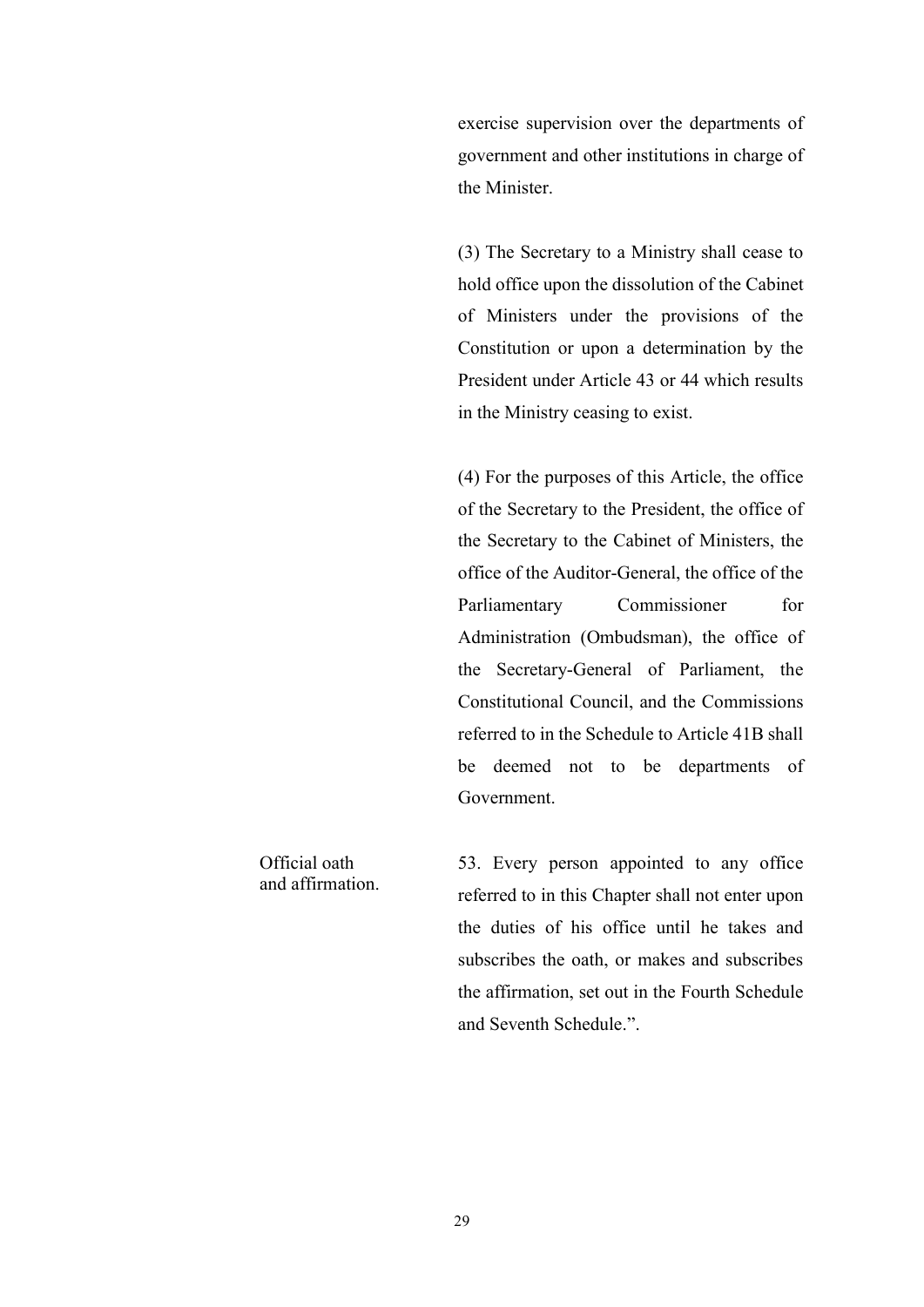Amendment of 16. Article 54 of the Constitution is hereby amended as follows:-

Article 54 of the Constitution.

(1) by the repeal of paragraph (1) of that Article, and the substitution therefor of the following paragraph:-

"(1) There shall be a Public Service Commission (in this Chapter referred to as the "Commission") which shall consist of nine members appointed by the President on the recommendation of the Constitutional Council, of whom not less than three members shall be persons who have had over fifteen years experience as a public officer. The President on the recommendation of the Constitutional Council shall appoint one member as its Chairman.".

(2) by the repeal of paragraph (4) of that Article, and the substitution therefor of the following paragraph:-

"(4) Every member of the Commission shall hold office for a period of three years from the date of appointment, unless the member becomes subject to any disqualification under paragraph (2) or earlier resigns from his office by writing addressed to the President or is removed from office by the President with the approval of the Constitutional Council or is convicted by a court of law of any offence involving moral turpitude or if a resolution for the imposition of civic disability upon the member has been passed in terms of Article 81 or is deemed to have vacated his office under paragraph (6)."; and

(3) by the repeal of paragraph (7) of that Article, and the substitution therefor of the following paragraph:-

"(7) The President may grant a member leave from the performance of his duties relating to the Commission for a period not exceeding two months and shall, for the duration of such period, on the recommendation of the Constitutional Council, appoint a person qualified to be a member of the Commission, to be a temporary member for the period of such leave.".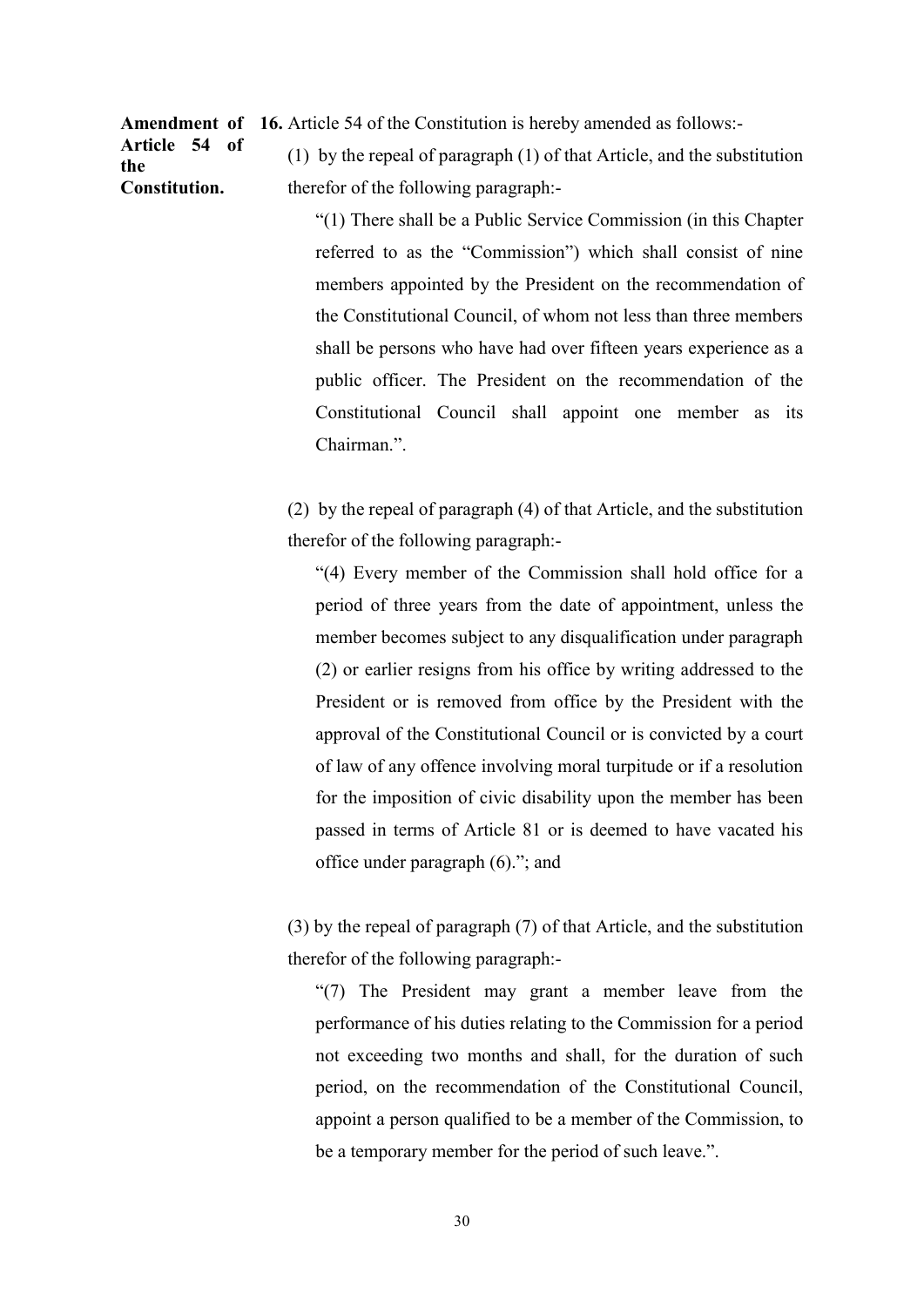|                      | <b>Amendment of 17.</b> Article 61E of the Constitution is hereby amended by the deletion of |
|----------------------|----------------------------------------------------------------------------------------------|
| the                  | Article 61E of the words "Article 41A", and the substitution therefor of the words           |
| <b>Constitution.</b> | 'Article 41C" in paragraph (b) thereof.                                                      |

Amendment of 18. Article 65 of the Constitution is hereby amended as follows:

the

the

- Article 65 of Constitution. (a) By the deletion of the words "Article 41A", and the substitution therefor of the words 'Article 41C" in paragraph 1 thereof;
	- (b) by the addition of the words 'on the recommendation of the Constitutional Council,' immediately after the word 'President' in item (d) of paragraph (5);
	- (c) by the addition of the words 'subject to the approval of the Constitutional Council,' immediately after the words 'President may' in paragraph (6) thereof.

Amendment of 19. Article 70 of the Constitution is hereby amended as follows:

Article 70 of Constitution. (a) by the repeal of paragraph (a) to the proviso to paragraph (1) of that Article, and the substitution therefor of the following paragraph:

> "Provided that the President shall not dissolve Parliament unless Parliament by resolution, passed by not less than one half of the whole number of Members of Parliament (including those not present) voting in its favour, requests the President to do so."

(b) by the deletion of paragraph (c) of the proviso to paragraph (1) of that Article.

|                      | <b>Amendment of 20.</b> Article 78 of the Constitution is hereby amended by the repeal of |
|----------------------|-------------------------------------------------------------------------------------------|
| Article 78 of<br>the | paragraph (1) of that Article, and the substitution therefor of the following             |
| <b>Constitution.</b> | -paragraph:                                                                               |

"(1) Every Bill shall be published in the Gazette at least fourteen days before it is placed on the Order Paper of Parliament."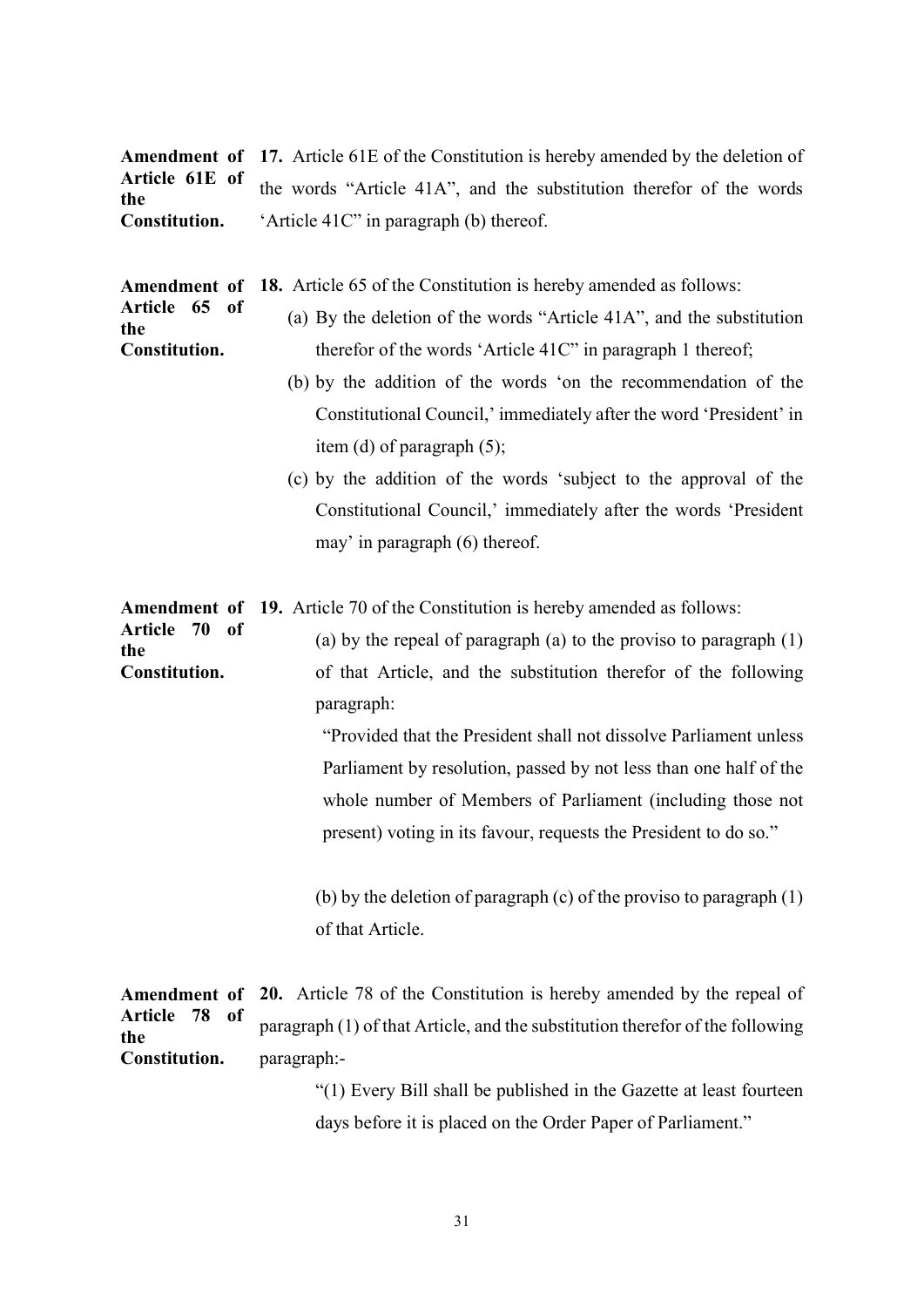Amendment of 21. Article 80 of the Constitution is hereby amended by the addition of Article 80 of the the following words, immediately after paragraph (2) thereof:

Constitution. "Provided that, where the President fails to certify the Bill within fourteen days of the expiry of the period specified in subparagraph (a), or in the event a Petition is filed challenging the validity of the Referendum, within fourteen days of the Supreme Court determining the Referendum to be valid, the Bill shall be deemed to be certified upon the expiry of the aforesaid period of fourteen days."

Amendment of 22. Article 85 of the Constitution is hereby amended as follows:

Article 85 of Constitution. (a) by the addition of the following words, immediately after paragraph (1) thereof:

the

"Provided that, where the President fails to submit to the People by Referendum, any such Bill or provision, within 28 days of the two-thirds of the whole number of Members of Parliament (including those not present) casting their votes in favour of such Bill, such Bill or provisions thereof, shall be deemed to have been submitted to the People by Referendum, and the Elections Commission shall act accordingly."

(b) by the repeal of paragraph (2) of that Article.

Amendment of Article 88 of the Constitution. 23. Article 88 of the Constitution is hereby amended by the deletion of the words "of the President and".

Amendment of Article 89 of 24. Article 89 of Constitution is hereby amended as follows:-

the (a) by the deletion of the words "at an election of the President";

Constitution. (b) in paragraph (e) of that Article, by the deletion of the words "or to the election of the President ", wherever those words occur in that paragraph;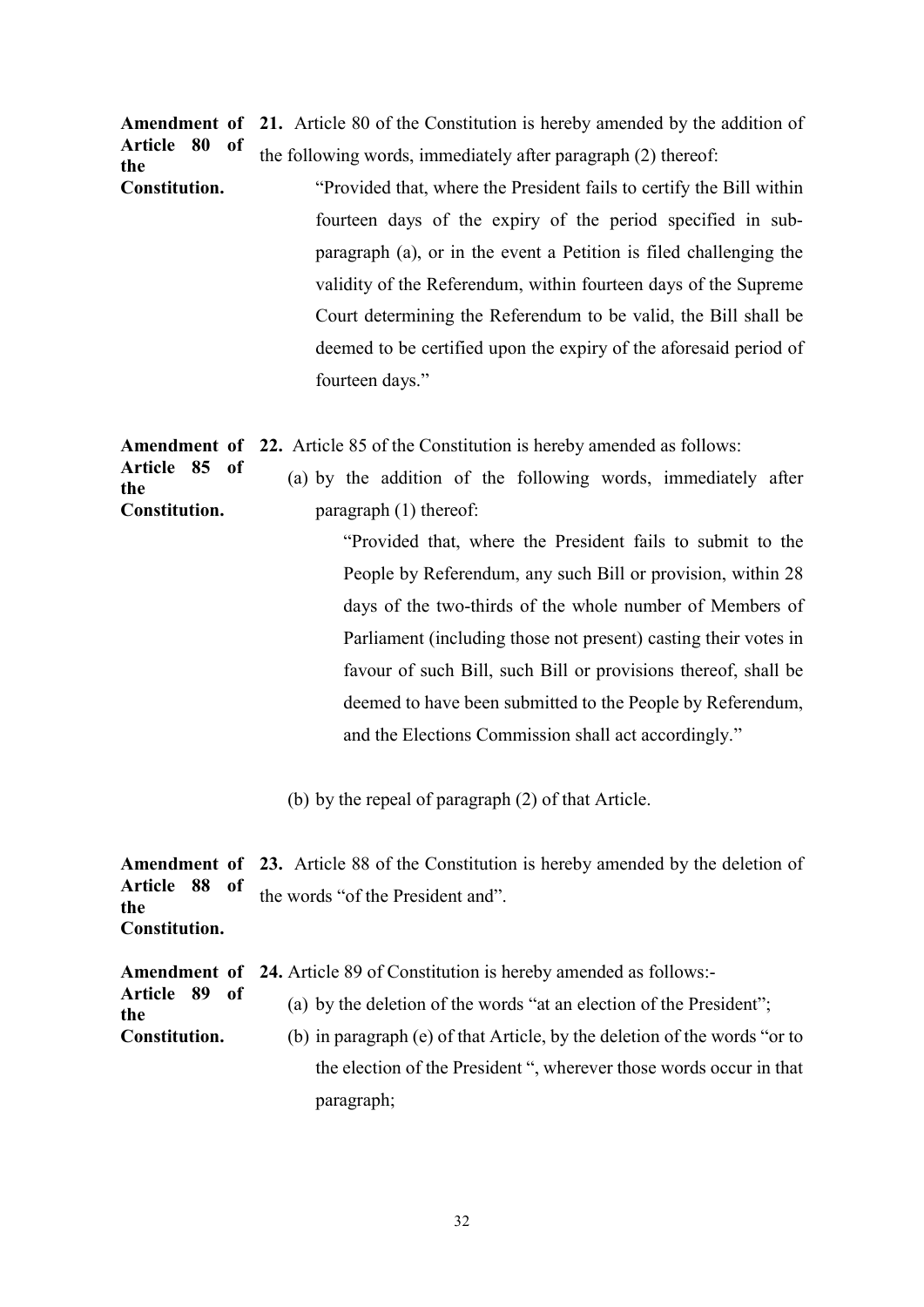(c) in paragraph (g) of that Article, by the deletion of the words "or to the election of the President ", wherever those words occur in that paragraph;

|                                                           | <b>Amendment of 25.</b> Article 91 of the Constitution is hereby amended in sub-paragraph (d) |  |  |  |
|-----------------------------------------------------------|-----------------------------------------------------------------------------------------------|--|--|--|
| Article 91 of<br>the                                      | of paragraph (1) of that Article as follows:-                                                 |  |  |  |
| Constitution.                                             | (a) by the deletion of item (iv) of that sub-paragraph, and the                               |  |  |  |
|                                                           | substitution thereof of the following items:-                                                 |  |  |  |
| "(iv) a member of the Constitutional Council, referred to |                                                                                               |  |  |  |
|                                                           | in Article 41A other than any Member of Parliament;                                           |  |  |  |

(iv-a) a member of any Commission specified in the Schedule to Article 41B;

(b) by the addition immediately after item (xii) of that sub-paragraph, of the following new item:-

> "(xiii) a citizen of Sri Lanka who is also a citizen of any other country;".

Amendment of 26. Article 92 of the Constitution is hereby amended by the addition of Article 92 of the Constitution. the words 'and  $\ell$  or by Parliament,' at the end of sub-paragraph  $(c)$ thereof'.

Amendment of Article 93 of the Constitution. 27. Article 93 of the Constitution is hereby amended by the deletion of the words "of the President of the Republic and".

Repeal of Article 94 of the Constitution. 28. Article 94 of the Constitution is hereby repealed.

Amendment of 29. Article 95 of the Constitution is hereby amended in paragraph (2) of Article 95 of the Constitution. that Article, by the substitution for the words "Article 41A" of the words "Article 41B".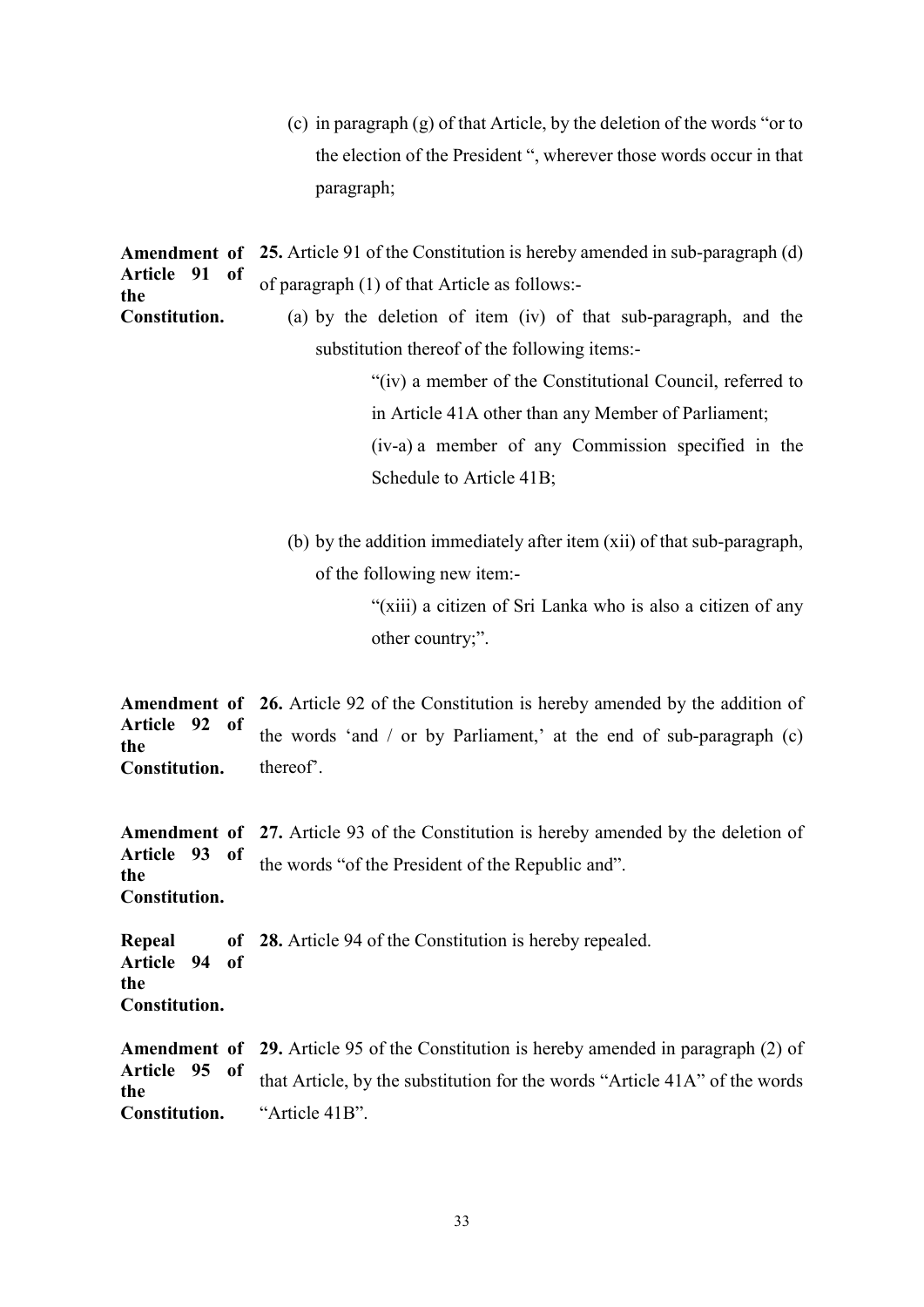Amendment of 30. Article 99 of the Constitution is hereby amended as follows:

Article 99 of the Constitution.

(a) By the repeal of the proviso to sub-paragraph (a) of paragraph (13) of Article 99, and the substitution therefor of the following new proviso:

"Provided that:

- (i) in the case of the expulsion of a Member of Parliament such vacancy shall be suspended if, prior to the expiration of the said period of one month, he applies to the Supreme Court by Petition in writing, and the Supreme Court, within two weeks of the filing of such Petition, after an inter partes hearing, grants leave to proceed with such Application in the first instance;
- (ii) such seat shall not become vacant if the Supreme Court, upon finally hearing the Application determines that such expulsion was invalid;
- (iii) the Supreme Court shall limit its inquiry to the legality of the expulsion on the merits, and shall exercise no jurisdiction with regard to matters of procedure adopted by the political party or independent group;
- (iv) such Petition shall be inquired into by no less than three judges of the Supreme Court, and that the Application shall be disposed of within two months of the filing of such Petition;
- (v) Where the Supreme Court determines that the expulsion was valid the vacancy shall occur from the date of such determination;
- (vi) Notwithstanding a determination of the Supreme Court that an expulsion was invalid, such Member of Parliament shall be disqualified from accepting appointment as a Minister in terms of Articles 43, 44, or 45, during the duration of such Parliament, in a government formed by any political party other than the political party from which he was elected to Parliament."

(b) By the addition of the following new paragraph which shall take effect as paragraph (14) of Article 99:

"(14) Except as provided for in paragraph (13) of this Article, no court shall have jurisdiction to hear and determine any matter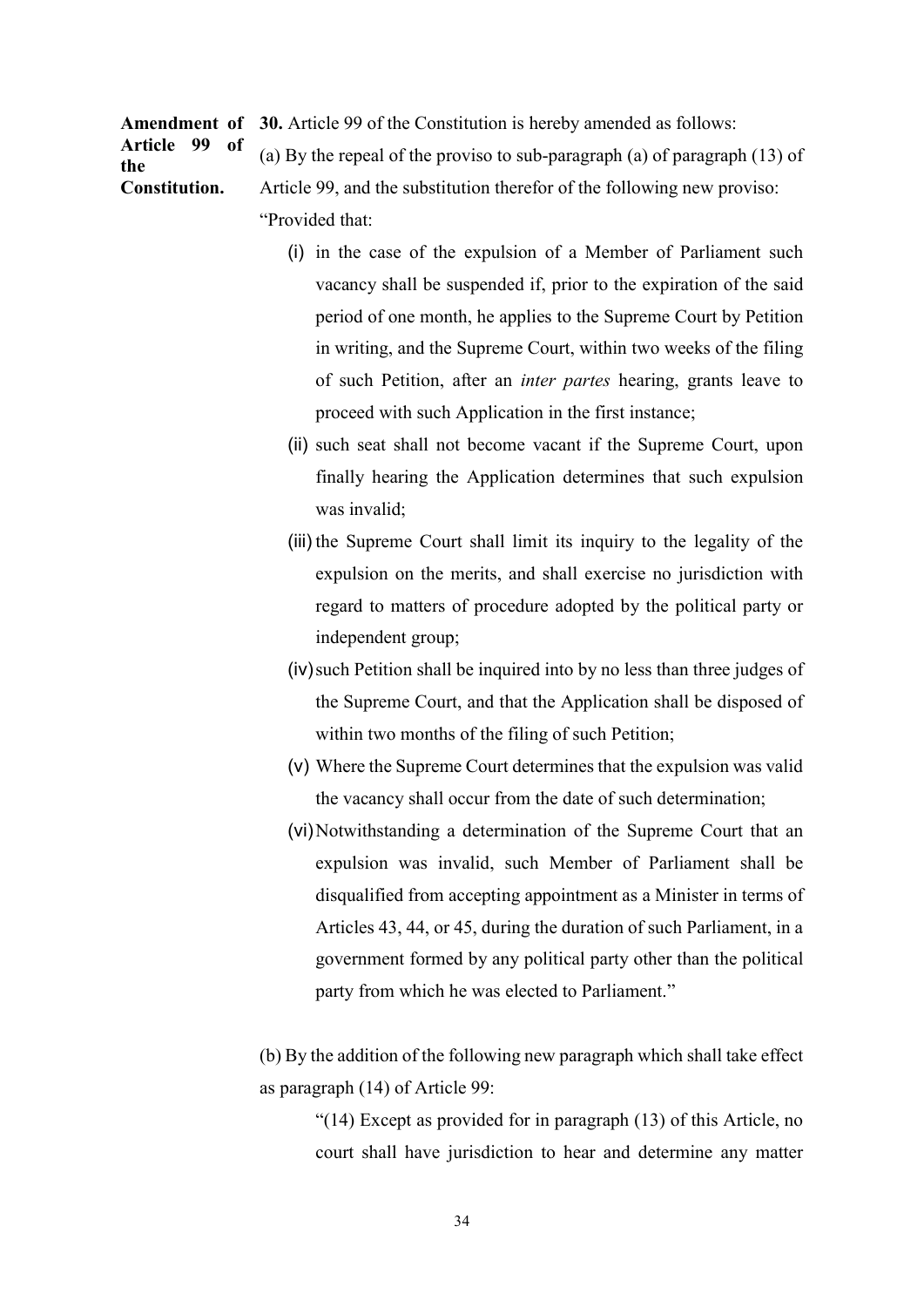relating to disciplinary action taken or proposed to be taken by any recognized political party or independent group against a member thereof, who is a Member of Parliament, and accordingly no court shall have the power to grant a writ, injunction, an enjoining order or any other relief, preventing, restraining or prohibiting any such action or proposed action.".

Amendment of 31. Article 103 of the Constitution is hereby amended as follows:

Article 103 of the Constitution.

- (a) in paragraph (1) of that Article, by the substitution for the words "Article 41A" of the words "Article 41B";
- (b) by the addition of the words 'subject to the provisions of Article 41B,' immediately after the words "The President shall' in paragraph (1) thereof';
- (c) in paragraph (7) of that Article, by the substitution for the words "Article 41A" of the words "Article 41B";

Amendment of 32. Article 104B of the Constitution is hereby amended by the repeal of Article 104B of the Constitution. paragraph (4a) thereof.

Amendment of 33. Article 104E of the Constitution is hereby amended as follows:

- Article 104E of the Constitution. (a) by the addition of the words 'subject to the approval of the Constitutional Council,', immediately after the words 'who shall' in paragraph (1) thereof;
	- (b) in sub-paragraph (c) of paragraph (7) of that Article, by the substitution for the words "sixty" of the words "sixty five"

| <b>Amendment of 34.</b> Article 107 of the Constitution is hereby amended by the substitution |
|-----------------------------------------------------------------------------------------------|
| Article 107 of for the words "Article 41A" of the words "Article 41C".                        |
|                                                                                               |
|                                                                                               |

|                       | <b>Amendment of 35.</b> Article 109 of the Constitution is hereby amended as follows: |
|-----------------------|---------------------------------------------------------------------------------------|
| Article 109 of<br>the | (a) by the substitution for the words "Article 41A" of the words                      |
| Constitution.         | "Article $41C$ " in paragraph $(1)$ thereof;                                          |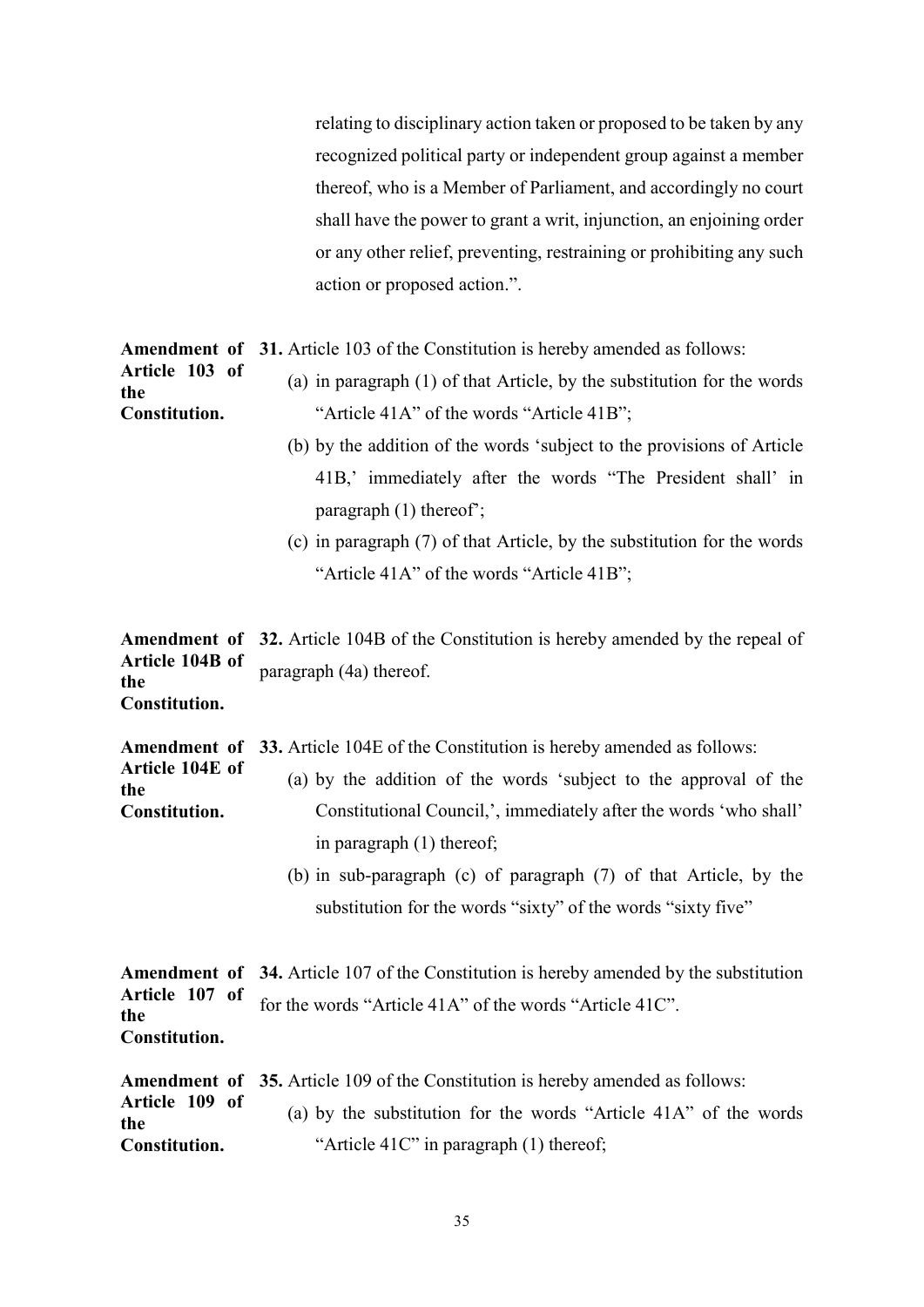(b) by the substitution for the words "Article 41A" of the words "Article 41C" in paragraph (2) thereof.

Amendment of Article 111C of the Constitution. 36. Article 111C of the Constitution is hereby amended, by the deletion of the words "or at any election of the President of the Republic" in paragraph 2 thereof.

Amendment of Article 111D of the Constitution. 37. Article 111D of the Constitution is hereby amended, by the substitution for the words "Article 41A" of the words "Article 41C" in paragraph (1) thereof.

Amendment of 38. Article 111E of the Constitution is hereby amended as follows: Article 111E of the Constitution. (a) by the substitution for the words "Article 41A" of the words "Article 41C" in paragraph (5) thereof; (b) by the addition of the words "with the approval of the

Constitutional Council," immediately after the words "The President may," in paragraph (6) thereof.

Amendment of Article 129 of the 39. Article 129 of the Constitution is hereby amended by the repeal of paragraphs (1) and (4) thereof.

Amendment of 40. Article 153 of the Constitution is hereby amended as follows:

Constitution.

| Article 153 of<br>the | (a) by the substitution for the words "Article $41A$ " of the words |
|-----------------------|---------------------------------------------------------------------|
| Constitution.         | "Article $41C$ " in paragraph $(1)$ thereof;                        |

- (b) by the deletion of the words 'The Auditor General shall hold office during good behaviour' in paragraph (1) thereof;
- (c) by the substitution for the words "Article 41A" of the words "Article 41C" in paragraph (4) thereof;
- (d) by the addition of the words 'on the recommendation of the Constitutional Council,' immediately after the word 'President' in item (d) of paragraph (3) thereof.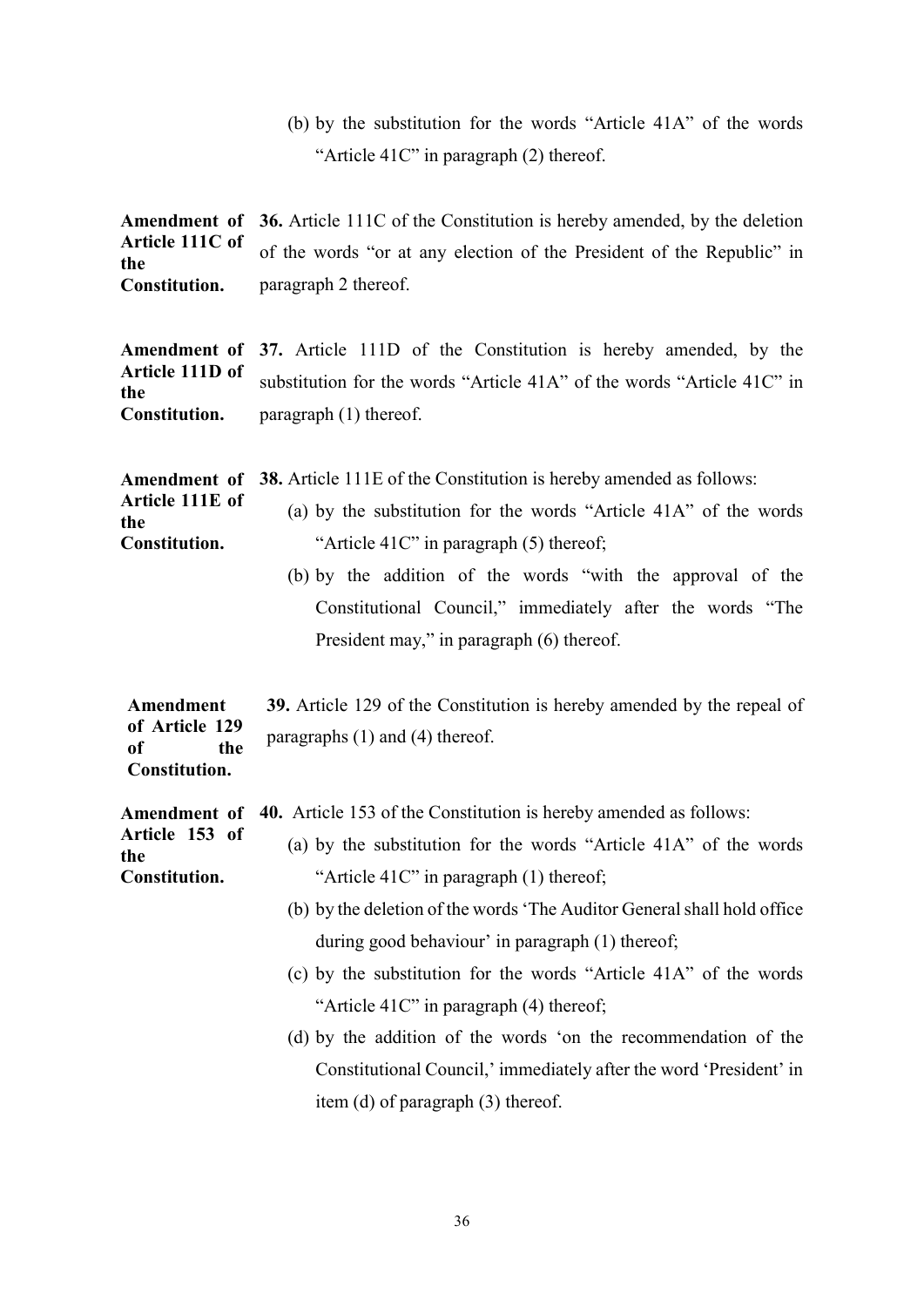Insertion of Articles 153A - H of the Constitution.

41. The following new Articles are hereby inserted immediately after Article 153, and shall have effect as Article 153A, 153B, 153C, 153D, 153E, 153F, 153G and 153H of the Constitution:-

Constitution of the Audit Service Commission.

"153A. (1) There shall be an Audit Service Commission (in this Chapter referred to as "Commission"), which shall consist of the Auditor-General who shall be the Chairman of the Commission, and the following members appointed by the President on the recommendation of the Constitutional Council:-

(a) two retired officers of the Auditor-General's Department, who have held office as a Deputy Auditor- General or above;

(b) a retired judge of the Supreme Court, Court of Appeal or the High Court of Sri Lanka; and

(c) a retired Class I officer of the Sri Lanka Administrative Service.

(2) (a) A person appointed as a member of the Commission shall hold office for three years, unless he,–

> (i) earlier resigns from his office, by letter addressed to the President;

> (ii) is removed from office as hereinafter provided; or

> (iii) becomes a Member of Parliament or a member of a Provincial Council or any local authority.

(b) A person appointed as a member of the Commission shall be eligible to be appointed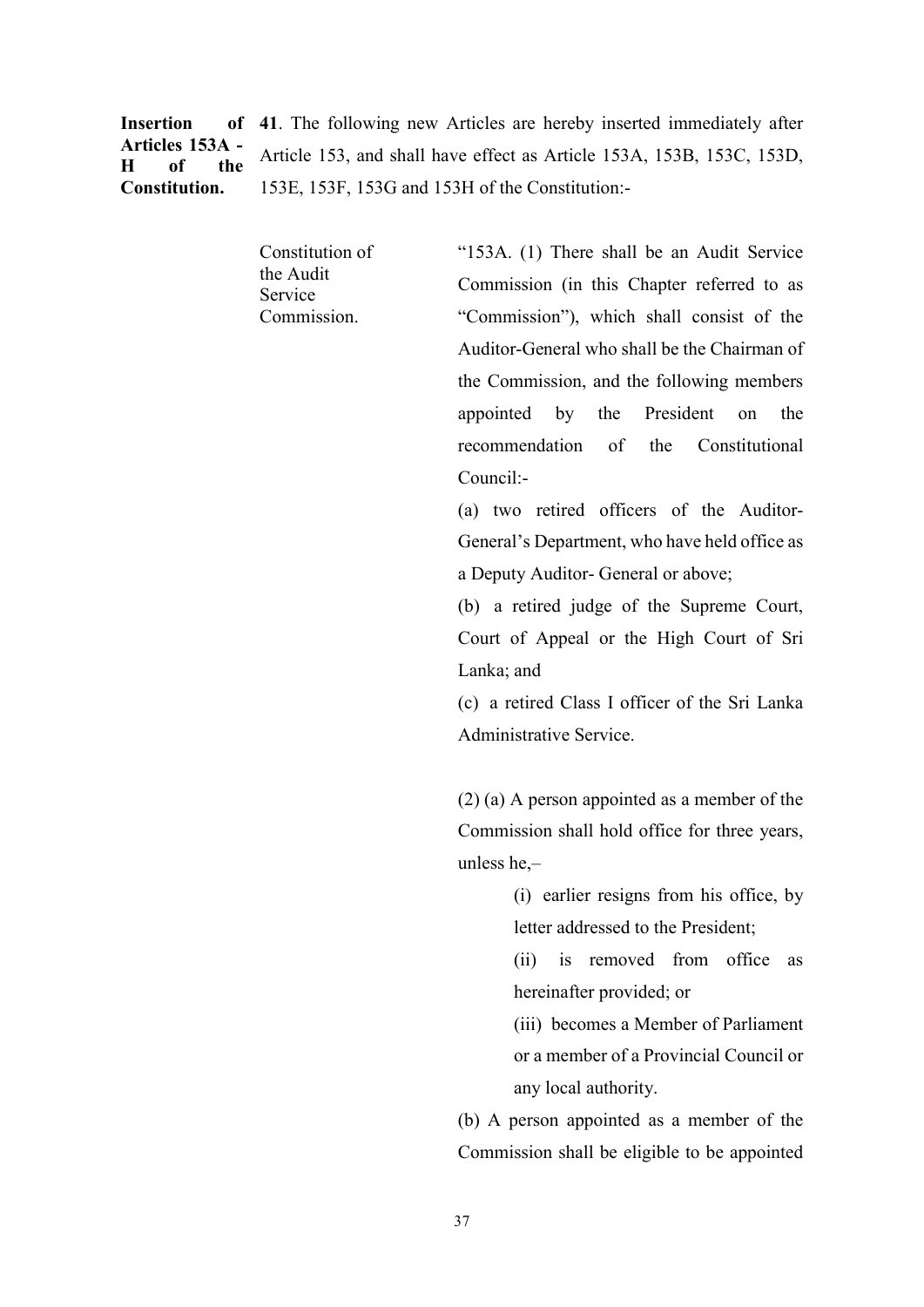for a further term of office, on the recommendation of the Constitutional Council.

(3) The President may for cause assigned and with the approval of the Constitutional Council, remove from office any person appointed as a member of the Commission under paragraph (1).

(4) The Chairman and the members of the Commission shall be paid such allowances as are determined by Parliament. Such allowances shall be charged on the Consolidated Fund and shall not be diminished during the term of the Chairman or members.

(5) The Chairman and the members of the Commission shall be deemed to be public servants within the meaning and for the purposes of Chapter IX of the Penal Code.

(6) There shall be a Secretary to the Commission who shall be appointed by the Commission.

Meeting of the Commission.

153B. (1) The quorum for any meeting of the Commission shall be three members of the Commission.

(2) Parliament shall, subject to paragraph (1), provide by law for meetings of the Commission, the establishment of the Sri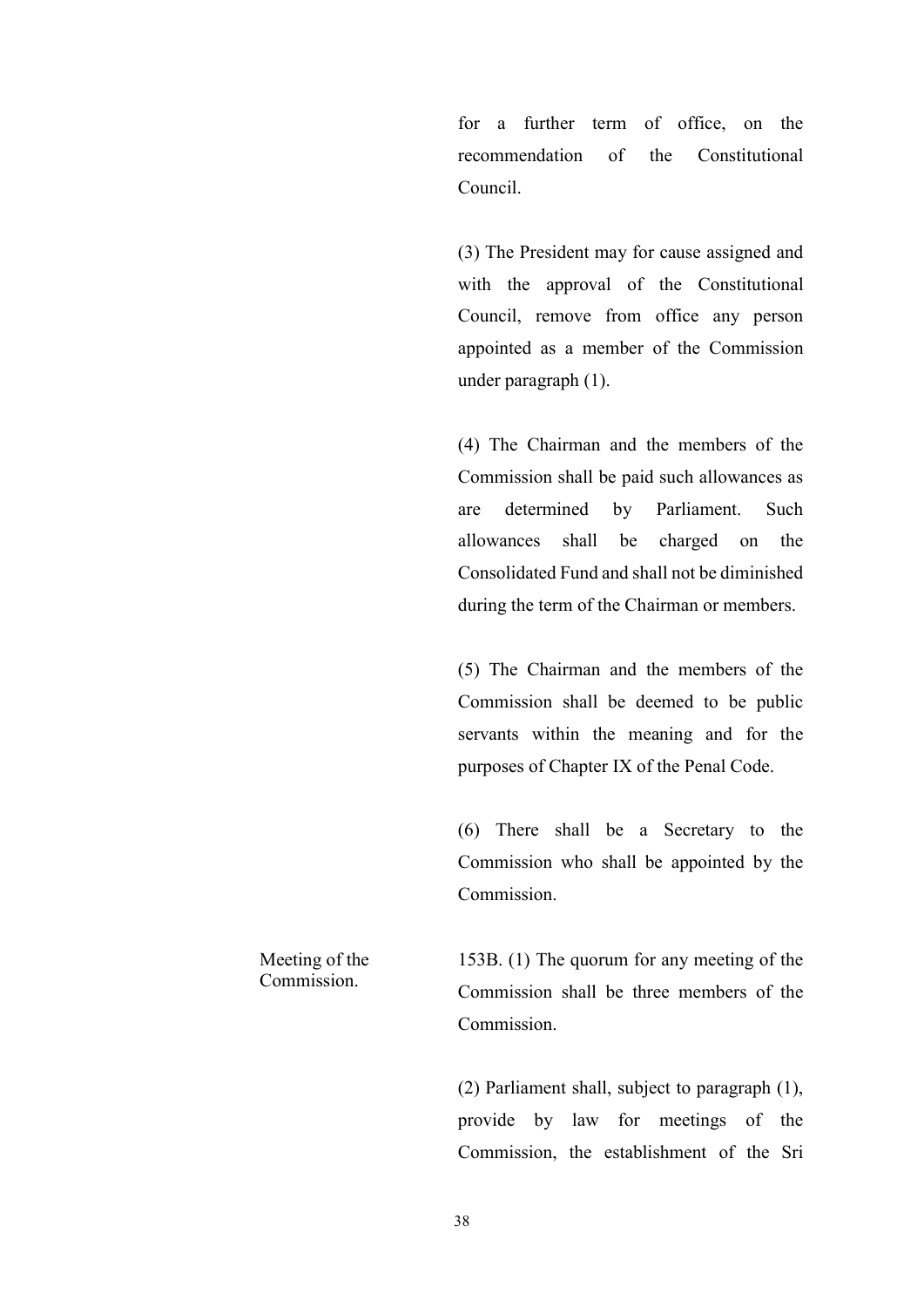Lanka State Audit Service and such other matters connected with and incidental thereto.

Functions of the Commission. 153C. (1) The power of appointment, promotion, transfer, disciplinary control and dismissal of the members belonging to the Sri Lanka State Audit Service, shall be vested in

the Commission.

(2) The Commission shall also exercise, perform and discharge the following powers, duties and functions:-

(a) make rules pertaining to schemes of recruitment, the appointment, transfer, disciplinary control and dismissal of the members belonging to the Sri Lanka State Audit Service, subject to any policy determined by the Cabinet of Ministers pertaining to the same;

(b) prepare annual estimates of the National Audit Office established by law; and

(c) exercise, perform and discharge such other powers, duties and functions as may be provided for by law.

(3) The Commission shall cause the rules made under paragraph (2) to be published in the Gazette.

(4) Every such rule shall come into operation on the date of such publication or on such later date as may be specified in such rules.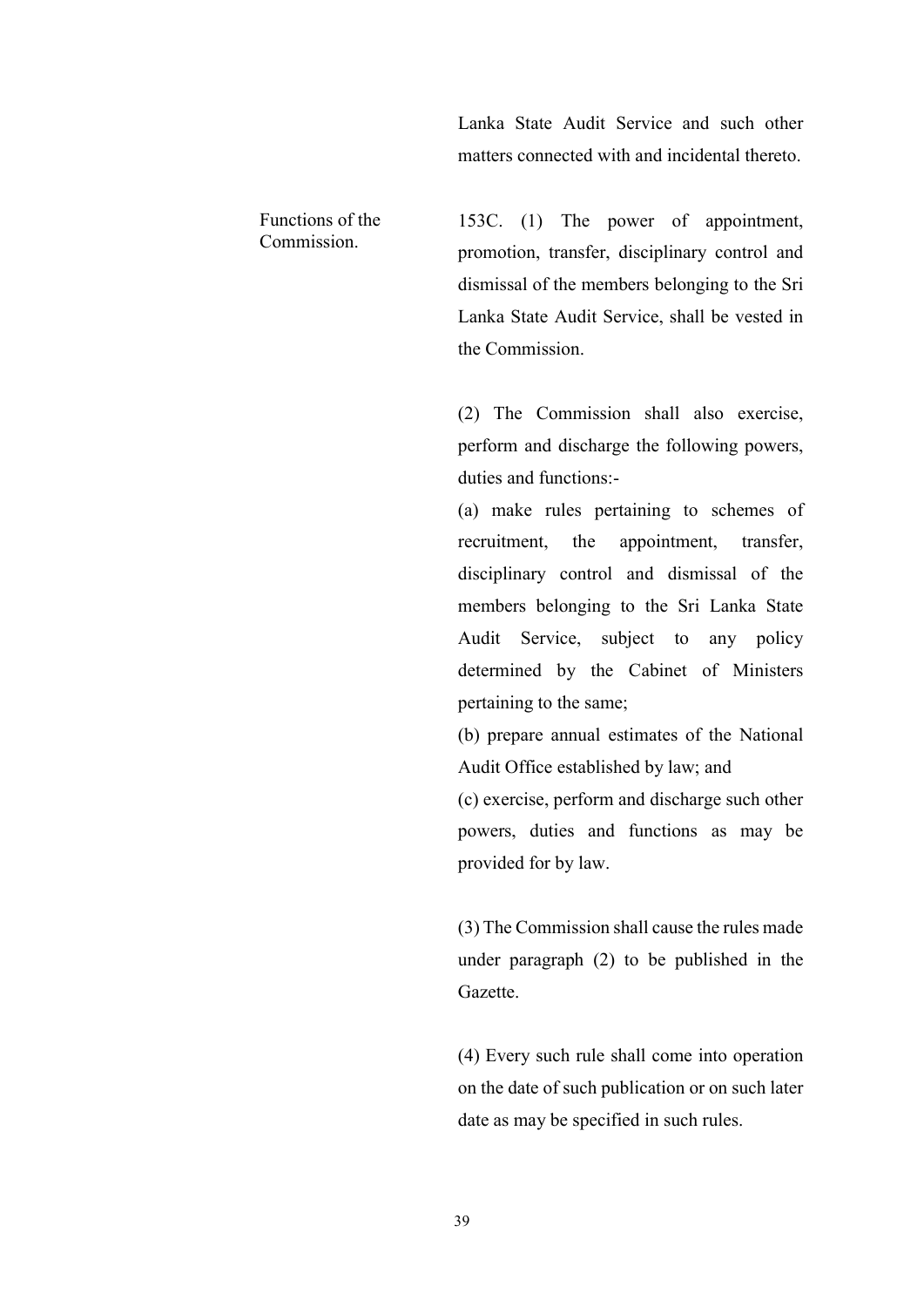(5) Every such rule shall, within three months of such publication in the Gazette be brought before Parliament for approval. Any rule which is not so approved shall be deemed to be rescinded as from the date of such disapproval, but without prejudice to anything previously done thereunder.

153D. (1) A person who otherwise than in the course of his duty, directly or indirectly, by himself or through any other person, in any manner whatsoever, influences or attempts to influence any decision of the Commission, any member thereof or any officer of the Sri Lanka State Audit Service, shall be guilty of an offence and shall on conviction be liable to a fine not exceeding one hundred thousand rupees or to imprisonment for a term not exceeding three years or to both such fine and imprisonment.

(2) Every High Court established under Article 154P of the Constitution shall have jurisdiction to hear and determine any matter referred to in paragraph (1).

153E. Subject to the jurisdiction conferred on the Supreme Court under Article 126 and to the powers granted to the Administrative Appeals Tribunal under Article 153G, no court or tribunal shall have the power or jurisdiction to inquire into, pronounce upon or in any manner whatsoever call in question any order

Influencing or attempting to influence decision of the Commission or any officer of the Sri Lanka State Audit Service, to be an offence.

Immunity from legal proceedings.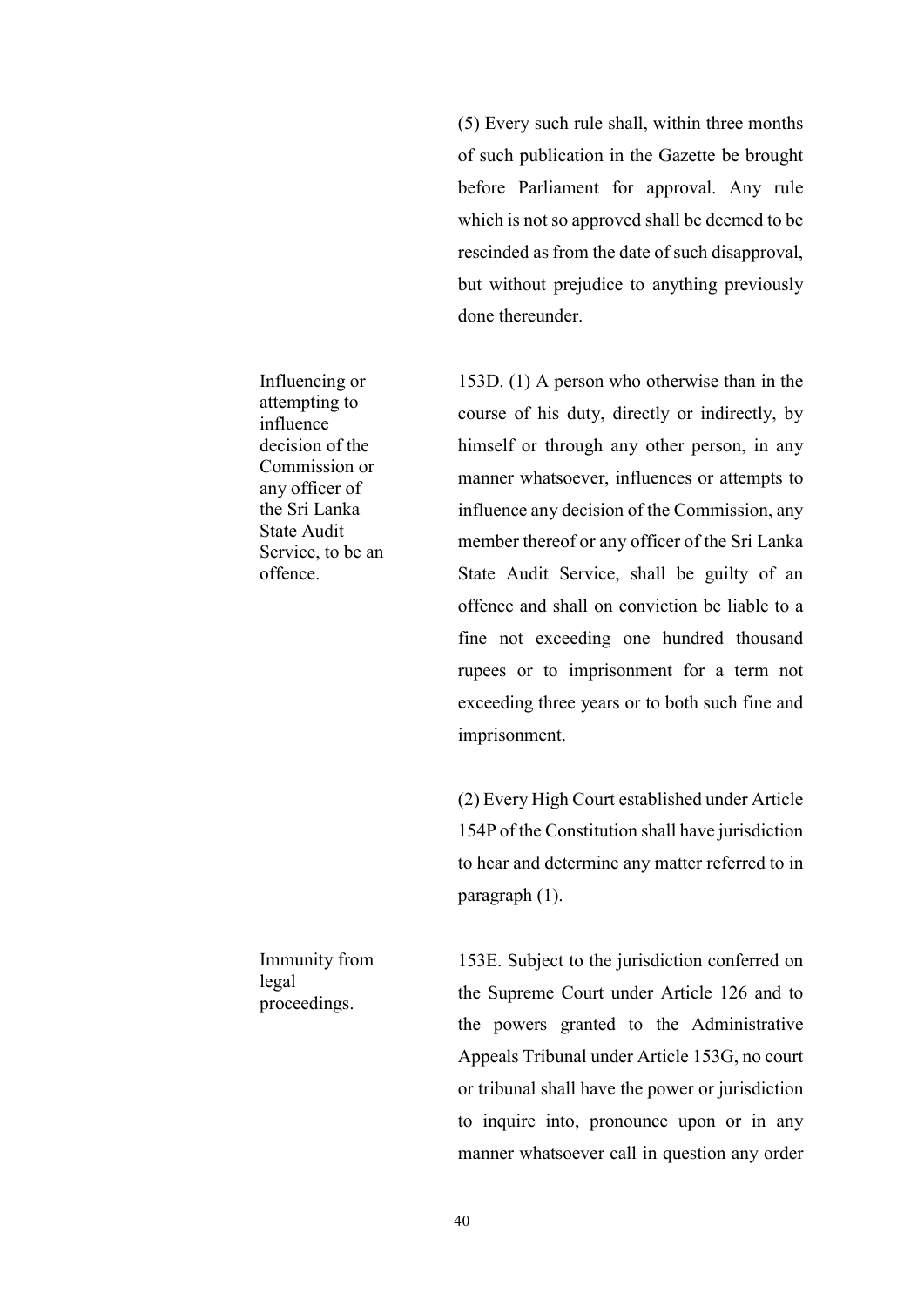or decision made by the Commission, in pursuance of any function assigned on such Commission under this Chapter or under any law.

153F. The costs and expenses of the

Commission shall be a charge on the

153G. Any officer of the Sri Lanka State Audit

Service who is aggrieved by any order relating

to the appointment, promotion or transfer of

such officer or any order on a disciplinary

Consolidated Fund.

Costs and expenses.

Appeals to the Administrative Appeals Tribunal.

> matter or dismissal made by the Commission, in respect of such officer, may appeal therefrom to the Administrative Appeals Tribunal established under Article 59, which shall have the power to alter, vary, rescind or confirm any order or decision made by the Commission.

Commission to be answerable to Parliament.

153H. The Commission shall be responsible and answerable to Parliament in accordance with the provisions of the Standing Orders of Parliament for the discharge of its functions and shall forward to Parliament in each calendar year a report of its activities in such year."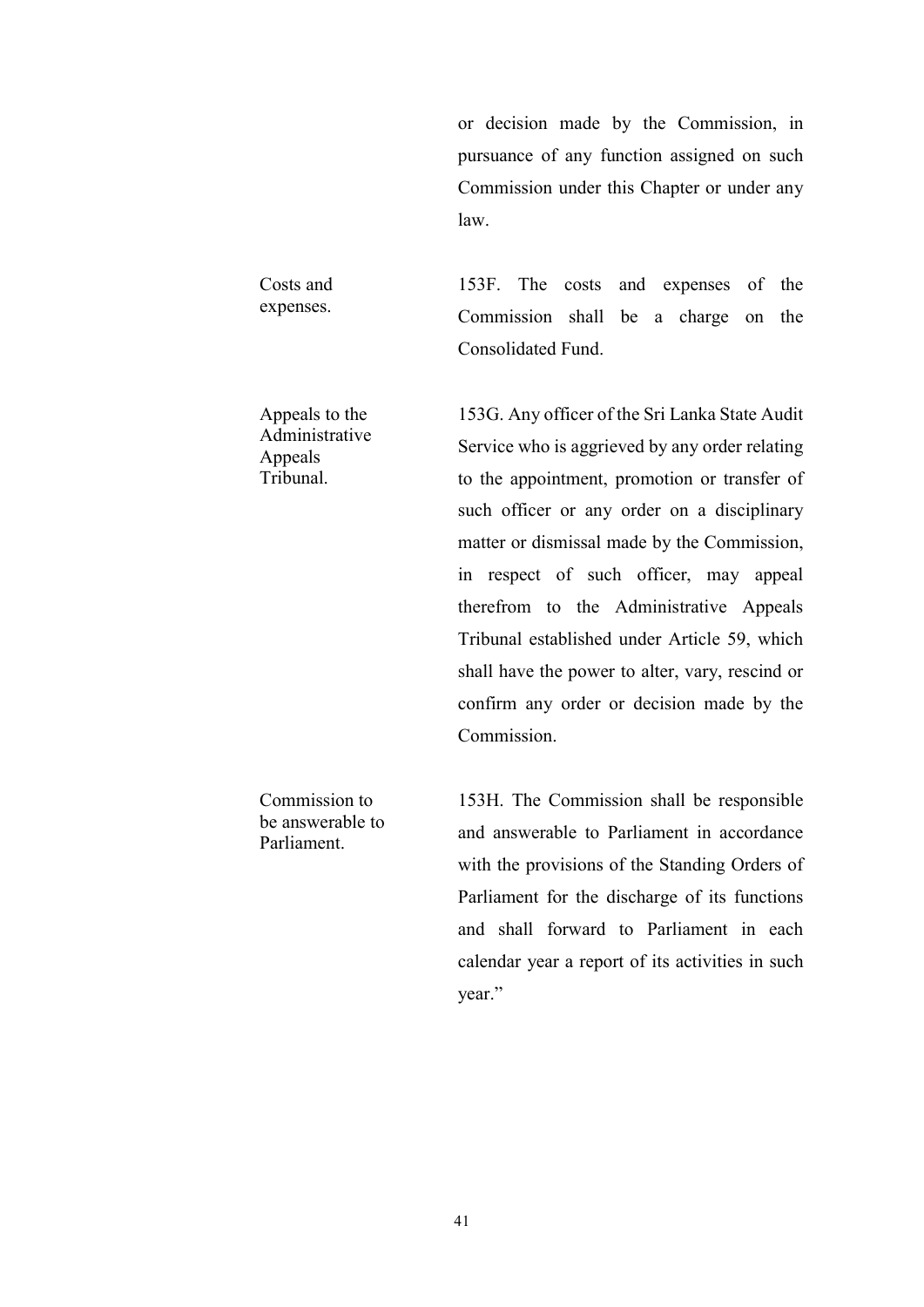Amendment of 42. Article 154 of the Constitution is hereby amended by the repeal of Article 154 of the Constitution. paragraph (1) of that Article and the substitution of the following paragraph therefor:-

> "(1) The Auditor-General shall audit all Departments of the Government, the Office of the Secretary to the President, the Office of the Secretary to the Prime Minister, the Offices of the Cabinet of Ministers, and Ministers and Deputy Ministers appointed under Articles 44 and 45 of the Constitution, the Judicial Services Commission, the Constitutional Council, the Commissions referred to in the Schedule to Article 41B, the Parliamentary Commissioner for Administration, the Secretary-General of Parliament, local authorities, public corporations, business and other undertakings vested in the Government under any written law and companies registered or deemed to be registered under the Companies Act, No. 7 of 2007 in which the Government or a public corporation or local authority holds fifty per centum or more of the shares of that company including the accounts thereof.";

Amendment of 43. Article 154F of the Constitution is hereby amended by the deletion of Article 154F of the Constitution. paragraphs (2) and (3) thereof.

Amendment of 44. Article 154R of the Constitution is hereby amended by the substitution Article 154R of the Constitution. for the words "Article 41A" of the words "Article 41B" in sub-paragraph (c) of paragraph (1) thereof.

|                        | <b>Amendment of 45.</b> Article 155A of the Constitution is hereby amended as follows:<br>(a) by the deletion of the words "not less than five members and not |  |  |
|------------------------|----------------------------------------------------------------------------------------------------------------------------------------------------------------|--|--|
| Article 155A of<br>the |                                                                                                                                                                |  |  |
| Constitution.          | more than" in paragraph $(1)$ thereof;                                                                                                                         |  |  |
|                        | (b) by the substitution for the words "Article 41A" of the words                                                                                               |  |  |

"Article 41B" in paragraph (1) thereof.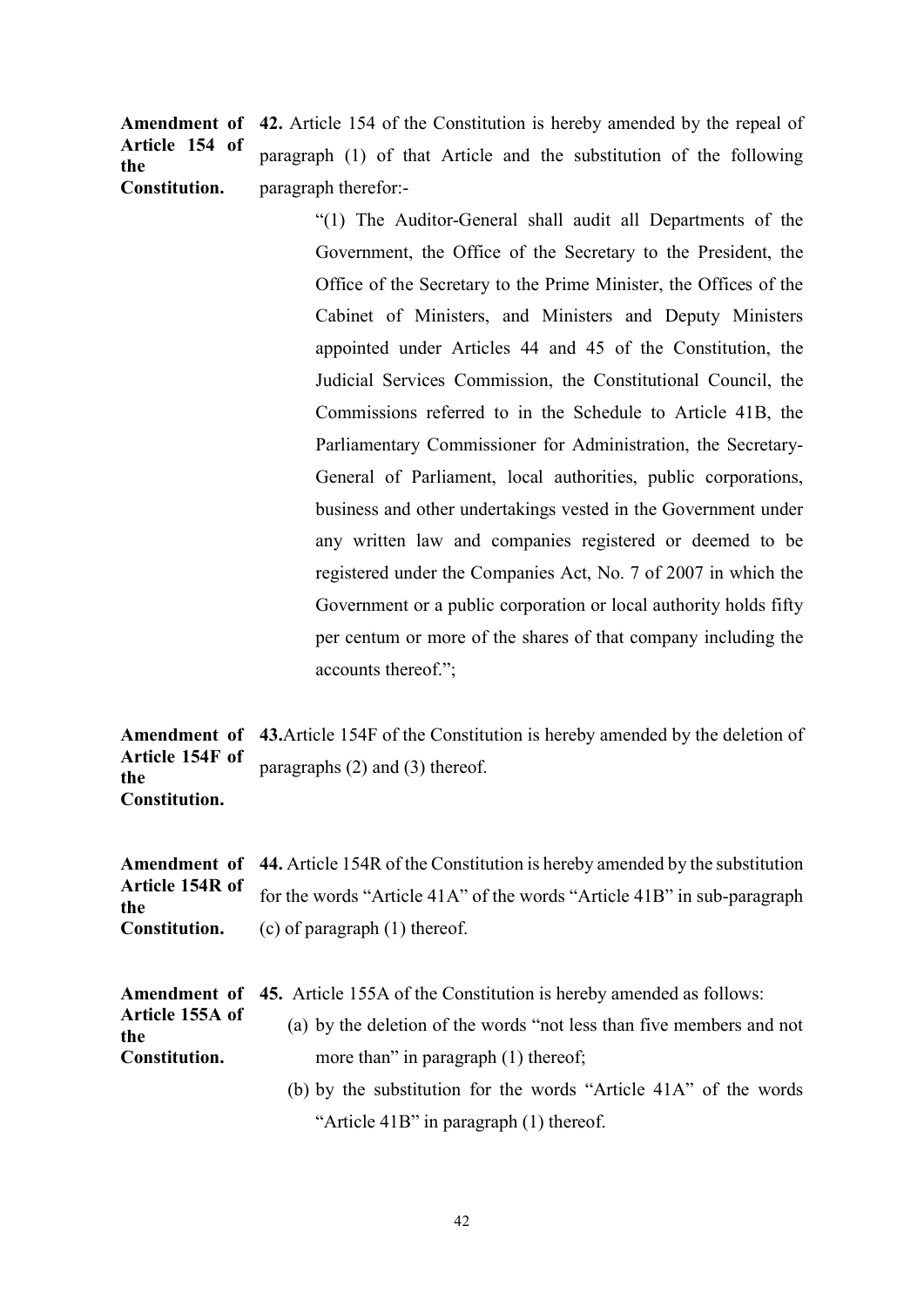|                                                                                          |                                                                          | (c) by the addition of the words 'on the recommendation of the                               |  |
|------------------------------------------------------------------------------------------|--------------------------------------------------------------------------|----------------------------------------------------------------------------------------------|--|
|                                                                                          |                                                                          | Constitutional Council,' immediately after the words 'The                                    |  |
|                                                                                          |                                                                          | President shall' in paragraph (1) thereof.                                                   |  |
|                                                                                          |                                                                          | (d) by the addition of the words "for reasons assigned and with the                          |  |
|                                                                                          |                                                                          | approval of the Constitutional Council" immediately after the                                |  |
|                                                                                          |                                                                          | words "removed from office by the President" in paragraph (4)                                |  |
|                                                                                          | thereof.                                                                 |                                                                                              |  |
| Amendment of                                                                             |                                                                          | 46. Article 155C of the Constitution is hereby amended by the substitution                   |  |
| Article 155C of<br>the                                                                   | for the words "under paragraph (1) of Article 126,", of the words "under |                                                                                              |  |
| Constitution.                                                                            | Article 126 and the powers granted to the Administrative Appeals         |                                                                                              |  |
|                                                                                          | Tribunal under Article 155L,"                                            |                                                                                              |  |
| Repeal<br>Article<br><b>155FF</b><br><sub>of</sub><br>the<br>Constitution.               |                                                                          | of 47. Article 155FF of the Constitution is hereby repealed.                                 |  |
| <sub>of</sub><br><b>Insertion</b><br>Articles 155G -<br>the<br>оf<br>Ι.<br>Constitution. |                                                                          | <b>48.</b> The following Articles are hereby inserted immediately after Article              |  |
|                                                                                          |                                                                          | 155FFF and shall have the effect as Articles, 155G, 155H, 155J, 155K                         |  |
|                                                                                          | and 155L respectively, of the Constitution:-                             |                                                                                              |  |
|                                                                                          | Powers of the<br>Commission.                                             | "155G. (1) (a) The appointment, promotion<br>transfer, disciplinary control and dismissal of |  |
|                                                                                          |                                                                          | police officers other than the Inspector-                                                    |  |
|                                                                                          |                                                                          | General of Police, shall be vested in the                                                    |  |
|                                                                                          |                                                                          | Commission. The Commission shall exercise                                                    |  |
|                                                                                          |                                                                          | its powers of promotion, transfer, disciplinary                                              |  |

control and dismissal in consultation with the Inspector- General of Police.

(b) The Commission shall not in the exercise of its powers under this Article, derogate from the powers and functions assigned to the Provincial Police Service Commissions as and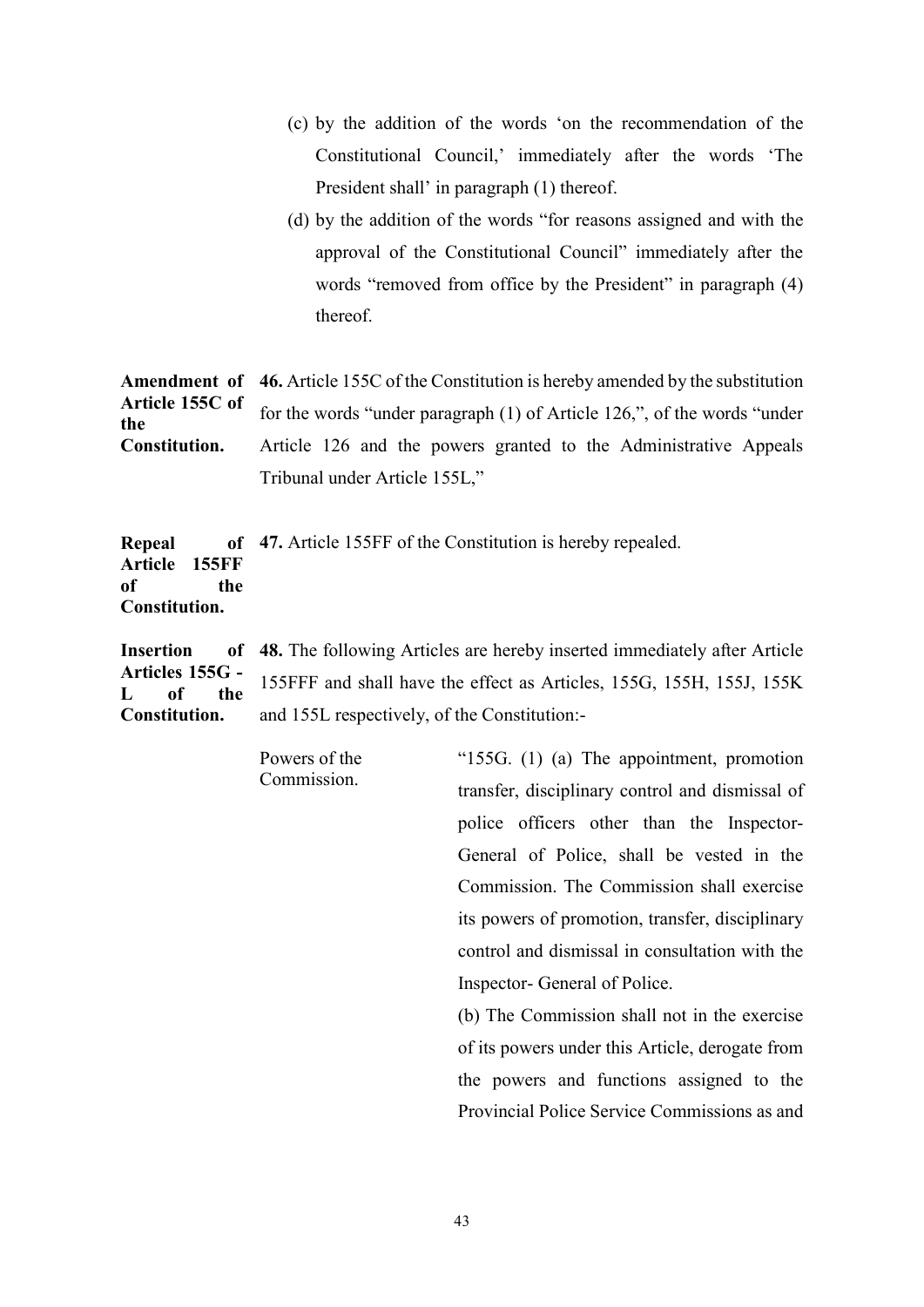when such Commissions are established under Chapter XVlIA of the Constitution.

(2) The Commission shall establish procedures to entertain and investigate public complaints and complaints of any aggrieved person made against a police officer or the police service, and provide redress as provided by law. In the event of the Commission providing redress, the Commission shall forthwith inform the Inspector-General of Police.

(3) The Commission shall, in consultation with the Inspector-General of Police, provide for and determine all matters regarding police officers, including:-

(a) the formulation of schemes of recruitment, promotion and transfers, subject to any policy determined by the Cabinet of Ministers pertaining to the same;

(b) training and the improvement of the efficiency and independence of the police service;

(c) the nature and type of the arms, ammunition and other equipment necessary for the use of the National Division and the Provincial Divisions; and

(d) codes of conduct and disciplinary procedures.

(4) The Commission shall exercise all such powers and discharge and perform all such functions and duties as are vested in it under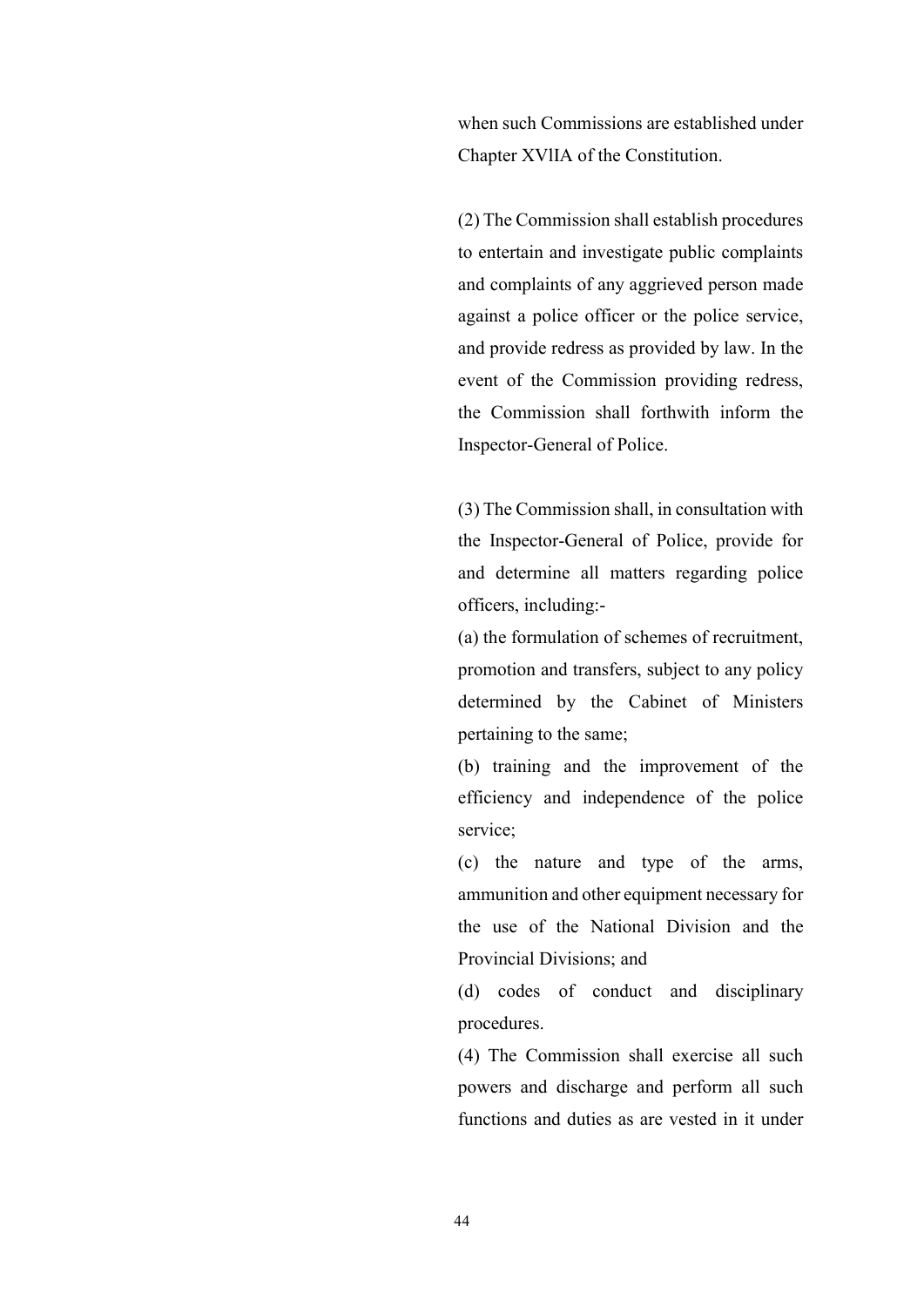Appendix I of List I contained in the Ninth Schedule to the Constitution.

155H. (1) The Commission may delegate to a

Committee of the Commission (not consisting

of members of the Commission) as shall be

nominated by the Commission, the powers of

appointment, promotion, transfer, disciplinary

control and dismissal of such categories of

police officers as are specified by the

Commission.

Delegation of certain powers of the Commission to a Committee.

> (2) The Commission shall cause to be published in the Gazette, the appointment of any such Committee.

> (3) The procedure and quorum for meetings of a Committee nominated under paragraph (1) shall be according to rules made by the Commission. The Commission shall cause such rules to be published in the Gazette.

155J. (1) The Commission may, subject to such conditions and procedures as may be prescribed by the Commission, delegate to the Inspector-General of Police or in consultation with the Inspector-General of Police to any Police Officer, its powers of appointment, promotion, transfer, disciplinary control and dismissal of any category of police officers. (2) The Commission shall cause any such delegation to be published in the Gazette.

155K. (1)Where the Commission has delegated under Article 155J to any police

by the Commission.

Delegation of certain functions

Rights of Appeal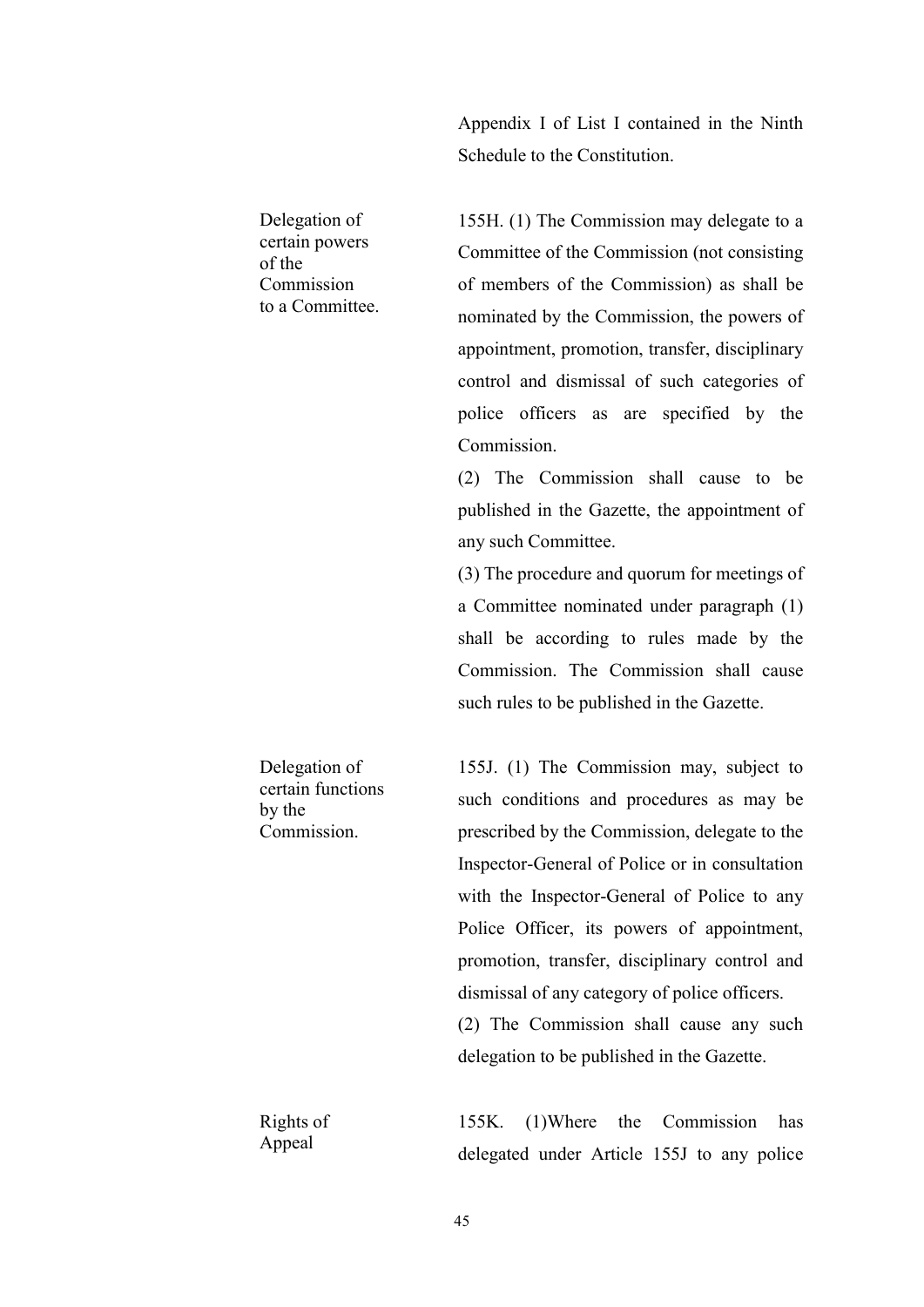officer its powers of appointment, promotion, transfer, disciplinary control and dismissal of any category of police officers, the Inspector-General of Police shall have a right of appeal to the Commission against any order made by such Police officer in the exercise of his delegated powers.

(2) A police officer aggrieved by any order relating to promotion, transfer or any order on a disciplinary matter or dismissal made by the Inspector-General of Police or a Committee or a Police Officer referred to in Article 155H and 155J in respect of such officer may, appeal to the Commission against such order in accordance with rules made by the Commission from time to time regulating the procedure and the period fixed for the making and hearing of an appeal by the Commission.

(3) The Commission shall have the power to alter, vary, rescind or confirm such order upon an appeal made under paragraph (1) or paragraph (2), or to give directions in relation thereto or to order such further or other inquiry, as to the Commission shall deem fit.

(4) The Commission shall from time to time cause to be published in the Gazette, rules made by it under paragraph (2) of this Article. (5) Upon any delegation of its powers to the Inspector-General of Police or a Committee or police officer under Article 155H and 155J, the Commission shall not, whilst such delegation is in force, exercise, perform or discharge its powers, duties or functions in respect of the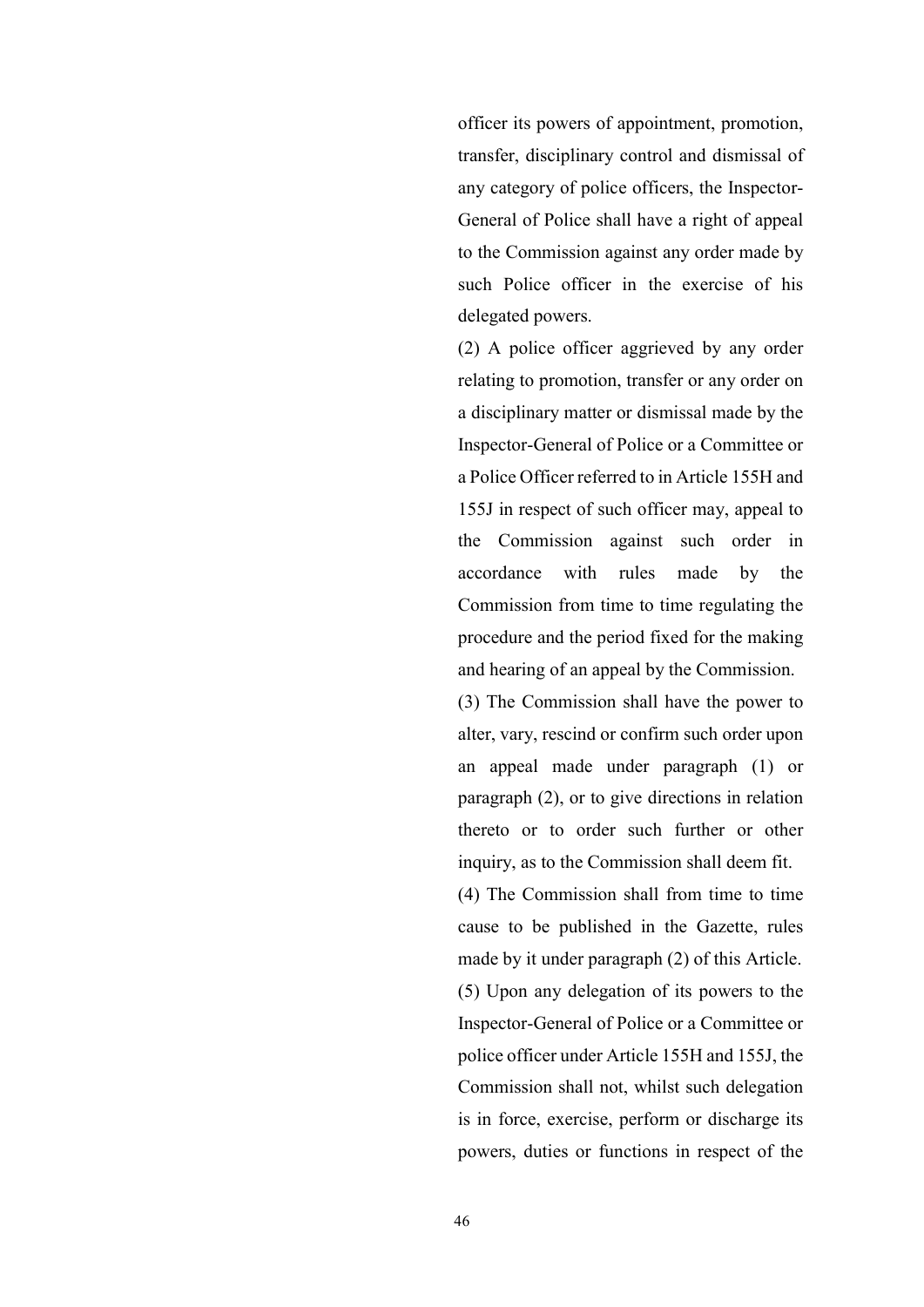categories of police officers in respect of which such delegation is made, subject to the right of appeal hereinbefore provided.

155L. Any police officer aggrieved by any order relating to promotion, transfer, or any order on a disciplinary matter or dismissal made by the Commission, in respect of such officer, may appeal therefrom to the Administrative Appeals Tribunal established under Article 59, which shall have the power to alter, vary, rescind or confirm any order or decision made by the Commission."

Replacement of 49. Article 155M is hereby repealed and the following Article Article 155M of the Constitution. substituted therefor:-

> Saving of existing rules and regulations.

Appeals to Administrative

Appeals Tribunal.

> "155M. Until the Commission otherwise provides, all rules, regulations and procedures relating to the Police Force as are in force on the date of the coming into operation of this Article, shall continue to be operative and in force."

|                       | <b>Amendment of 50.</b> Article 156 of the Constitution is hereby amended as follows: |  |  |  |
|-----------------------|---------------------------------------------------------------------------------------|--|--|--|
| Article 156 of<br>the | (a) by the substitution for the words "Article 41A" of the words                      |  |  |  |
| Constitution.         | "Article $41C$ " in paragraph $(2)$ thereof.                                          |  |  |  |
|                       | (b) by the deletion of the words 'and shall hold office during good                   |  |  |  |
|                       | behaviour' in paragraph (2) thereof;                                                  |  |  |  |
|                       | (c) by the addition of the words 'on the recommendation of the                        |  |  |  |
|                       | Constitutional Council,' immediately after the word 'President' in                    |  |  |  |
|                       | item (d) of paragraph $(4)$ .                                                         |  |  |  |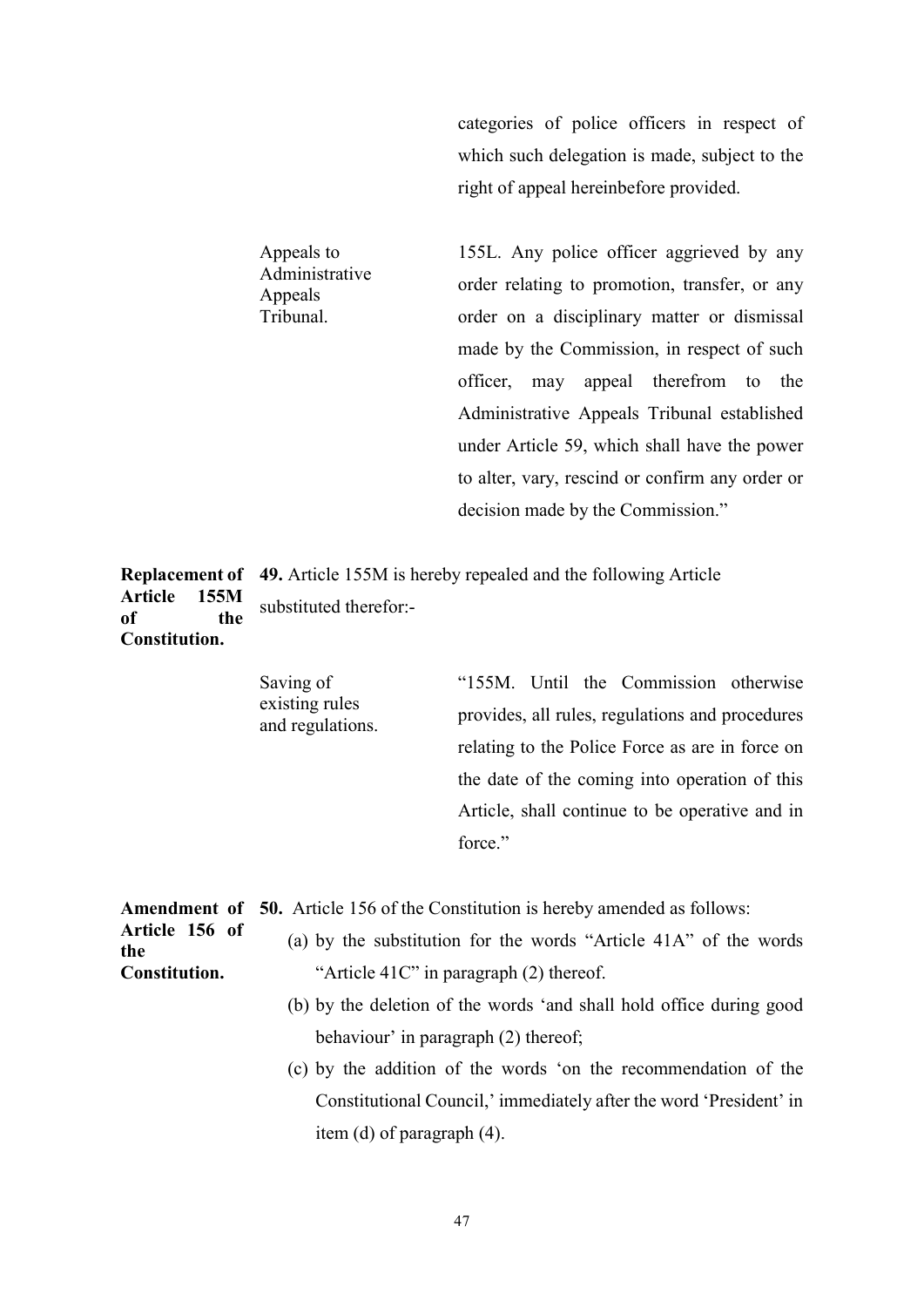**Insertion** Chapter XIX-A, XIX-B, XIX-C and XIX-D in the Constitution. 51. The following new Chapters are hereby inserted immediately after Chapter XIX and shall have effect as Chapters XIX-A, XIX-B, XIX-C and XIX-D respectively, of the Constitution:-

# "CHAPTER XIX-A COMMISSION TO INVESTIGATE ALLEGATIONS OF BRIBERY OR CORRUPTION

Commission to Investigate Bribery or Corruption.

156A. (1) Parliament shall by law provide for the establishment of a Commission to investigate allegations of bribery or corruption. Such law shall provide for–

> (a) the appointment of the members of the Commission by the President on the recommendation of the Constitutional Council;

> (b) the powers of the Commission, including the power to direct the holding of a preliminary inquiry or the making of an investigation into an allegation of bribery or corruption, whether of its own motion or on a complaint made to it, and the power to institute prosecutions for offences under the law in force relating to bribery or corruption;

> (c) measures to implement the United Nations Convention Against Corruption and any other international Convention relating to the prevention of corruption, to which Sri Lanka is a party.

48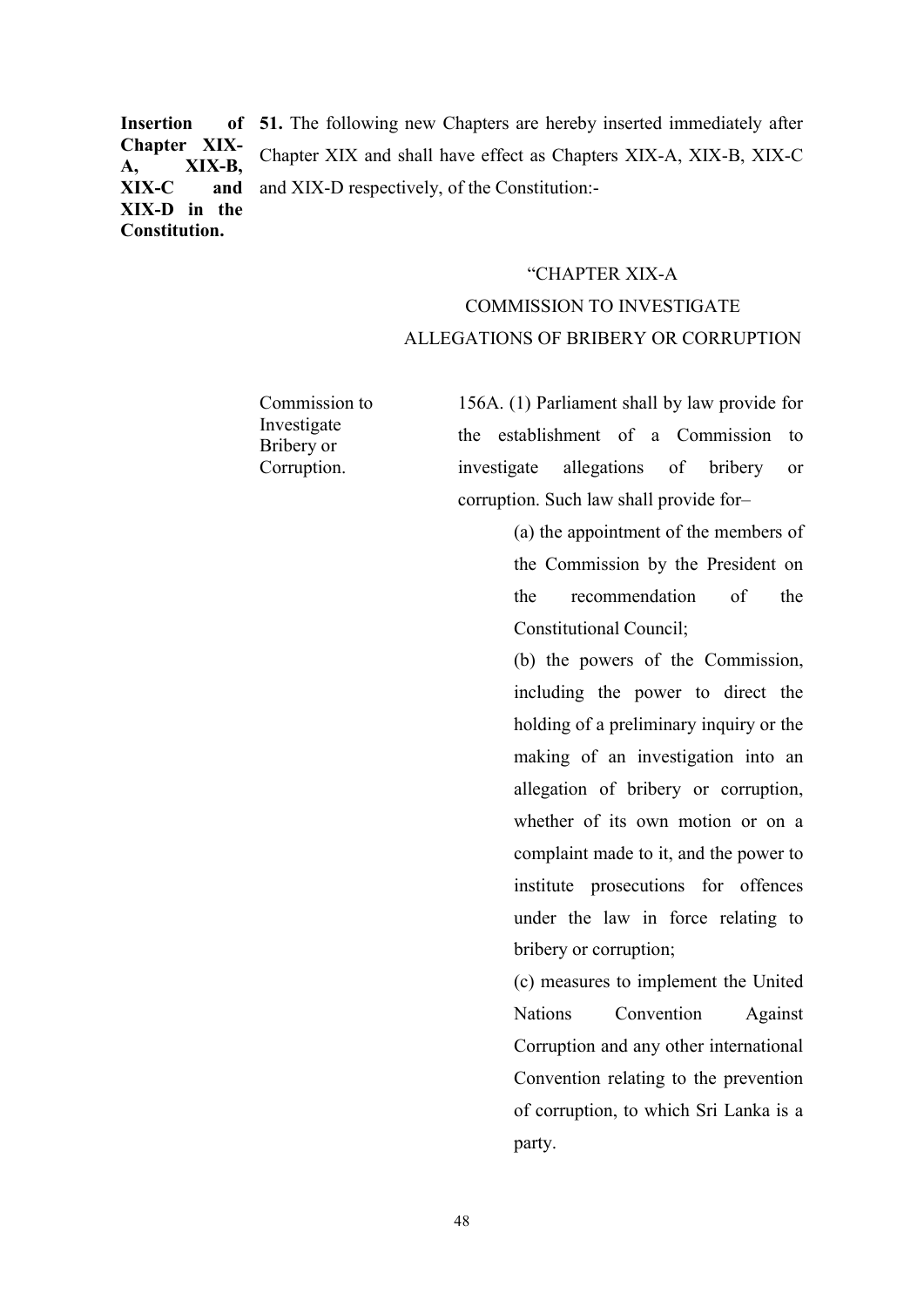(2) Until Parliament so provides, the Commission to investigate Allegations of Bribery or Corruption Act, No. 19 of 1994 shall apply, subject to the modification that it shall be lawful for the Commission appointed under that Act, to inquire into, or investigate, an allegation of bribery or corruption, whether on its own motion or on a written complaint made to it.

## CHAPTER XIX-B NATIONAL PROCUREMENT COMMISSION

National Procurement Commission.

156B. (1) There shall be a National Procurement Commission (in this Chapter referred to as the "Commission") consisting of five members appointed by the President on the recommendation of the Constitutional Council, of whom at least three members shall be persons who have had proven experience in procurement, accountancy, law or public administration. The President shall, on the recommendation of the Constitutional Council, appoint one member as the Chairman of the Commission.

(2) Every member of the Commission shall hold office for a period of three years from the date of appointment, unless such member earlier resigns from office by a writing addressed to the President or is removed from office by the President for causes assigned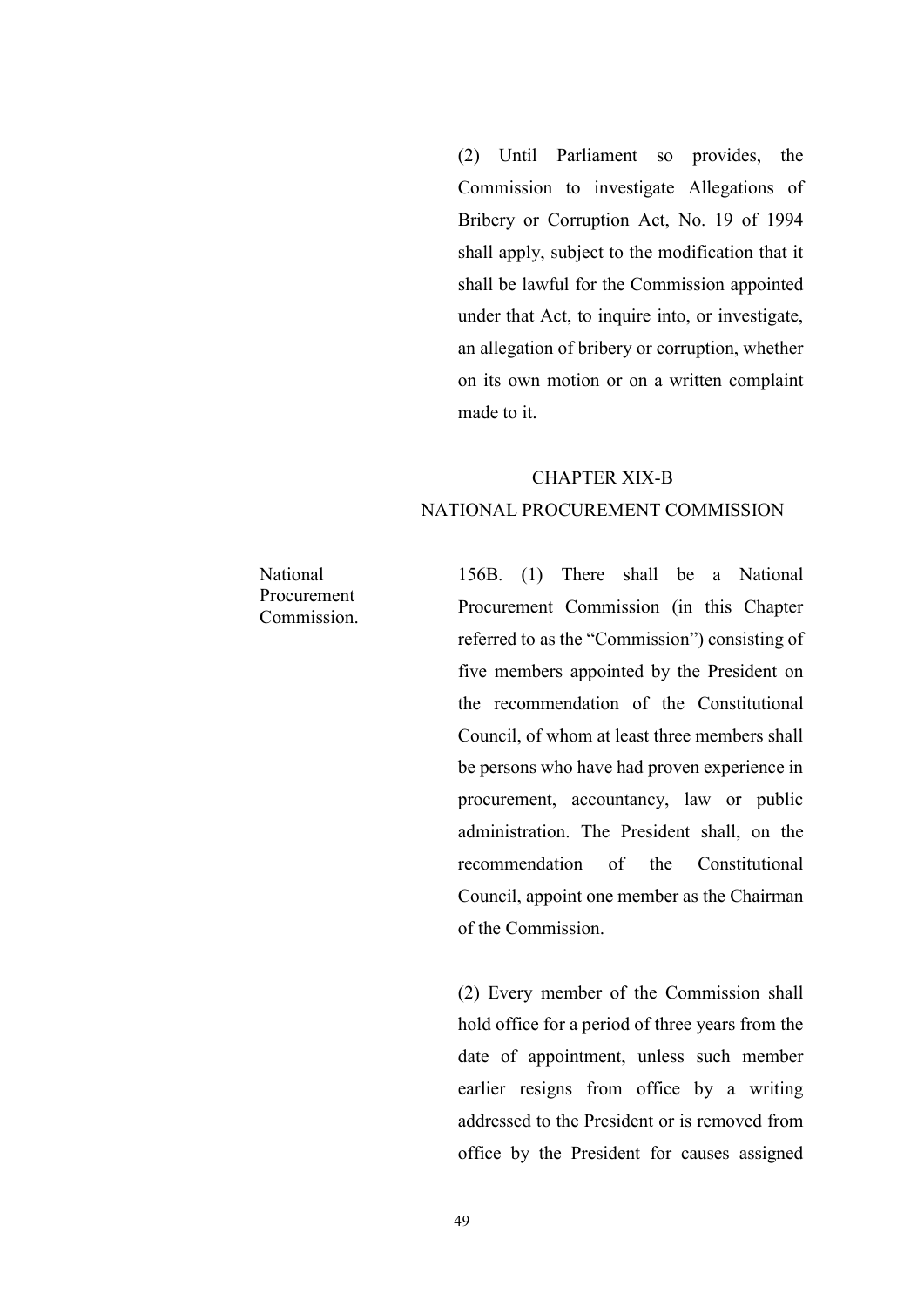with the approval of the Constitutional Council or is convicted by a court of law for an offence involving moral turpitude or is elected as a member of Parliament or as a member of a Provincial Council or of a local authority or if a resolution for the imposition of a civic disability on him is passed in terms of Article 81.

(3) The Chairman and every member of the Commission shall be paid such allowances as may be determined by a resolution of Parliament. Such allowances shall be charged on the Consolidated Fund and shall not be diminished during the term of office of such Chairman or the member.

156C. (1) It shall be the function of the Commission to formulate fair, equitable, transparent, competitive and cost effective procedures and guidelines, for the procurement of goods and services, works, consultancy services and information systems by government institutions and cause such guidelines to be published in the Gazette and within three months of such publication, to be placed before Parliament.

(2) Without prejudice to the generality of paragraph (1), it shall be the function of the Commission to,–

> (a) monitor and report to the appropriate authorities, on whether all

Functions of the Commission.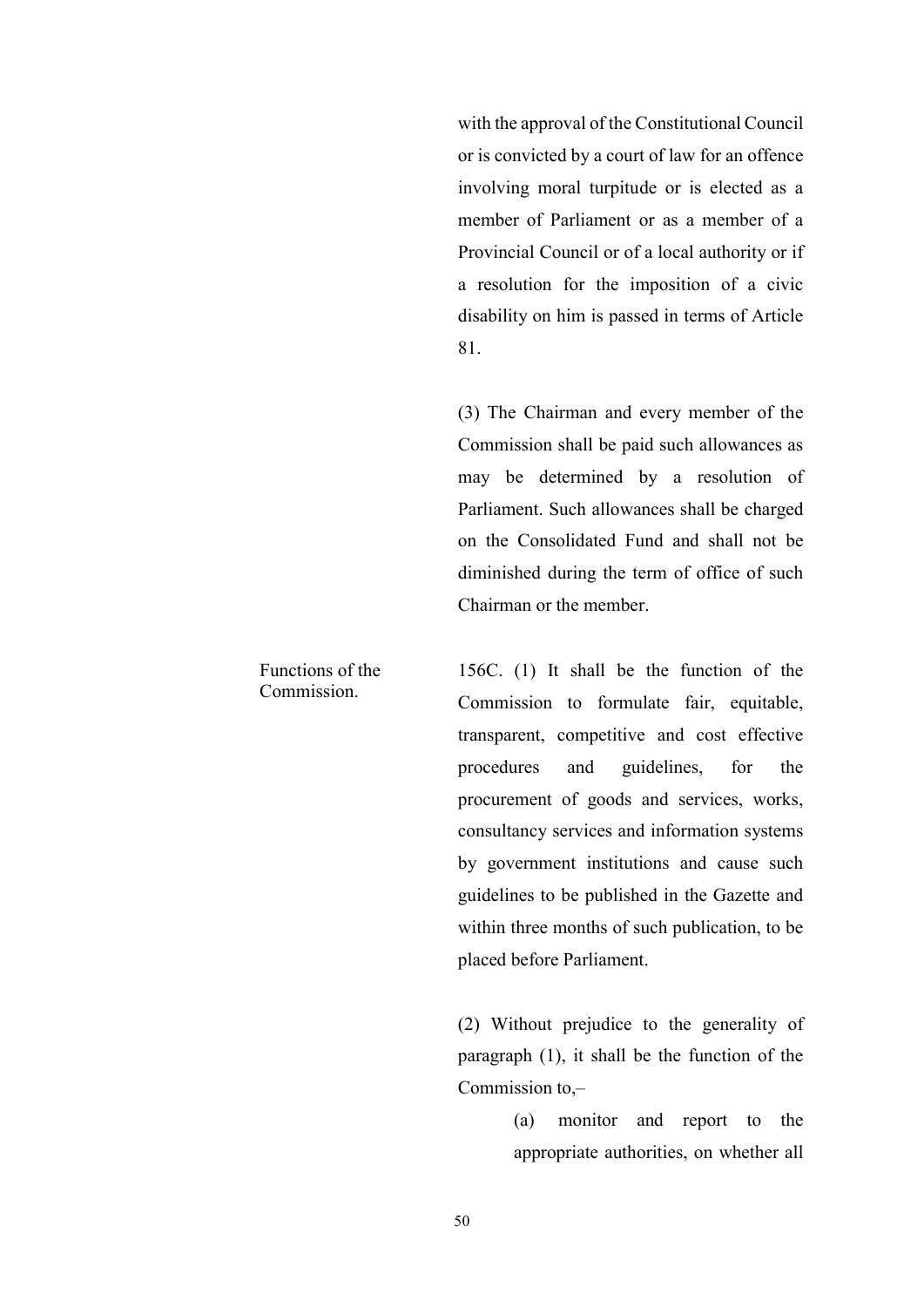procurement of goods and services, works, consultancy services and information systems by government institutions are based on procurement plans prepared in accordance with previously approved action plans;

(b) monitor and report to the appropriate authorities on whether all qualified bidders for the provision of goods and services, works, consultancy services and information systems by government institutions are afforded an equal opportunity to participate in the bidding process for the provision of those goods and services, works, consultancy services and information systems;

(c) monitor and report to the appropriate authorities on whether the procedures for the selection of contractors, and the awarding of contracts for the provision of goods and services, works, consultancy services and information systems to government institutions, are fair and transparent;

(d) report on whether members of procurement Committees and Technical Evaluation Committees relating to the procurements, appointed by government institutions are suitably qualified; and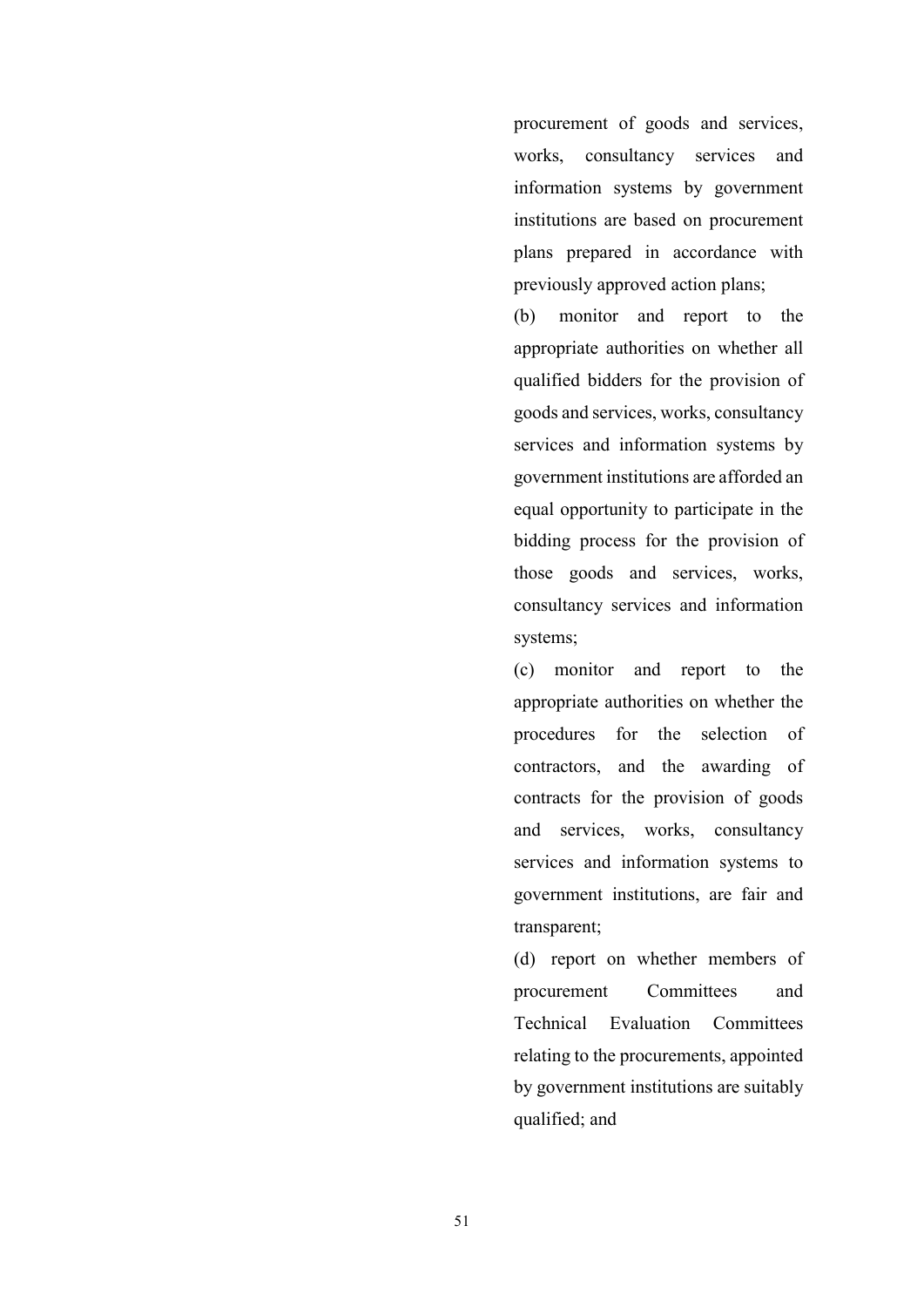(e) investigate reports of procurements made by government institutions outside established procedures and guidelines, and to report the officers responsible for such procurements to the relevant authorities for necessary action.

156D. (1) The Commission may, by Notice in writing, require any person to,–

> (a) attend before the Commission, to be questioned by the Commission;

> (b) produce to the Commission, any document or thing in the possession or control of that person and specified in such Notice.

(2) Every person who– .

(a) fails, without reasonable cause to appear before the Commission when required to do so by a Notice sent to him under paragraph (1);

(b) appears before the Commission in compliance with such a Notice, but refuses without reasonable cause, to answer any questions put to him by the Commission; or

(c) fails or refuses, without reasonable cause, to produce any document or thing which he was required to produce by a Notice sent to him under paragraph (1), shall be guilty of an offence and shall on conviction be

### Powers of the Commission.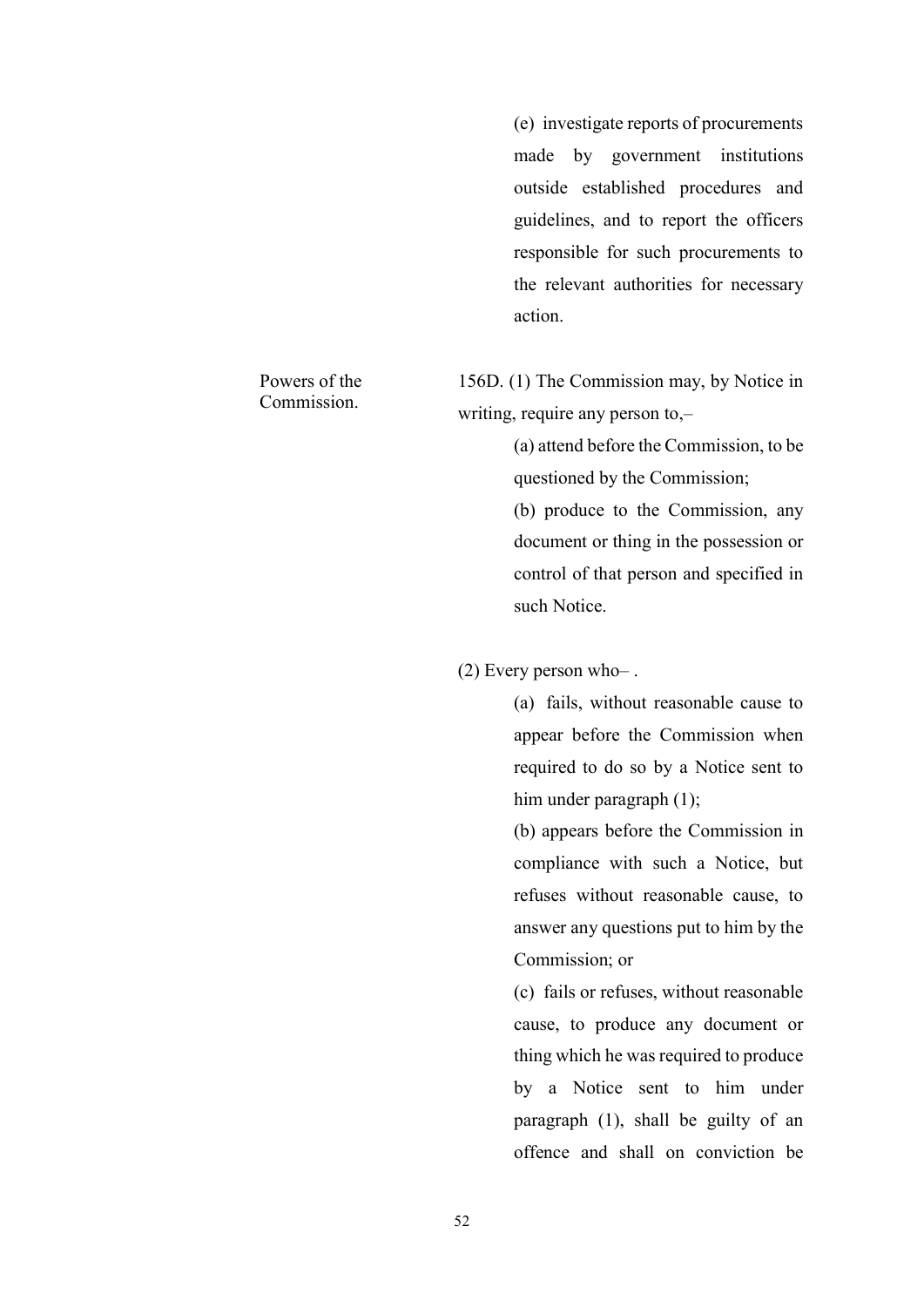liable to a fine not exceeding one hundred thousand rupees or to imprisonment for a term not exceeding seven years, or to both such fine and imprisonment.

(3) Every High Court established under Article 154P of the Constitution shall have jurisdiction to hear and determine any matter referred to in paragraph (2).

156E. (1) The Commission shall meet as often as may be necessary for the discharge of its functions.

(2) The Chairman shall preside at all meetings of the Commission. In the absence of the Chairman from any meeting of the Commission, the members present shall elect a Chairman for that meeting, from among themselves.

(3) The quorum for any meetings of the Commission shall be three.

(4) Decisions of the Commission shall be by the majority vote of the members present and voting at the meeting at which the decision is taken, and in the event of an equality of votes, the Chairman or member presiding at the meeting shall have a casting vote.

Meetings of the Commission.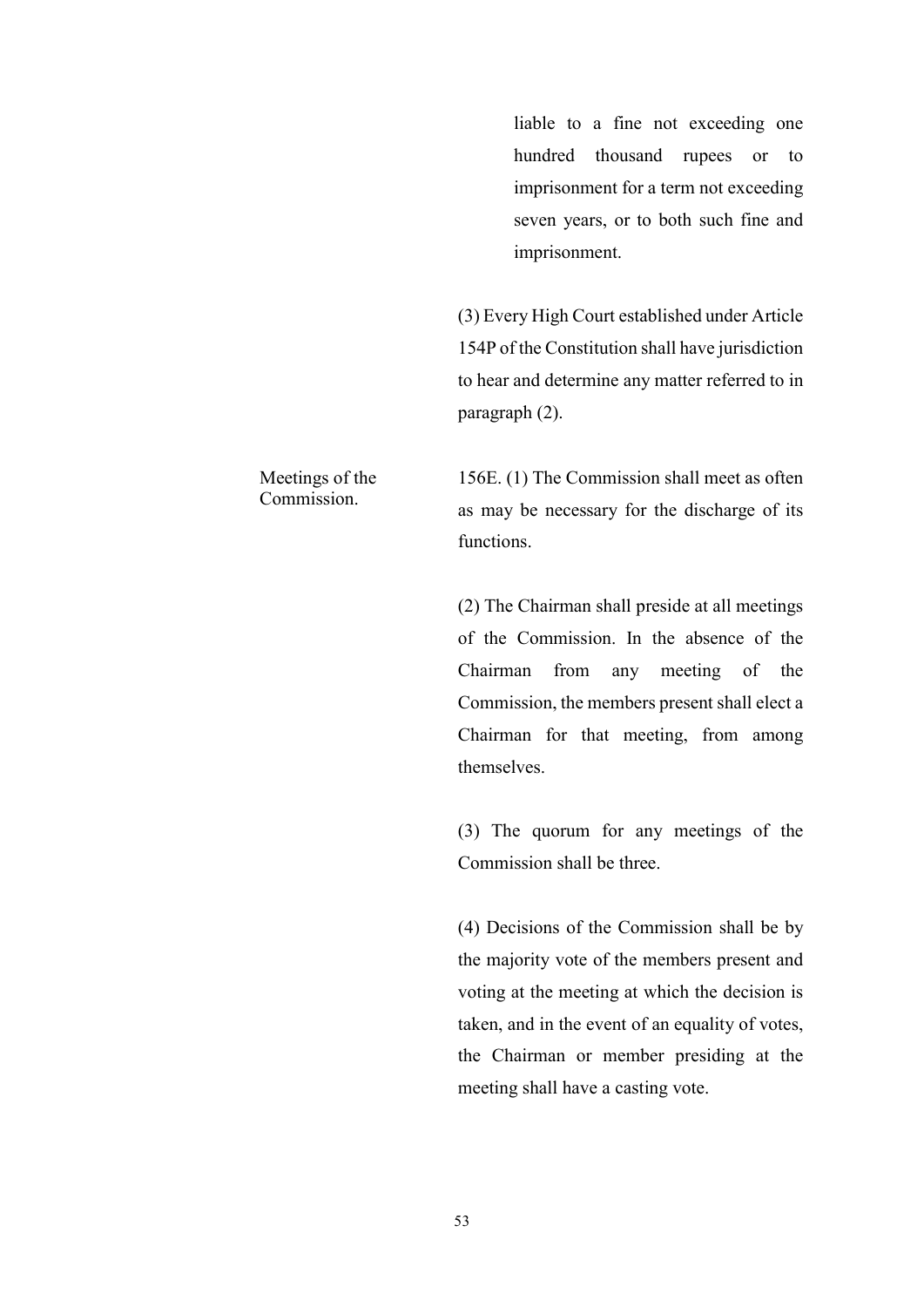(5) Subject to the preceding provisions of this Article, the Commission may determine the procedure with regard to its meetings and the transaction of business at such meetings.

(6) The Commission shall have the power to act notwithstanding any vacancy in the membership of the Commission, and no act, proceeding or decision of the Commission shall be invalid or deemed to be invalid, by reason only of such vacancy or defect in the appointment of a member.

156F. (1) the Commission shall appoint a Secretary-General and such other officers as it may consider necessary for the proper discharge of its functions, on such terms and conditions as may be determined by the Commission.

(2) All members and officers of the Commission shall be deemed to be public servants within the meaning, and for the purposes of, Chapter IX of the Penal Code.

(3) No suit, prosecution or other proceeding shall lie against any member or officer of the Commission for any act or thing which in good faith is done or purported to be done by him in the performance of his duties or the discharge of his functions, under the Constitution.

Staff of the Commission.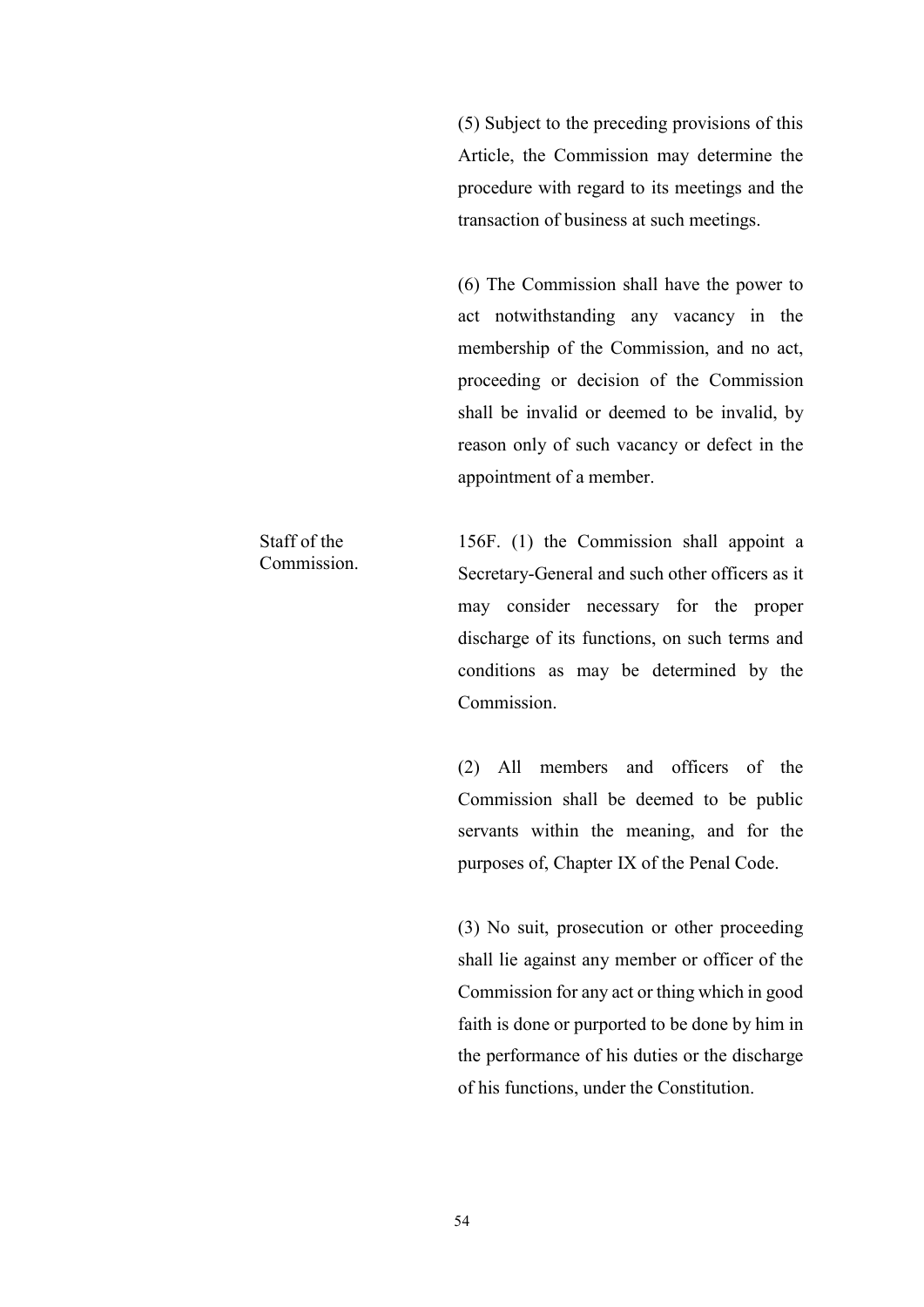Expenses of the Commission to be charged to the Consolidated Fund.

156G. The expenses of the Commission shall be charged on the Consolidated Fund.

Interpretation. 156H. In this Chapter, "government" institution" includes a Ministry, a government department, a public corporation, a local authority, any business or other undertaking vested in the Government and a Company registered or deemed to be registered under the Companies Act, No 7 of 2007, in which the Government, a public corporation or any local authority holds more than fifty per centum of the shares.".

## CHAPTER XIX-C NATIONAL SECURITY COUNCIL

National Security Council.

156J. (1) There shall be a National Security Council which shall comprise:

- (a) the Prime Minister
- (b) the Minister of Defence
- (c) the Chair of the Oversight Committee of Parliament in charge of the subject of national security
- (d) the Inspector General of Police
- (e) the Chief of Defence Staff
- (f) the Attorney General, and
- (g) any other public officers or persons as may be determined by law.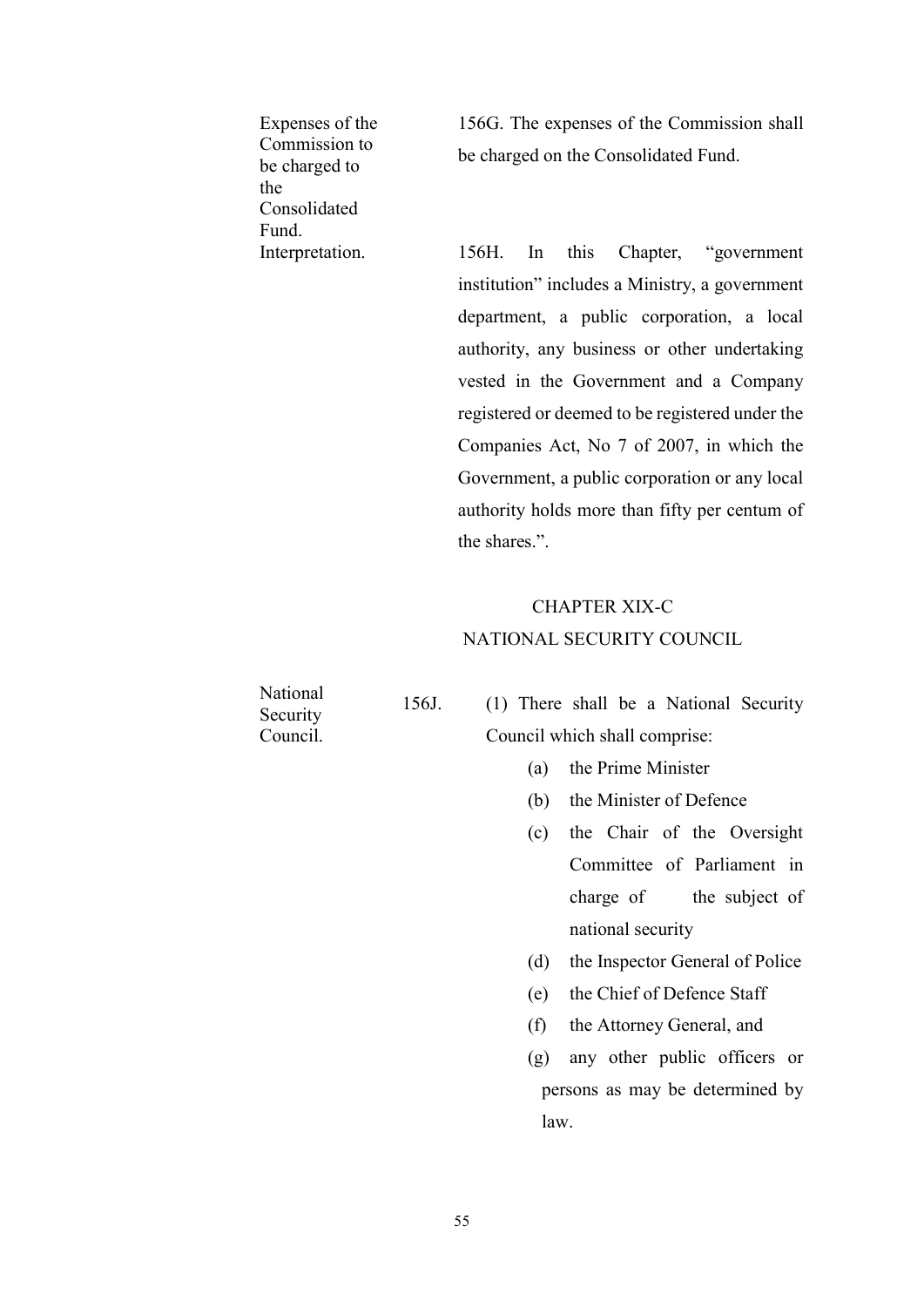(2) The Prime Minister shall be the Chairperson of the National Security Council. In the absence of the Prime Minister the Minister of Defence shall chair meetings of the National Security Council.

(3) Parliament shall by law provide for the powers and functions of the National Security Council and for other matters connected therewith.

(4) Until the enactment of a law as provided in paragraph (3) hereof, the National Security Council shall adopt such procedures as it shall think fit, with regard to its meetings.

## CHAPTER XIX-D COUNCIL OF STATE

| Council of | 156K (1) There shall be a Council of State to discuss |
|------------|-------------------------------------------------------|
| State.     | matters of national importance.                       |

(2) The Council of State shall be a forum by which the public may provide non-binding advice to the Government.

(3) The Council, which shall be chaired by the Prime Minister, shall consist of:

(i) the Minister of Finance;

(ii) the Minister of Foreign Affairs;

(iii)the Minister of Defence;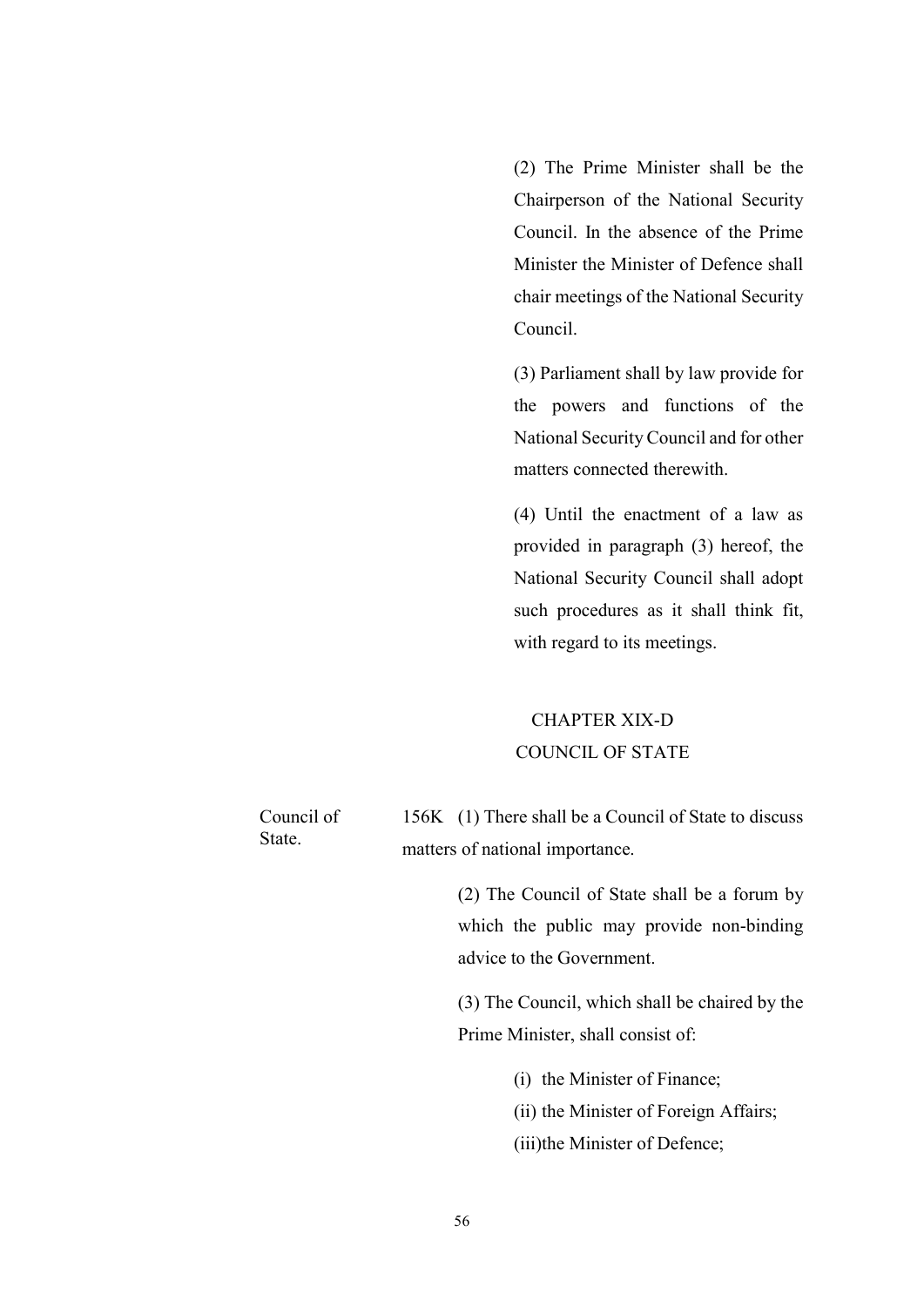(iv)the Speaker;

- (v) the Leader of the Opposition;
- (vi)one Member of Parliament to represent parties in Parliament other than the parties represented by the Prime Minister and the Leader of the Opposition;
- (vii) the Attorney General; and
- (viii) twelve other members who are not Members of Parliament chosen to represent fields of expertise in business, economics, political science, law, international relations, and science and technology. In the appointment of such members, due consideration shall be given to the pluralistic nature of Sri Lanka, including ensuring gender diversity and the inclusion of youth.

(4) Parliament shall by law make further provision for the functions and procedures of the Council of State.

Amendment of 52. Article 170 of the Constitution is hereby amended as follows:

(a) by the substitution for the words "Parliamentary Council" of the words "Constitutional Council" in paragraph (g) of the definition of "public officer" therein;

> (b) by the substitution for the words "Article 41A" of the words "Article 41B" in paragraph (i) of the definition of "public officer" therein

Article 170 of the **Constitution**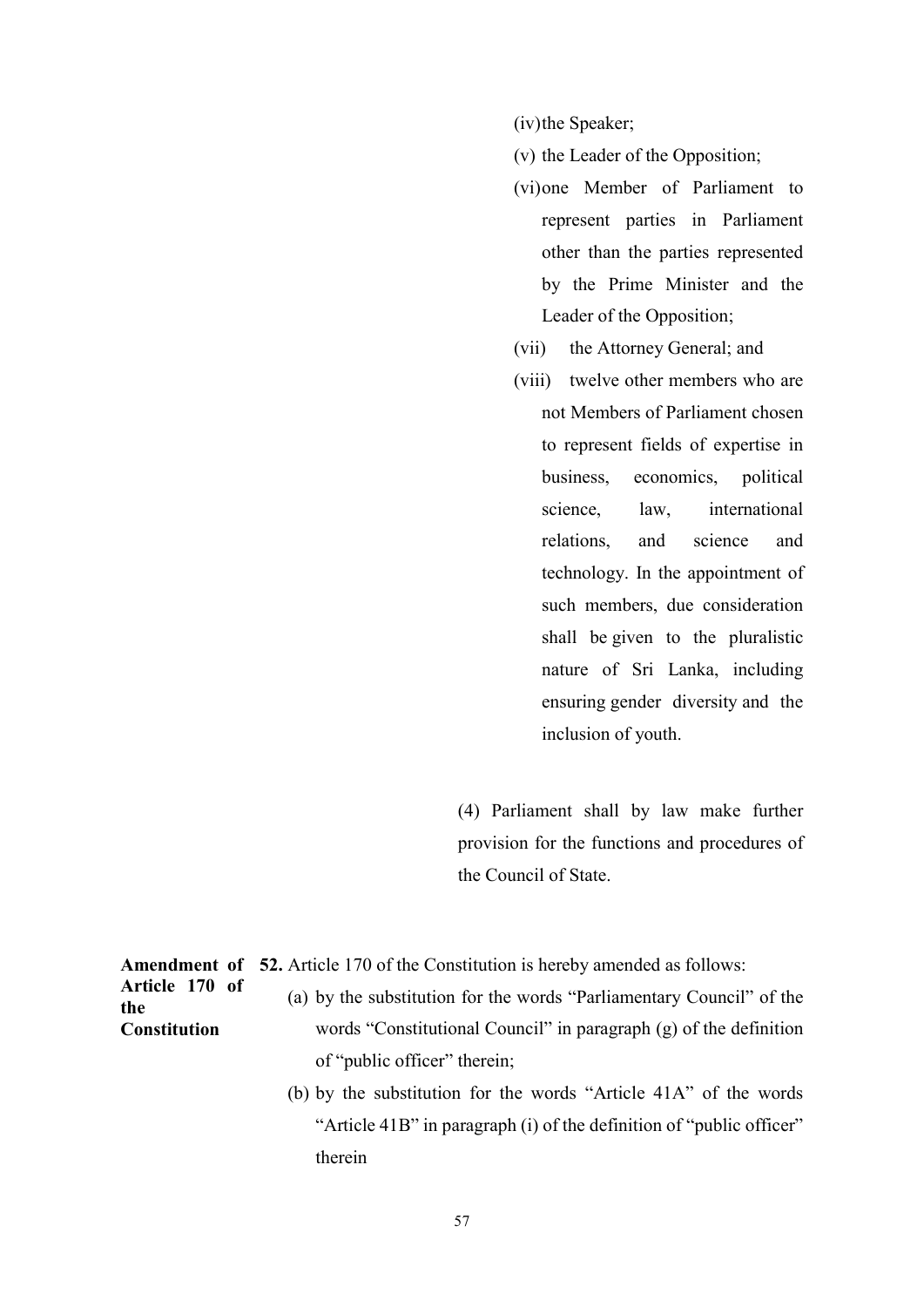|               | Sinhala text to 53. In the event of any inconsistency between the Sinhala and Tamil texts |
|---------------|-------------------------------------------------------------------------------------------|
|               | <b>prevail in the</b> of this Act, the Sinhala text shall prevail.<br><b>case</b>         |
| inconsistency |                                                                                           |

| <b>Transitional</b> | <b>54.</b> For the avoidance of doubt it is hereby declared that. |
|---------------------|-------------------------------------------------------------------|
| <b>Provisions</b>   | (1) every person holding office on the day preceding the date on  |

which this Act comes into operation, as,–

- (i) the Chief Justice;
- (ii) Judges of the Supreme Court;
- (iii) the members of the Judicial Service Commission;
- (iv) the President of the Court of Appeal;
- (v) Judges of the Court of Appeal;
- (vi) the Attorney-General;
- (vii) the Auditor-General;
- (viii) the Inspector-General of Police;

(ix) the Parliamentary Commissioner for Administration (Ombudsman);

- (x) the Secretary-General of Parliament;
- (xi) a judge of the High Court;

(xii) a judicial officer, a scheduled public officer, public officer or a police officer, or

(xiii) the Governor of the Central Bank of Sri Lanka

shall continue to hold such office and shall, subject to paragraph (3) of Article 41C, continue to exercise, perform and discharge the powers, duties and functions of that office, under the same terms and conditions.

(2) Every person holding office on the day preceding the date on which this Act comes into operation, as the Chairman or a member of the,–

- (a) Parliamentary Council;
- (b) Election Commission;
- (c) Public Service Commission;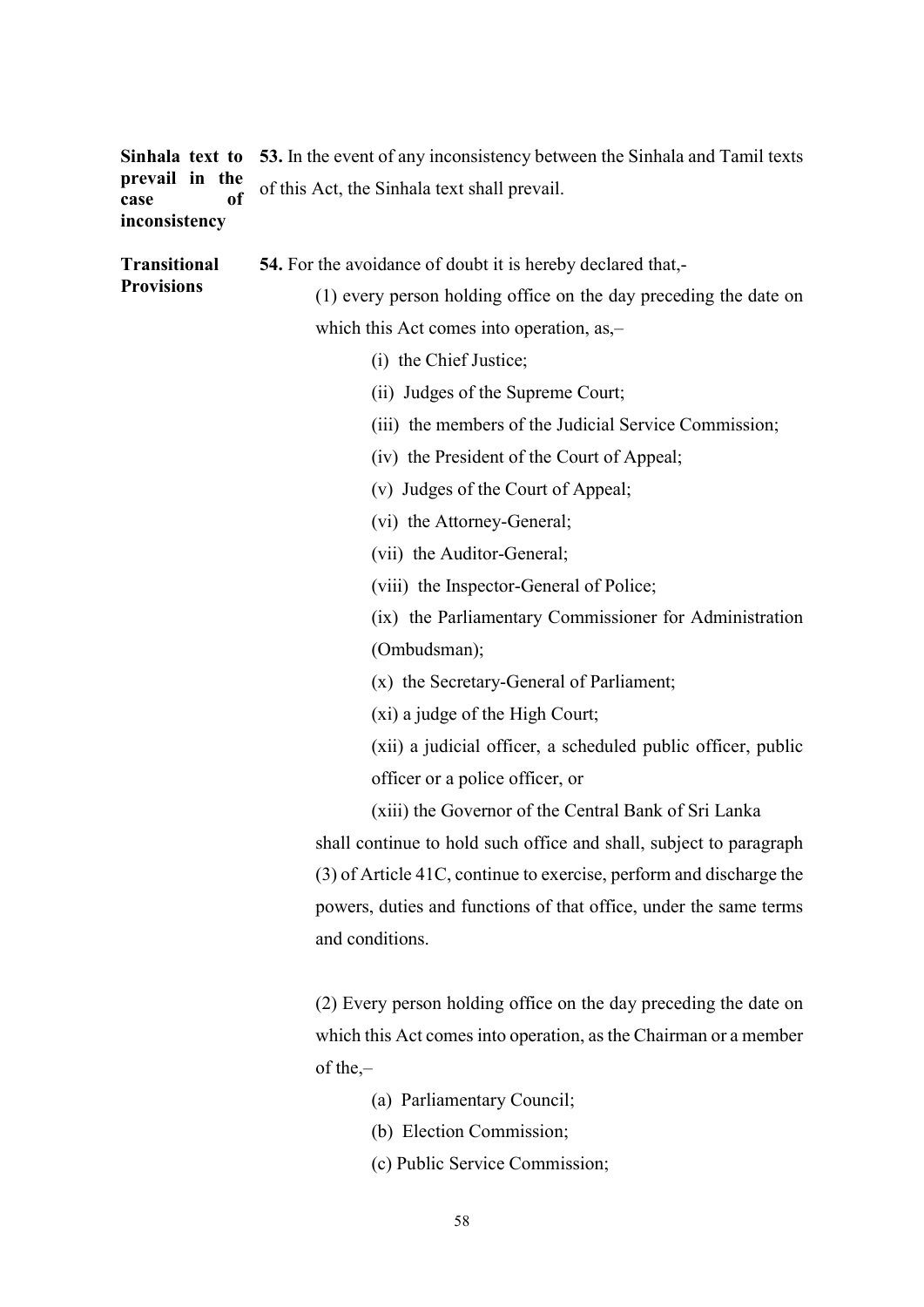- (d) National Police Commission;
- (e) Human Rights Commission of Sri Lanka;
- (f) Commission to Investigate Allegations of Bribery or Corruption;
- (g) Finance Commission,
- (h) Right to Information Commission,
- (i) Colombo Port City Economic Commission, and

(j) Members of the Monetary Board of the Central Bank of Sri Lanka (other than the chairperson and the Secretary to the Ministry of the Minister in charge of the subject of Finance)

shall cease to hold such office with effect from the date on which this Act comes into operation:

Provided that a person holding office on the day preceding the date on which this Act comes into operation as a Chairman or a member of any such Commission referred to above may continue to exercise and discharge powers and functions of their respective offices until such date on which the respective Commissions are constituted in accordance with Chapter VIIA of the Constitution.

(3) All matters relating to,–

- (a) the appointment, promotion, transfer, disciplinary control and dismissal of police officers; and
- (b) appeals by police officers to the Public Service Commission,

pending before the Public Service Commission on the day preceding the date of on which this Act comes into operation shall, with effect from that date, stand transferred to the National Police Commission established by Article 155A and shall be determined by the National Police Commission accordingly.